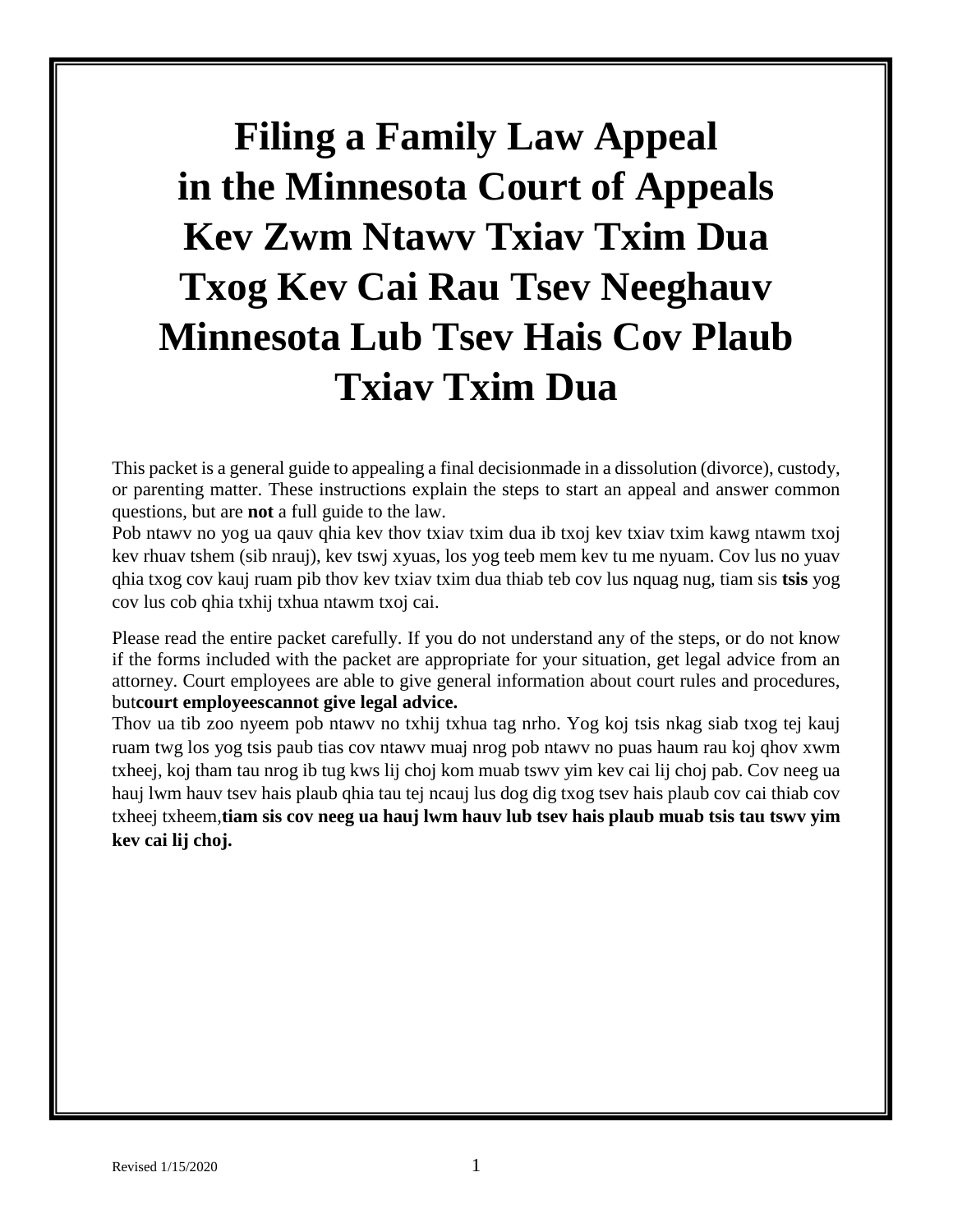#### **This packet includes/Pob ntawv no muaj xws li:**

- Step-by-Step Instructions for Filing a Family Law Appeal Cov Kauj Ruam Qhia Kev Zwm Ntawv Thov Kev Txiav Txim Dua Txog Kev Cai Rau Tsev Neeg
- Form: Notice of Appeal Tsab ntawv: Ntawv Faj Seeb Txog Kev Txiav Txim Dua
- Form: Statement of the Case of Appellant Tsab ntawv: Nqe Lus Teev Rooj Plaub ntawm Neeg Thov Kev Txiav Txim Dua
- Form: Appellant's Certificate of Service by Mail of the Notice of Appeal and Statement of the Case

Tsab ntawv: Neeg Thov Kev Txiav Txim Dua Tsab Ntawv Pov Thawj Xa Hauv Chaw Xa Ntawv Faj Seeb Txog Kev Txiav Txim Dua thiab Nqe Lus Teev Rooj Plaub

• Form: Appellant's Certificate of Service by Mail of Brief Tsab ntawv: Neeg Thov Kev Txiav Txim Dua Tsab Ntawv Pov Thawj Kev Xa hauv Chaw Xa Qhov Lus Meej

#### **For Additional Assistance/Lwm cov kev pab txhawb ntxiv:**

Additional helpful materials, including example briefs, can be found on the Minnesota State Law Library website[\(https://mn.gov/law-library/\)](https://mn.gov/law-library/).

Muaj lwm cov ntaub ntawv pab txhawb xws li cov qauv lus meej, nyob rau ntawm Xeev Minnesota Lub Tsev Qiv Ntawv Lij Choj qhov vas sab [\(https://mn.gov/law-library/\)](https://mn.gov/law-library/).

The State Law Library also hosts anAppeals Self-Help Clinic [\(https://mn.gov/law](https://mn.gov/law-library/services/clinics/appealsclinic.jsp)[library/services/clinics/appealsclinic.jsp\)](https://mn.gov/law-library/services/clinics/appealsclinic.jsp) where you can get limited free legal advice about your appealfrom a volunteer attorney. At the clinic, you can also get help filling out forms. The Appeals Self-Help Clinic is on the third Thursday of each month from 1:30-4:30 p.m. It is a walk-in clinic; no appointments are taken. For more information about the Appeals Self-Help Clinic, call (651) 297-7651.

Lub Xeev Tsev Qiv Ntawv Lij Choj puav leej muaj lub Chaw Pab Tus Kheej Txog Kev Txiav Txim Dua [\(https://mn.gov/law-library/services/clinics/appealsclinic.jsp\)](https://mn.gov/law-library/services/clinics/appealsclinic.jsp) uas koj mus cuag tau tswv yim kev cai lij choj me ntsis rau koj rooj plaub los ntawm ib tug kws lij choj pab dag zog pub dawb los yog tau kev pab nrog ua cov ntawv thov. Nyob rau ntawm lub chaw pab, koj puav leej yuav nrhiav tau kev pab teb rau cov ntawv. Chaw Pab Tus Kheej Txog Kev Txiav Txim Dua yog muaj rau hnub Thursday thib peb hauv lub hlis txij li 1:30-4:30 tav su. Nws yog lub chaw cia li mus cuag xwb, yog li yuav tsis teem sij hawm. Xav paub ntxiv txog Chaw Pab Tus Kheej Txog Kev Txiav Txim Dua, hu rau (651) 297-7651.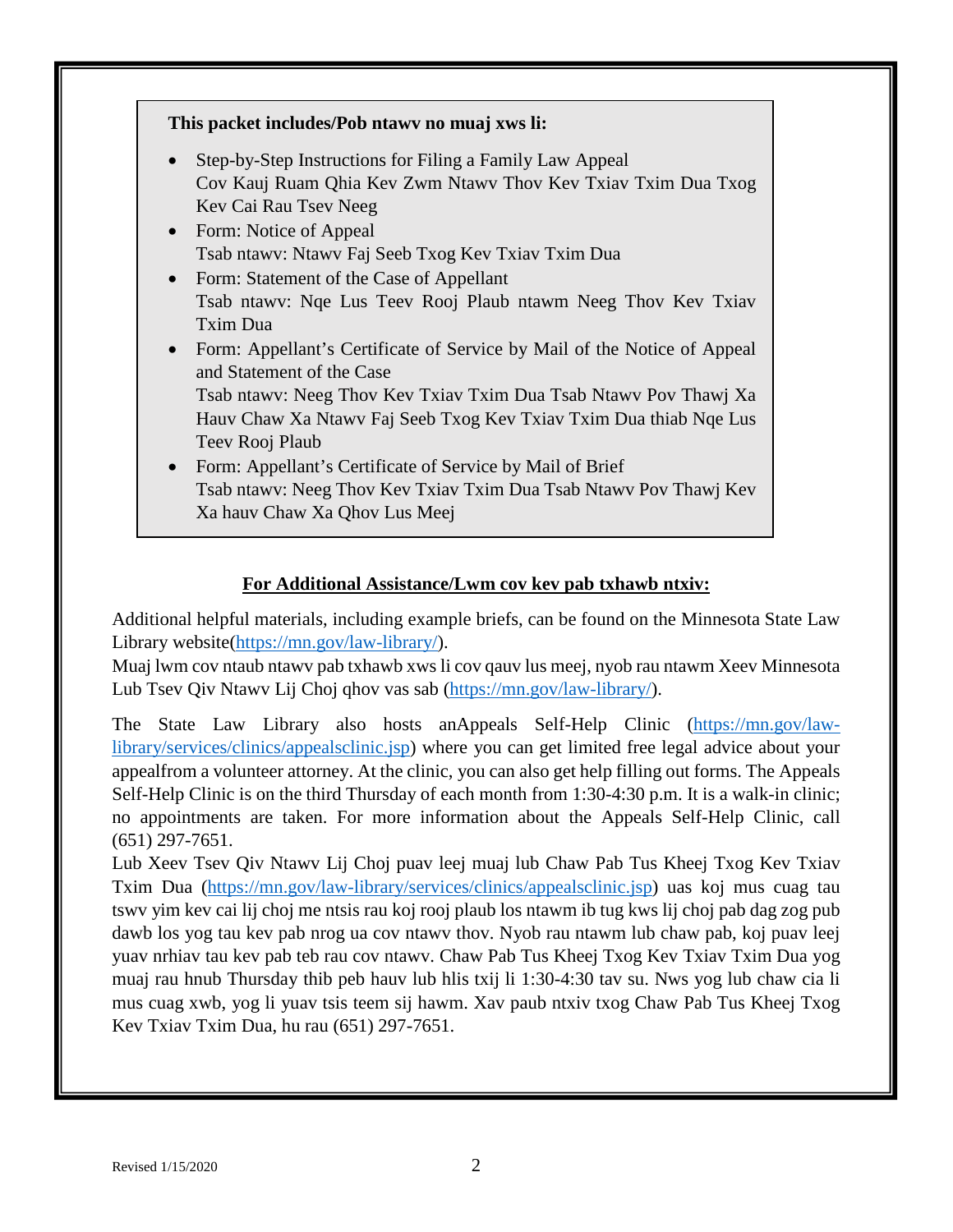# **Important Information about Family Law Appeals Ncauj Lus Tseem Ceeb txog Cov Kev Txiav Txim Dua ntawm Kev Cai Rau Tsev Neeg**

# **Court of Appeals Opinions are Available to the Public Muaj Tswv Yim Kev Xav Qhia Rau Pej Xeem Huab Hwm Txog Tsev Hais Plaub Cov Kev Txiav Txim Dua**

Once your appeal is decided, the Court of Appealswill issue a written decision, called an "opinion." That opinion will describe your appeal, the court's decision in your appeal, and the reasons for that decision. **The opinion will be available to the public on the Minnesota Judicial Branch's website.**After an opinion is issued, **it cannot be removed from the Internet.** This means that anyone who searches for your name on the Internet may be able to find and read the opinion.That opinion will include information about you and the issues involved in your appeal.

Thaum twg txiav txim dua tiav rau koj, Tsev Hais Plaub Cov Kev Txiav Txim Dua yuav suav ib tsab ntawv teev kev txiav txim, hu ua "tswv yim kev xav."Lub tswv yim kev xav yuav piav txog txoj kev txiav txim dua rau koj, lub tsev hais plaub txoj kev txaiv txim thiab cov laj thawj rau txoj kev txiav txim ntawd **Yuav muab lub tswv yim kev xav qhia rau pej xeem huab hwm ntawm Minnesota Judicial Branch qhov vas sab.** Tom qab zwm tiav ib lub tswv yim kev xav, **yuav tshem tsis tau nws tawm saum huab cua.** Qhov no txhais tau tias yog leej twg tshawb koj lub npe saum huab cua nws yuav pom thiab nyeem tau lub tswv yim kev xav.Lub tswv yim kev xav ntawd yuav muaj cov ncauj lus txog koj thiab cov teeb meem txuam nrog txoj kev txiav txim dua rau koj.

## **Laws that Apply to your Appeal Cov Kev Cai Uas Muaj Feem Xyuam rau koj Txoj Kev Txiav Txim Dua**

Your appeal is governed by the [Minnesota Rules of Civil Appellate Procedure,](https://www.revisor.mn.gov/court_rules/ap/) the [Special Rules](http://www.mncourts.gov/mncourtsgov/media/Appellate/Court%20of%20Appeals/Special_Rules_of_Practice_COA.pdf)  [of Practice for the Minnesota Court of Appeals,](http://www.mncourts.gov/mncourtsgov/media/Appellate/Court%20of%20Appeals/Special_Rules_of_Practice_COA.pdf) the Minnesota Statutes, and relevant opinions of the Minnesota Supreme Court and Minnesota Court of Appeals (opinions of the supreme court and Court of Appeals are sometimes called "case law"). Some of the statutes that may apply to dissolution of marriage, child custody, child support, parenting time, and other family law matters include: [Minnesota Statuteschapters518, 518A, 518B, 518C, 518D, and 518E.](https://www.revisor.mn.gov/statutes/part/DOMESTIC+RELATIONS)Other rules and statutesmay also apply. **If you are representing yourself, you are responsible for researching the rules, statutes, and case law that govern your case. Court employees cannot give legal advice.**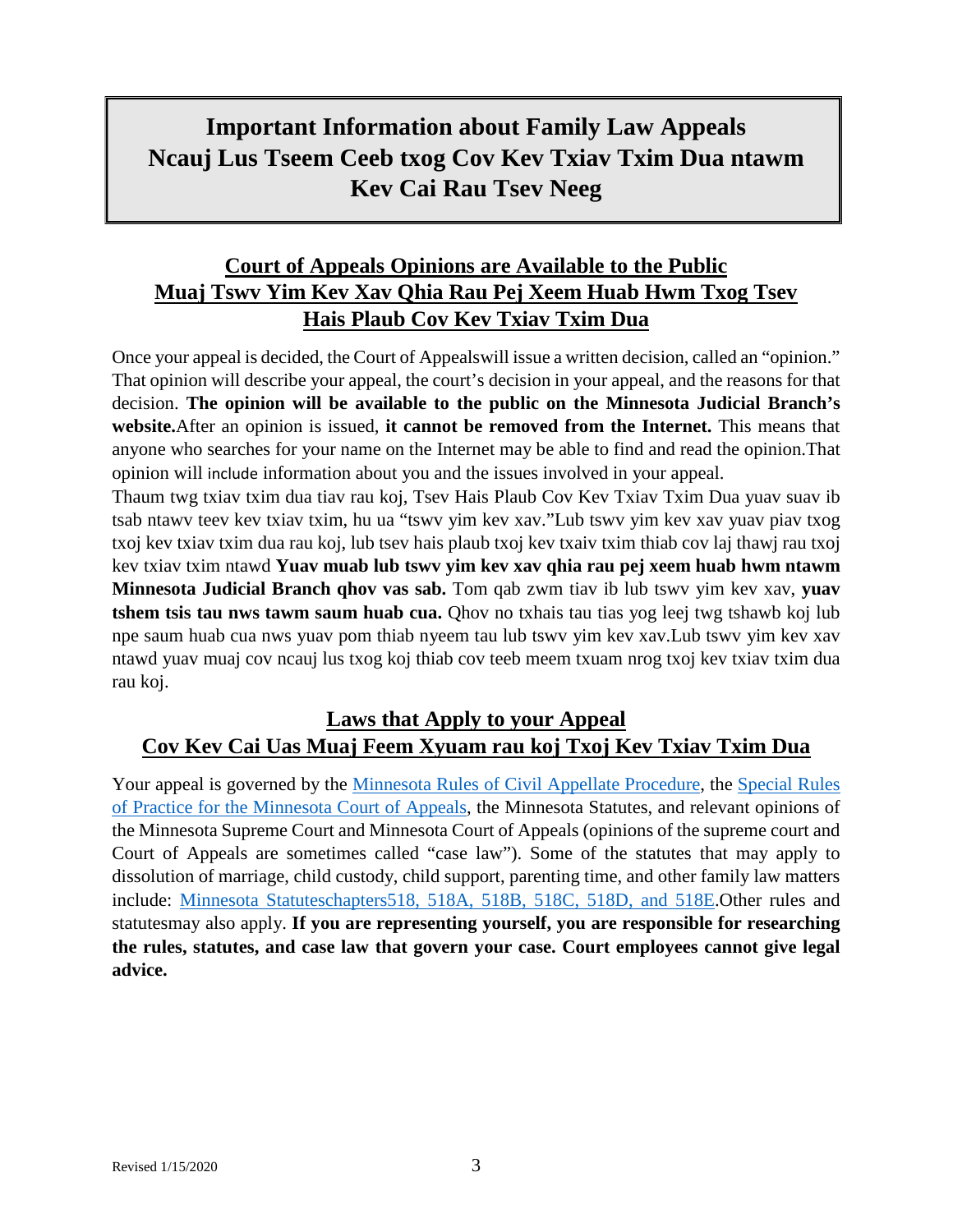Txoj kev txiav txim dua rau koj yog kav los ntawm Minnesota Cov Cai Hais Txheej Txheem Kev Txiav Txim Dua rau Laj Mej Pej Xeem, [Cov Cai Tshwj Xeeb Hais hauv Minnesota Lub Tsev Hais](http://www.mncourts.gov/mncourtsgov/media/Appellate/Court%20of%20Appeals/Special_Rules_of_Practice_COA.pdf)  [Cov Plaub Txiav Txim Dua,](http://www.mncourts.gov/mncourtsgov/media/Appellate/Court%20of%20Appeals/Special_Rules_of_Practice_COA.pdf) Minnesota Cov Cai Lij Choj, thiab cov tswv yim kev xav muaj feem xyuam los ntawm Minnesota Qib Tsev Hais Plaub Loj thiab Minnesota Lub Tsev Hais Cov Plaub Txiav Txim Dua (cov tswv yim kev xav ntawm qib tsev hais plaub loj thiab Lub Tsev Hais Cov Plaub Txiav Txim Dua yog hu ua "cai rooj plaub" tej thaum). Qee cov cai lij choj yuav muaj feem xyuam rau kev rhuav tshem ib txoj kev txij nkawm, kev tswj xyuas me nyuam, kev yug noj yug haus rau me nyuam, sij hawm tau saib me nyuam thiab lwm cov xwm txheej ntawm tsev neeg muaj xws li: [Minnesota Cov Cai Lij Choj tshooj 518, 518A, 518B, 518C, 518D, thiab 518E.](https://www.revisor.mn.gov/statutes/part/DOMESTIC+RELATIONS)Lwm cov kev cai thiab cai lij choj yuav puav leej muaj feem xyuam. **Yog koj sawv cev tam koj tus kheej, koj muaj tes dej num yuav tau tshawb fawb txog cov kev cai, cov cai lij choj, thiab txoj cai uas kav koj rooj plaub. Cov neeg ua hauj lwm hauv tsev hais plaub muab tsis tau tswv yim kev cai lij choj.**

This packet includes simplified instructionsfor a family law appeal, but you should read the rules, statutes, and case law yourself for more information. You can find the rules, case law, and statutes at the Minnesota State Law Library (Room G25, Minnesota Judicial Center, 25 Rev. Dr. Martin Luther King Jr. Blvd., St. Paul, MN 55155, or call 651-297-7651), and at public libraries. You can find the rules at the Minnesota Judicial Branch's website: [http://www.mncourts.gov/About-The-](http://www.mncourts.gov/About-The-Courts/SupremeCourt/CourtRules.aspx)[Courts/SupremeCourt/CourtRules.aspx.](http://www.mncourts.gov/About-The-Courts/SupremeCourt/CourtRules.aspx)

Pob ntawv no muaj cov lus qhia yooj yim txog kev txiav txim dua ntawm kev cai rau tsev neeg, tiam sis koj yuav tsum tau nyeem cov kev cai, cov cai lij choj thiab txoj cai rau rooj plaub koj tus khej kom paub meej ntxiv. Koj yuav nrhiav tau cov kev cai, rooj plaub txoj cai, thiab cov cai nyob rau hauv Xeev Minnesota Tsev Qiv Ntawv Lij Choj (Room G25, Minnesota Judicial Center, 25 Rev. Dr. Martin Luther King Jr. Blvd., St. Paul, MN 55155, los yog hu rau 651-297-7651), thiab hauv cov tsev qiv ntawv dawb rau laj mej pej xeem. Koj yuav puav leej nrhiav tau cov kev cai nyob rau ntawm Minnesota Judicial Branch qhov vas sab: [http://www.mncourts.gov/About-The-](http://www.mncourts.gov/About-The-Courts/SupremeCourt/CourtRules.aspx)[Courts/SupremeCourt/CourtRules.aspx.](http://www.mncourts.gov/About-The-Courts/SupremeCourt/CourtRules.aspx)

## **Filing Fees/Cov Nqi Zwm Ntawv**

Theappellantin a family law appealmusteither pay a \$550 filing fee to the Clerk of the Appellate Courts, or obtain an order **from the district court** waiving that fee. Anorderfrom the district court waiving the filing fee is sometimes called anordergranting permission to proceed"in forma pauperis" or granting permission to proceed "IFP."*See* [Minn. R. Civ.App. P.](https://www.revisor.mn.gov/court_rules/ap/subtype/rcap/id/103/#103.01) 103.01,subd.1; [109.](https://www.revisor.mn.gov/court_rules/ap/subtype/rcap/id/109/) Tus neeg thov kev txiav txim dua txog kev cai rau tsev neeg yuav tsum them qhov nqi zwm ntawv \$550 mus rau tus Kws Lis Ntaub Ntawv hauv Cov Tsev Hais Plaub Txiav Txim Dua, los yog mus muab ntawv txib **hauv lub cheeb tsam tsev hais plaub** uas zam qhov nqi ntawd. Tej thaum yuav hu qhov lus txib txoj kev zam nqi zwm ntawv hauv lub cheeb tsam tsev hais paub hu ua lub txib tso cai hais mus "raws tus yam ntxwv neeg txom nyem (in forma pauperis (IFP))" los yog tso cai hais mus "IFP." *Xyuas* [Minn. R. Civ. App. P. 103.01, subd. 1;](https://www.revisor.mn.gov/court_rules/ap/subtype/rcap/id/103/#103.01) [109.](https://www.revisor.mn.gov/court_rules/ap/subtype/rcap/id/109/)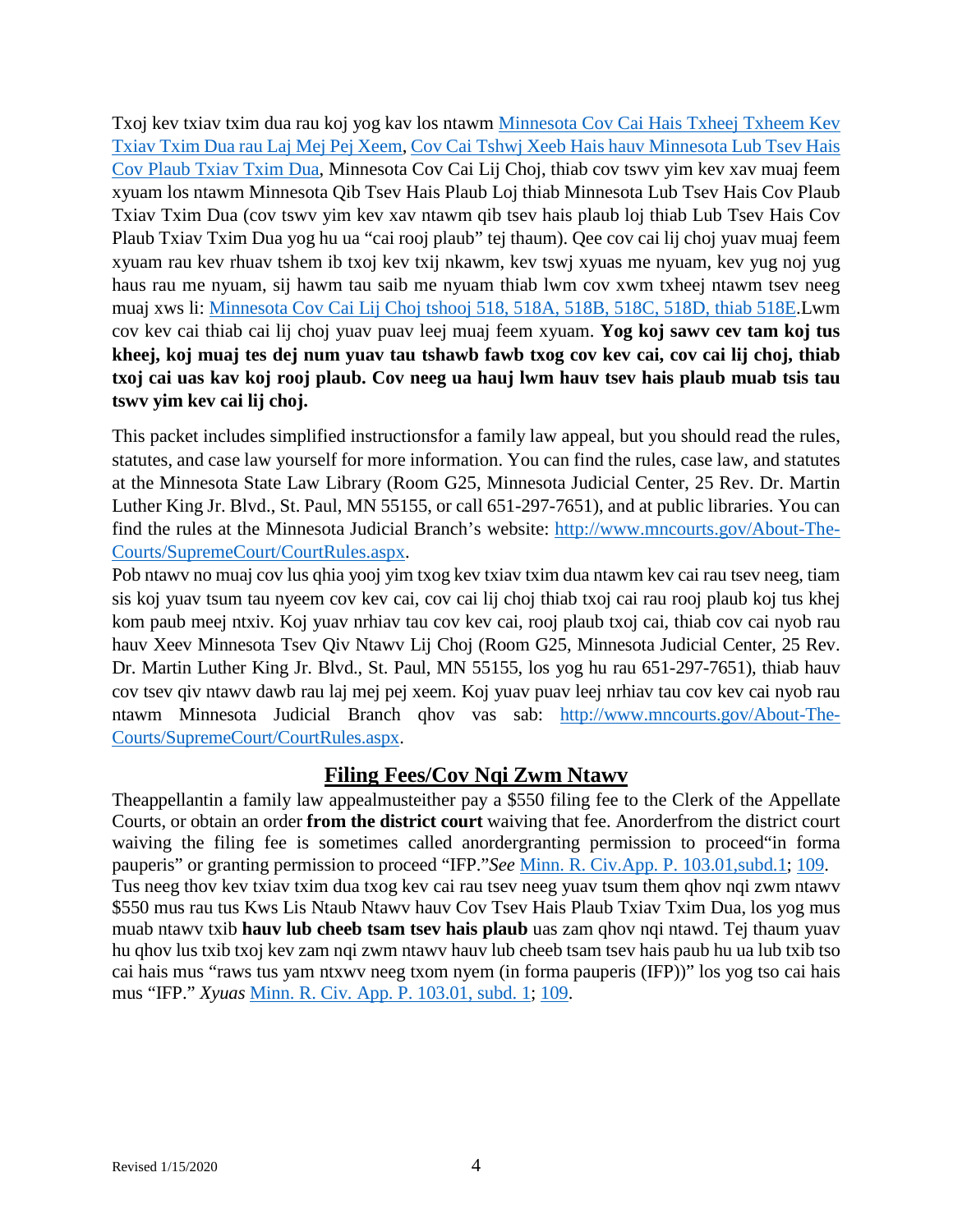**An order waiving the district court filing fees is** *not* **the same as an order waiving the filing fees***on appeal.*To get an order waiving the filing fee for the appeal, you must request it in**district court**.You need a new order to waive the fee for the appeal, **even if the district court already waived court fees for matters in district court**. If you ask the district court for an order waving the filing fee for an appeal, your request must specify that you want the filing fee waived **for the appeal.** A request to proceed IFP on appeal may also include a request that the district court waive the cost of preparing a transcript for your appeal.

**Qhov lus txib zam lub cheeb tsam tsev hais plaub qhov nqi zwm ntawv** *tsis* **yog tib yam li qhov lus txib zam cov nqi ntawv ntawm** *kev txiav txim dua.*Kom tau kev zam nqi zwm ntawv rau txoj kev txiav txim dua, koj yuav tsum thov **hauv cheeb tsam tsev hais plaub**.Koj yuav tsum thov daim ntawv txib kev zam tus nqi tshiab ntawm txiav txim dua, **txawm tias lub cheeb tsam tsev hais plaub twb zam tag cov nqi rau cov xwm txheej hauv tsev hais plaub lawm**. Yog koj thov lub cheeb tsam tsev his plaub kom tau ntawv txib zam nqi zwm ntawv thov txiav txim dua, koj cov lus thov yuav tsum qhia tseeb tias yog koj xav thov kom zam qhov nqi zwm ntawv **rau txoj kev txiav txim dua.** Thov kev tso cai hais mus IFP ntawm kev txiav txim dua puav leej thov tau kom lub cheeb tsam tsev hais plaub zam qhov nqi npaj daim ntawv teev rooj sib hais ntawm txoj kev txiav txim dua rau koj.

If the district court denies either your request to waive the filing fee for the appeal or a request to waive the costs of preparing a transcript for your appeal, you may file a motion in the Court of Appeals to review the district court's denial of your request(s).

Yog lub cheeb tsam tsev hais plaub tsis kam zam nqi zwm ntawv rau txoj kev txiav txim dua los yog thov kev zam cov nqi npaj daim ntawv teev rooj sib hais rau txoj kev txiav txim dua rau koj, koj ua ntawv thov tau mus rau lub Tsev Hais Plaub Cov Kev Txiav Txim Dua kom tshab xyuas txog cheeb tsam tsev hais plaub txoj kev tsis kam ua raws li koj thov txog.

Instructions and forms for requesting an order waiving fees for your appeal are found on the Minnesota Judicial Branch Website:<http://www.mncourts.gov/GetForms.aspx?c=19&p=70> Muaj cov lus qhia thiab cov ntawv sau thov kev zam cov nqi rau txoj kev txiav txim dua rau koj ntawm Minnesota Judicial Branch Qhov Vas Sab[: http://www.mncourts.gov/GetForms.aspx?c=19&p=70](http://www.mncourts.gov/GetForms.aspx?c=19&p=70)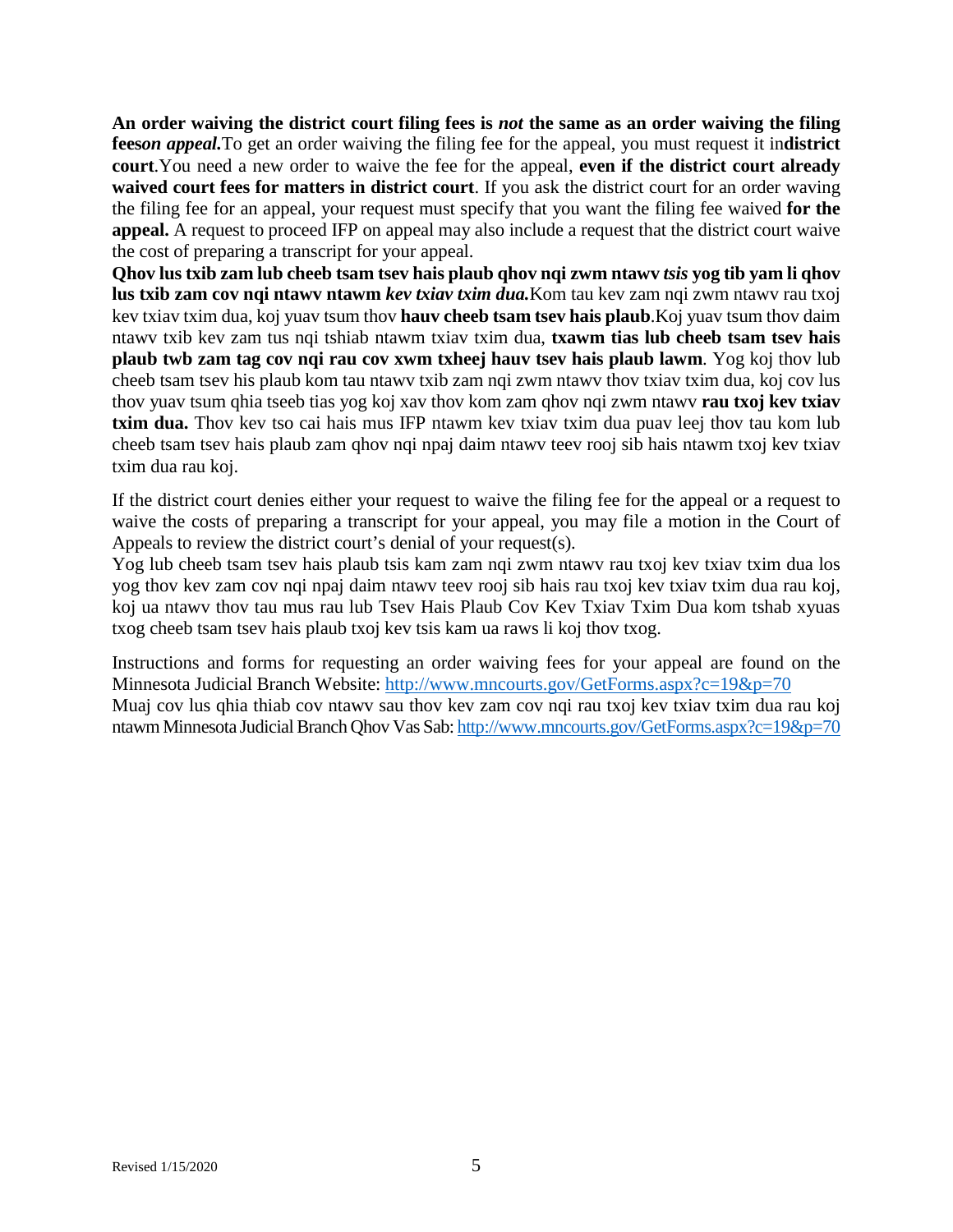# **Important Information about your Appeal Ncauj Lus Tseem Ceeb txog Txoj Kev Txiav Txim Dua rau koj**

# **Your Forms Must be Filled Out in English Yuav Tsum Teb Koj Cov Ntawv Ua Lus Askiv**

The forms in the attached packet are worded in both English and the translated language. But your answers on the form must be provided in English. If you are unable to fill out your forms in English yourself, you will need to arrange for someone to assist you to word your answers in English.

Cov ntawv rhais nrog pob ntawv no yog sau ua Lus Askiv thiab hom lus txhais tib si.Tiam sis koj cov lus teb rau tsab ntawv yuav tsum yog teb ua Lus Askiv.Yog koj teb tsis tau koj cov Ntawv ua Lus Askiv koj tus kheej, koj yuav tau npaj kom muaj leej twg pab koj sau koj cov lus teb ua Lus Askiv.

# **Your Brief Must be Written in English Koj Qhov Lus Meej Yuav Tsum Sau Ua Lus Askiv**

A major part of your appeal is your *brief*, which is where you will make your legal arguments supporting the outcome you are seeking in your appeal. Your brief will likely require some legal research into the statutes and case law that apply to your appeal. The brief must be written in English. If you are unable to write your brief in English yourself, you will need to arrange for someone to assist you researching and writing your brief in English.

Ib feem loj ntawm koj txoj kev thov txiav txim dua yog koj *qhov lus meej*, uas yog koj cov lus txhawb rau txoj kev txiav txim uas koj xav kom tshwm sim muaj los ntawm txoj kev txiav txim dua. Yuav tsim nyog tshawb fawb txog cov cai thiab txoj cai rau rooj plaub rau koj qhov lus meej.Qhov lus meej yuav tsum yog sau ua Lus Askiv. Yog koj sau tsis tau koj qhov lus meej ua Lus Askiv koj tus kheej, koj yuav tau npaj kom muaj leej twg pab koj sau koj cov lus teb ua Lus Askiv.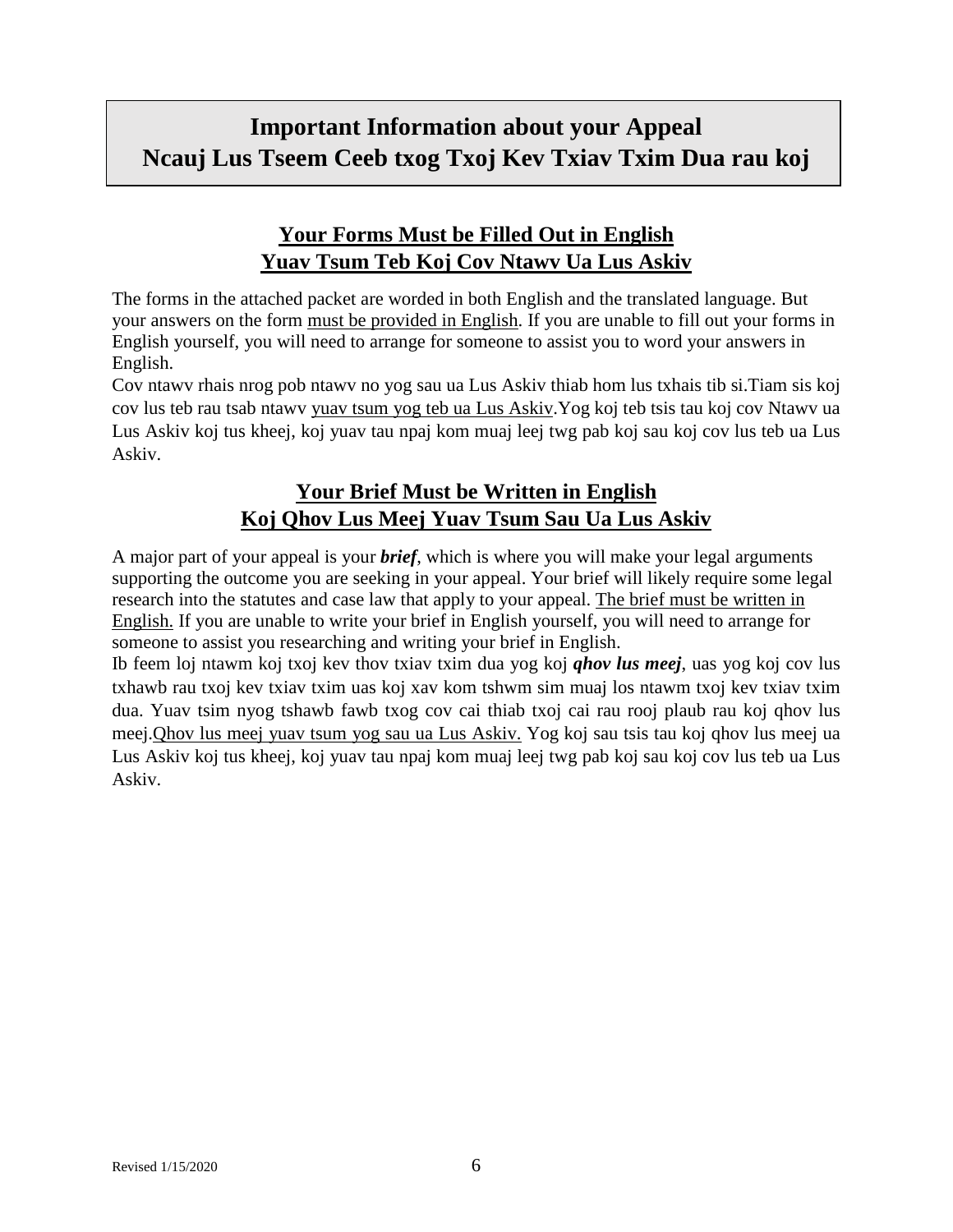# **Step-by-Step Instructions for Filing a Family Law Appeal Cov Kauj Ruam Qhiarau Kev Zwm Ntawv Txiav Txim Dua Txog Kev Cai Rau Tsev Neeg**

## **Step 1: Calculate Your Appeal Deadline Kauj Ruam 1: Ntsuas Hnub Kawg Rau Koj Thov Kev Txiav Txim Dua**

Generally, a party seeking to appeal (called the "appellant") has 60 days to do so. When the 60 day appeal period starts depends on the type of ruling being appealed:

Feem ntau, tog neeg uas nrhiav kev txiav txim dua (hu ua "neeg thov kev txiav txim dua") muaj 60 hnub rau thov. Lub sij hawm 60-hnub pib yog nyob ntawm hom kev txiav txim yog thov kom txiav txim dua txog:

1. If the ruling to be appealed is a judgment, the 60-day period to appeal starts when the judgment is entered. [Minn. R. Civ. App. P. 104.01, subd. 1.](https://www.revisor.mn.gov/court_rules/ap/subtype/rcap/id/104/#104.01) The 60-day period to appeal a judgment starts to run when the judgment is entered **even if you are not notified that the judgment was entered**. If the judgment sought to be appealed arises out of proceedings in the Expedited Child Support Process, *see* item 3 below.

Yog txiav txim dua txog ib txoj kev phua txim, lub sij hawm 60-hnub thov kev txiav txim dua ntawd yuav pib thaum sau tseg hnub phua txim. [Minn. R. Civ. App. P. 104.01,](https://www.revisor.mn.gov/court_rules/ap/subtype/rcap/id/104/#104.01)  [subd. 1.](https://www.revisor.mn.gov/court_rules/ap/subtype/rcap/id/104/#104.01) Lub sij hawm 60-hnub thov kev txiav txim dua txog ib txoj kev phua txim yuav pib thaum sau tseg kev phua txim **txawm tias tsis faj seeb qhia rau koj paub tias twb sau tseg kev phua txim lawm**. Yog txoj kev phua txim uas xav kom txiav txim dua txog tshwm sim los ntawm cov Txheej Txheem Sib Hais Sai Txog Kev Yug Noj Yug Haus Rau Me Nyuam, *xyuas* qhov 3 nram no.

2. If the ruling to be appealed is an order, the 60-period to appeal starts when a party serves written notice that the order has been filed. [Minn. R. Civ. App. P. 104.01,](https://www.revisor.mn.gov/court_rules/ap/subtype/rcap/id/104/#104.01) subd. 1. If the order sought to be appealed arises out of proceedings in the Expedited Child Support Process, *see* item 3 below.

Yog txoj kev txiav uas xav kom txiav txim dua txog yog ib qho lus txib, lub sij hawm 60-hnub thov kev txiav txim dua yuav pib thaum twg tog neeg xa tsab ntawv faj seeb qhia tias twb zwm tag cov lus txib lawm. [Minn. R. Civ. App. P. 104.01, subd. 1.](https://www.revisor.mn.gov/court_rules/ap/subtype/rcap/id/104/#104.01) Yog qhov lus txib uas xav kom txiav txim dua txog tshwm sim los ntawm cov Txheej Txheem Sib Hais Sai Txog Kev Yug Noj Yug Haus Rau Me Nyuam, *xyuas* qhov 3 nram no.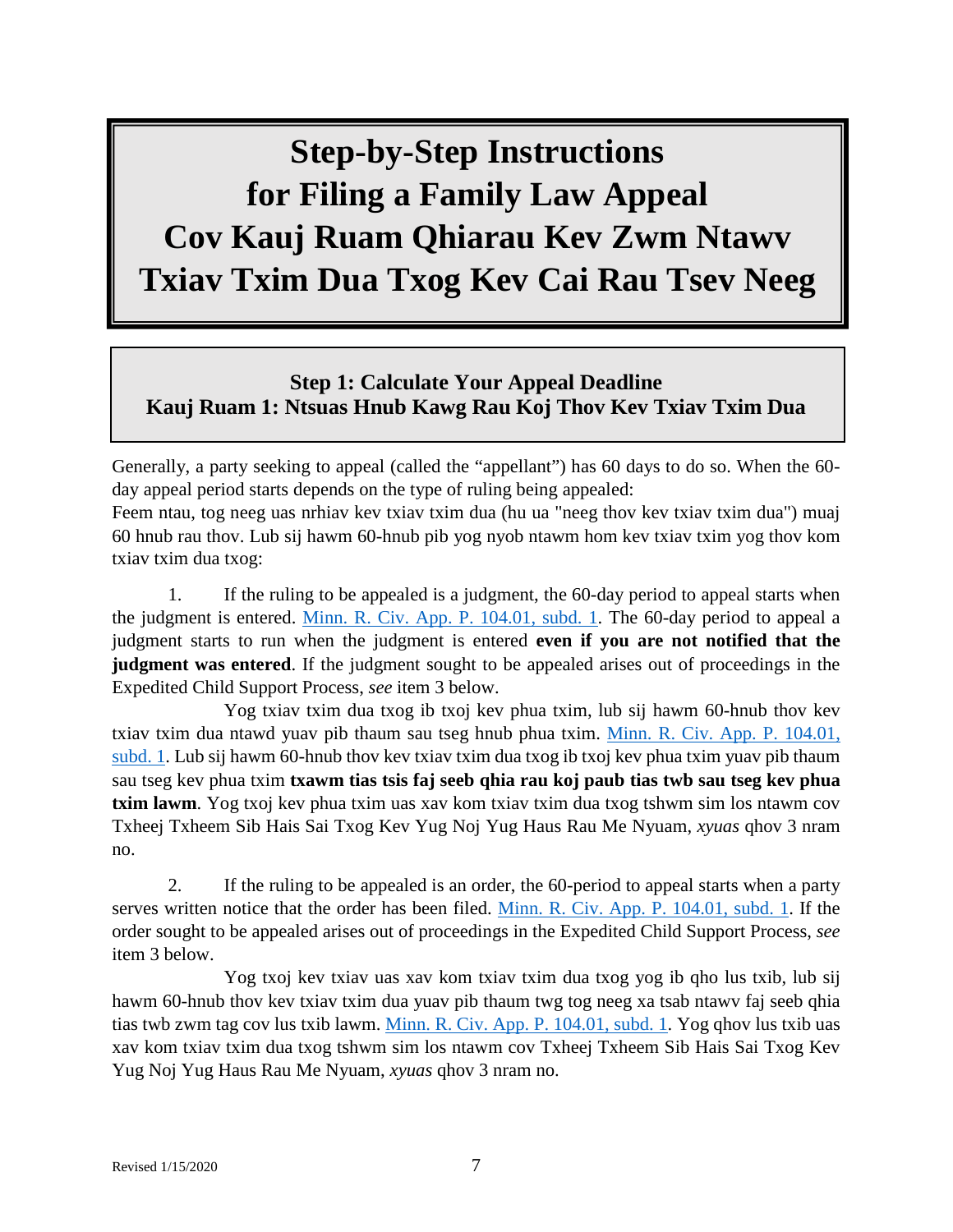3. If the ruling to be appealed is either a judgment or an order arising out of proceedings in the Expedited Child Support Process, the 60-day period to appeal starts on the date the district court administrator serves upon the parties the notice of filing of the order or notice of entry of the judgment. [Minn. R. Gen. Prac. 378.01.](https://www.revisor.mn.gov/court_rules/gp/id/378/)

Yog tias txoj kev txiav txim uas xav kom txiav txim dua txog yog ib txoj kev phua txim los sis ib qho lus txib los ntawm Cov Txheej Txheem Sib Hais Sai Txog Kev Yug Noj Yug Haus Rau Me Nyuam, lub sij hawm 60-hnub thov kev txiav txim dua yuav pib thaum tus neeg lis ntaub ntawv hauv cheeb tsam tsev hais plaub xa tsab ntawv faj seeb txog kev zwm qhov lus txib sau kev phua txim mus rau cov tog neeg. [Minn. R. Gen. Prac. 378.01.](https://www.revisor.mn.gov/court_rules/gp/id/378/)

Certain types of motions made in district court or in the Expedited Child Support Process will extend the time to appeal a judgment or an order**but only if the motion is both timely and proper.***See*[Minn. R. Civ. App. P. 104.01,](https://www.revisor.mn.gov/court_rules/ap/subtype/rcap/id/104/#104.01) subd. 2; [Minn. R. Gen. Prac. 378.01.](https://www.revisor.mn.gov/court_rules/gp/id/378/)

Qee hom ntawv thov hauv cheeb tsam tsev hais plaub los yog hauv Cov Txheej Txheem Sib Hais Sai Txog Kev Yug Noj Yug Haus Rau Me Nyuam yuav ncua tau lub sij hawm thov txiav txim dua ib txoj kev phua txim los yog lus txib **tiam sis tsuas yog tsab ntawv thov yuav tsum xa raws sij hawm sau yog tsim nyog xwb.** *Xyuas* [Minn. R. Civ. App. P. 104.01,](https://www.revisor.mn.gov/court_rules/ap/subtype/rcap/id/104/#104.01) subd. 2; [Minn. R. Gen. Prac.](https://www.revisor.mn.gov/court_rules/gp/id/378/)  [378.01.](https://www.revisor.mn.gov/court_rules/gp/id/378/)

 $\Box$ Determine the type of ruling that is being appealed (1. judgment, 2. order, or 3. any ruling arising out of the Expedited Child Support Process) and the date that starts the 60-day period: Ntsuas hom kev txiav txim uas yuav thov txiav txim dua txog (1. kev phua txim, 2. lus txib, los yog 3. txhua hom kev txiav txim los ntawm Cov Txheej Txheem Sib Hais Sai Txog Kev Yug Noj Yug Haus Rau Me Nyuam) thiab hnub uas pib suav lub sij hawm 60-hnub:

\_\_\_\_\_\_\_\_\_\_\_\_\_\_\_\_\_\_\_\_\_\_\_\_\_\_\_\_\_\_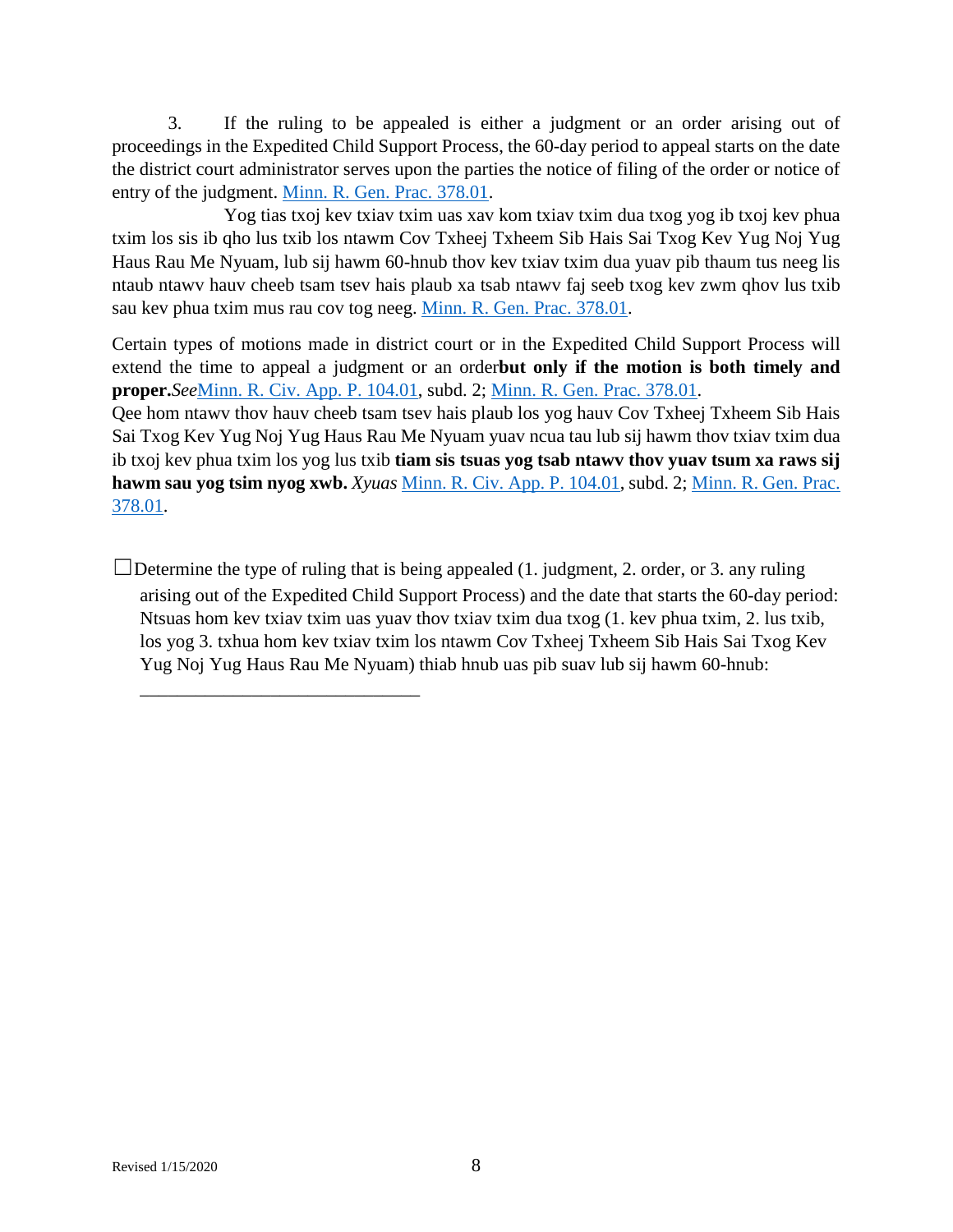#### **General Instructions for Calculating Court of Appeals Deadlines Cov Lus Qhia Dog Dig rau Kev Ntsuas Cov Hnub Kawg Rau Lub Tsev Hais Cov Plaub Txiav Txim Dua**

• Do not count the day of the event that starts the time period. Instead, start counting the next day (for example, if judgment was entered on Monday July 1, 2019, do not count that day; the first day of the 60-day period to appeal that judgment is Tuesday July 2, 2019).

Tsis txhob suav hnub uas qhov xwm txheej pib tshwm sim uas lub sij hawm no. Pib suav hnub tom qab (piv txwv, yog sau kev phua txim rau hnub Monday Xya Hli Tim 1, 2019, tsis txhob suav hnub ntawd; thawj hnub ntawm lub sij hawm 60 hnub thov kev txiav txim dua yog hnub Tuesday Xya Hli Tim 2, 2019).

- Continue counting calendar days. **Do not skip weekends.Do not skip legal holidays** (*see* below for legal holidays). Suav cov hnub mus. **Tsis txhob hla cov hnub so. Tsis txhob hla cov hnub caiv** (*xyuas* cov hnub caiv raws kev cai lij choj nram no).
- If the last day of the appeal period is a Saturday, Sunday, or legal holiday, then the deadline for filing the appeal is the next day that is not a Saturday, Sunday, or legal holiday.

Yog tias hnub kawg thov kev txiav txim dua yog hnub Saturday, Sunday, los yog hnub caiv raws kev cai lij choj, ces hnub kawg zwm ntawv thov kev txiav txim dua yuav yog hnub tom ntej uas tsis yog hnub Saturday, Sunday, los yog hnub caiv raws kev cai lij choj.

- For the purpose of calculating deadlines, legal holidays for the appellate courts are: Rau qhov laj thawj kev ntsuas cov hnub kawg, cov hnub caiv raws kev cai lij choj rau Cov Tsev Hais Plaub Txiav Txim Dua yuav yog:
	- o New Year's Day (January 1); Hnub Xyoo Tshiab (Ib Hlis Tim 1);
	- o Martin Luther King, Jr.'s birthday (the third Monday in January); Hnub Yug Martin Luther King, Jr.(Hnub Monday thib peb hauv lub Hlis Ntuj);
	- o Presidents' Day (the third Monday in February); Hau Teb Chaws Hnub (Hnub Monday thib peb hauv lub Ob Hlis Ntuj);
	- o Memorial Day (the last Monday in May); Hnub Nco Txog Cov Tuag (Hnub Monday kawg hauv lub Tsib Hlis Ntuj);
	- o Independence Day (July 4); Hnub Ywj Pheej (Xya Hli Tim 4);
	- o Labor Day (the first Monday in September); Hnub Khwv (Thawj Hnub Monday hauv lub Cuaj Hli Ntuj);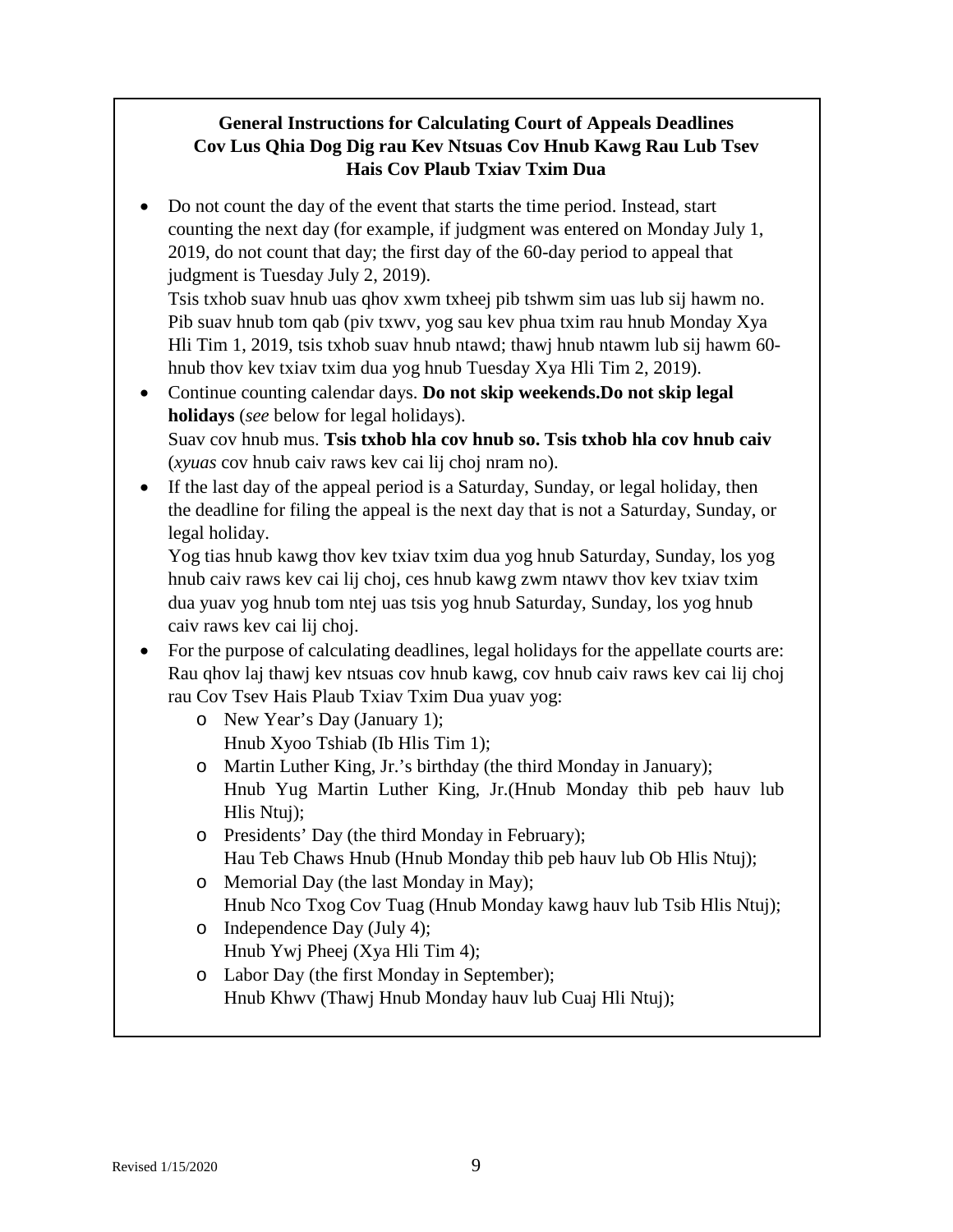| $\circ$ | Columbus Day (the second Monday in October), even though the<br>appellate courts are open on Columbus Day;<br>Columbus Hnub (Hnub Monday thib ob hauv lub Kaum Hli Ntuj), txawm<br>tias Cov Tsev Hais Plaub Txiav Txim Dua yeej qhib rau Columbus<br>Hnub; |  |
|---------|------------------------------------------------------------------------------------------------------------------------------------------------------------------------------------------------------------------------------------------------------------|--|
|         | o Veterans' Day (November 11);                                                                                                                                                                                                                             |  |
|         | Qub Tub Rog Hnub (Kaum Ib Hlis Tim 11);                                                                                                                                                                                                                    |  |
|         | o Thanksgiving Day (the fourth Thursday in November);                                                                                                                                                                                                      |  |
|         | Hnub Ua Tsaug (Hnub Thursday thib plaub hauv Kaum Ib Hlis Ntuj);                                                                                                                                                                                           |  |
|         | o The Friday after Thanksgiving; and                                                                                                                                                                                                                       |  |
|         | Hnub Friday tom qab Hnub Ua Tsaug; thiab                                                                                                                                                                                                                   |  |
|         | o Christmas Day (December 25).                                                                                                                                                                                                                             |  |
|         | Hnub Yug Yesxus (Kaum Ob Hlis Tim 25).                                                                                                                                                                                                                     |  |

 $\Box$ The deadline for starting my appeal is/Hnub kawg pib txoj kev txiav txim dua rau koj yog\_\_\_\_\_\_\_\_\_\_\_\_\_\_\_\_\_\_\_\_\_\_\_\_\_\_\_\_\_\_\_\_\_\_\_\_\_\_\_\_\_

On or before the deadline you calculated in this step, the *Notice of Appeal*for your appeal must be **filed** with the Clerk of the Appellate Courts and **served** on all respondents (steps 2-5 provide instructions for filing and serving documents).

Ua ntej los yog hnub kawg uas koj ntsuas tau ntawm kauj ruam no *Tsab Ntawv Faj Seeb Txog Kev Txiav Txim Dua* yuav tsum muab **zwm** nrog Tus Kws Lis Ntaub Ntawv hauv Cov Tsev Hais Plaub Txiav Txim Dua thiab muab **xa** rau tag nrho cov neeg teb plaub foob (cov kauj ruam 2-5 muaj cov lus qhia zwm thiab xa cov ntaub ntawv).

**Note:The Court of Appeals***cannot* **extend the deadline to appeal. If you do not file and serve your** *Notice of Appeal* **by the deadline, your appeal will be dismissed.**

**Faj seeb: Lub Tsev Hais Plaub Cov Kev Txiav Txim Dua** *ncua tsis* **tau hnub kawg rau kev txiav txim dua. Yog koj tsis zwm thiab xa koj** *Tsab Ntawv Faj Seeb Txog Kev Txiav Txim Dua* **thaum txog hnub kawg ces yuav muab koj txoj kev thov txiav txim dua tshem tawm.**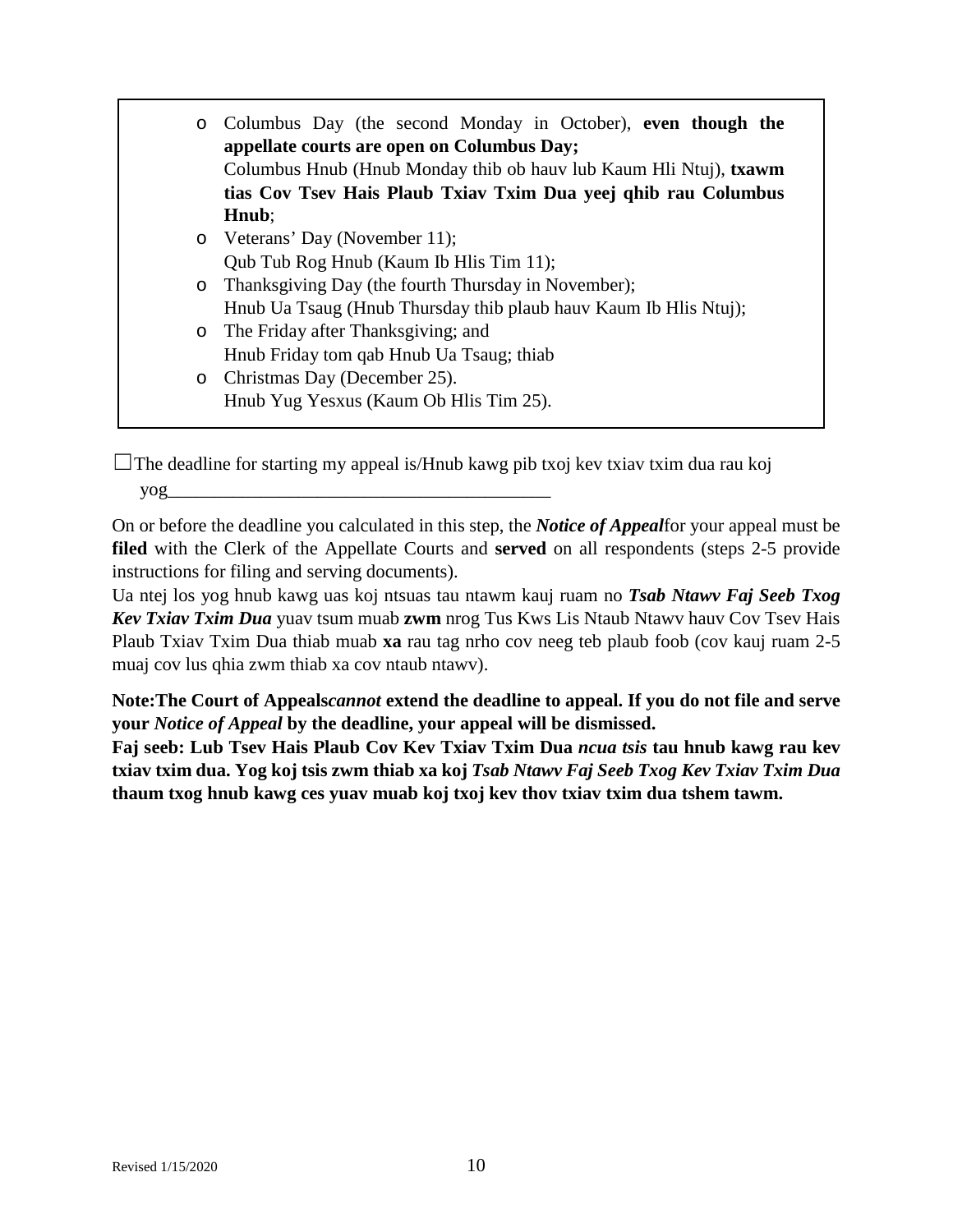# **Step 2:Fill out the** *Notice of Appeal* **and***Statement of the Case* **Kauj Ruam 2: Teb rau** *Tsab Ntawv Faj Seeb Txog Kev Txiav Txim Dua* **thiab** *Nqe Lus Teev Rooj Plaub*

 $\Box$ Fill out the *Notice of Appeal*. The *Notice of Appeal* is the document thattells the court of appeals and the other parties to your case (called the "respondent" or "respondents") that you want to appeal.A *Notice of Appeal* form is attached to this packet.

Teb rau *Tsab Ntawv Faj Seeb Txog Kev Txiav Txim Dua*. Tsab *Ntawv Faj Seeb Txog Kev Txiav Txim Dua* yog ib daim ntawv qhia rau lub tsev hais plaub txog cov kev txiav txim dua thiab lwm cov tog neeg hauv koj rooj plaub (hu ua "neeg teb plaub foob" los yog "cov neeg teb plaub foob") uas koj xav thov kev txiav txim dua txog. Muaj *Tsab Ntawv Faj Seeb Txog Kev Txiav Txim Dua* rhais nrog pob ntawv no.

☐Fill out the *Statement of the Case*.The *Statement of the Case* is a document with a number of questions about your appeal to **briefly** summarize your case and the reasons you think the decision was incorrect. Your *Statement of the Case* should not contain detailed arguments about why you think the decision is incorrect.You will make detailed arguments later in your *Brief*.Do not attach any additional documents to your *Statement of the Case*. A *Statement of the Case* form is attached to this packet.

Teb rau *Nqe Lus Teev Rooj Plaub*.*Nqe Lus Teev Rooj Plaub* yog ib daim ntawv nrog cov nqe lus nug txog txoj kev txiav txim dua rau koj kom **piav me ntsis** txog koj rooj plaub thiab cov laj thawj uas koj xav tias txoj kev txiav txim tag tsis yog lawm. Koj *Nqe Lus Teev Rooj Plaub* yuav tsum tsis muaj cov ntsiab lus sib cam txog vim li cas koj xav tias txoj kev txiav txim tsis yog lawm.Koj yuav sau cov lus sib cam ntxaws ntawd rau hauv koj *Qhov Lus Meej* tom qab ntawd.Tsis txhob rhais lwm cov ntaub ntawv ntxiv rau koj *Nqe Lus Teev Rooj Plaub*. Muaj *Nqe Lus Teev Rooj Plaub* rhais nrog pob ntawv no.

Some questions on the *Statement of the Case* may require you to dosome basic legal research before you answer them. Detailed instructions for completing this form are available at [http://mncourts.gov/CourtOfAppeals.aspx#Tab08Resources.](http://mncourts.gov/CourtOfAppeals.aspx#Tab08Resources)

Tej zaum koj yuav tau tshawb fawb txog kev cai ntawm *Nqe Lus Teev Rooj Plaub* ua ntej koj yuav teb tau qee cov nqe lus nug kom tiav. Muaj cov lus qhia teb tsab ntawv no kom ntxaws ntawm http://mncourts.gov/CourtOfAppeals.aspx#Tab08Resources.

Question 8 on the *Statement of the Case* asks whether you are requesting oral argument for your appeal, but **oral argument will not be allowed if any party does not have an attorney**.

Nqe lus nug 8 ntawm *Nqe Lus Teev Rooj Plaub* nug seb koj puas thov muaj hais lus sib cam rau txoj kev txiav txim dua rau koj, tiam sis **yuav tsis kheev muaj hais lus sib cam yog tias ib tog neeg twg tsis muaj tus kws lij choj**.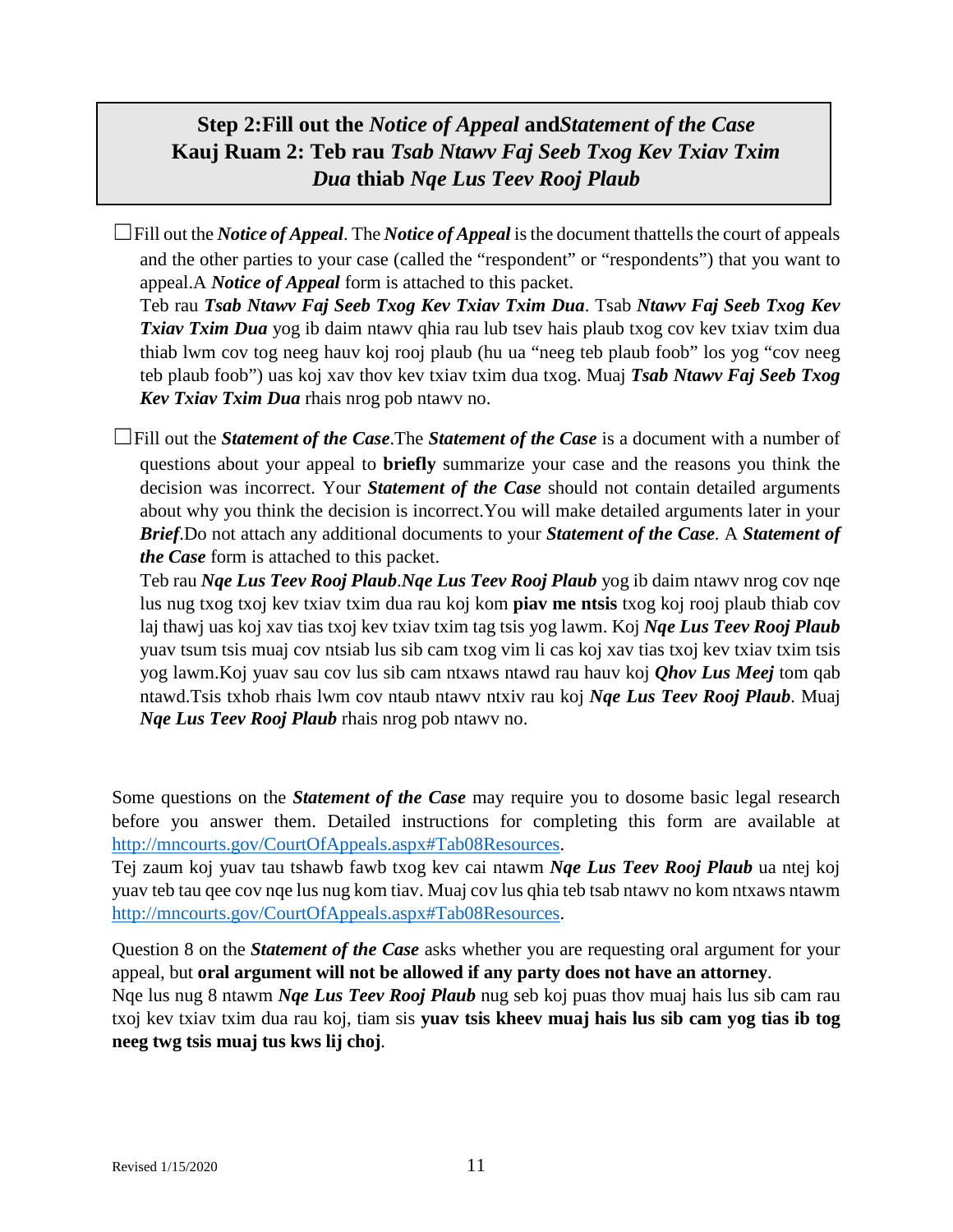Question 9 on the *Statement of the Case* asks you what type of *brief* you will file in your appeal: a formal brief, an informal brief, or a memorandum of law previously submitted to the district court accompanied by a short letter argument to the Court of Appeals. A *brief* is a document you will write later in the appeal process in which you (a) describe the facts of your case; (b) cite statutes, rules, and caselaw; and (c) explain why the statutes, rules and caselaw you cite cause you to believe that the decision in your case is incorrect. Refer to Step 9 on page 31 for information about the different types of *brief* you may file in your appeal.

Nqe lus nug 9 ntawm *Nqe Lus Teev Rooj Plaub* nug seb hom *lus meej* twg yog hom koj yuav zwm rau txoj kev txiav txim dua rau koj: qhov lus meej raws kev caws cai, lus meej tsis raws kev raws cai, los yog lus txhawb cai uas xa tag los rau lub cheeb tsam tsev hais plaub nrog rau ib tsab ntawv sib cam luv rau lub Tsev Hais Cov Plaub Txiav Txim Dua. Qhov *lus meej* yog ib daim ntawd koj sau tom qab rau cov txheej txheem kev txiav txim dua, uas koj (a) piav cov lus tseeb txog koj rooj plaub; (b) qhia cov cai lij choj, cov kev cai thiab rooj plaub txoj cai uas koj ntseeg ias txoj kev txiav txim rau koj rooj plaub tsis yog lawm. Xyuas Kauj Ruam 9 ntawm nplooj 31 kom paub txog cov hom *lus meej* uas koj zwm tau rau txoj kev txiav txim dua rau koj.

Fill in all of the blanks on the forms. If you conclude that a question on the *Statement of the Case* is not applicable to your appeal, put "not applicable" on the relevant portion of the form. If you do not fill out all of the blanks, the Clerk of the Appellate Courts may have to return the form(s) to you, and **this may cause you to miss your deadline to appeal.**

Teb rau tag nrho cov kab tsis muaj dab tsi hauv cov ntawv. Yog koj pom tias ib nqe lus nug twg ntawm *Nqe Lus Teev Rooj Plaub* tsis muaj feem xyuam rau txoj kev txiav txim dua rau koj, sau "not applicable" rau ntu ntawd hauv tsab ntawv. Yog koj tsis teb rau tag nrho cov kab tsis sau dab tsi rau, tus Kws Lis Ntaub Ntawv hauv Cov Tsev Hais Plaub Txiav Txim Dua yuav muab cov ntawv xa rov rau koj thiab **nws yuav ua rau koj thov kev txiav txim dua tsis raws hnub kawg.**

# **Step 3: File the** *Notice of Appeal* **and***Statement of the Case* **Kauj Ruam 3: Teb rau** *Tsab Ntawv Faj Seeb Txog Kev Txiav Txim Dua* **thiab** *Nqe Lus Teev Rooj Plaub*

"Filing" means submitting or delivering documents to the Office of the Clerk of the Appellate Courts. Filing the *Notice of Appeal*is how you tell the Court of Appeals that you are starting an appeal.

"Kev zwm" txhais tau tias muab cov ntaub ntawv xa los yog nqa mus rau lub Chaw Ua Hauj Lwm ntawm Tus Kws Lis Ntaub Ntawv hauv Cov Tsev Hais Plaub Txiav Txim Dua. Kev zwm *Tsab Ntawv Faj Seeb Txog Kev Txiav Txim Dua* yog txoj kev koj qhia rau Lub Tsev Hais Cov Plaub Txiav Txim Dua paub tias koj pib txoj kev thov txiav txim dua.

☐Choose your method of filing (*see* instructions below).

Xaiv koj txoj kev zwm (*xyuas* cov lus qhia nram no).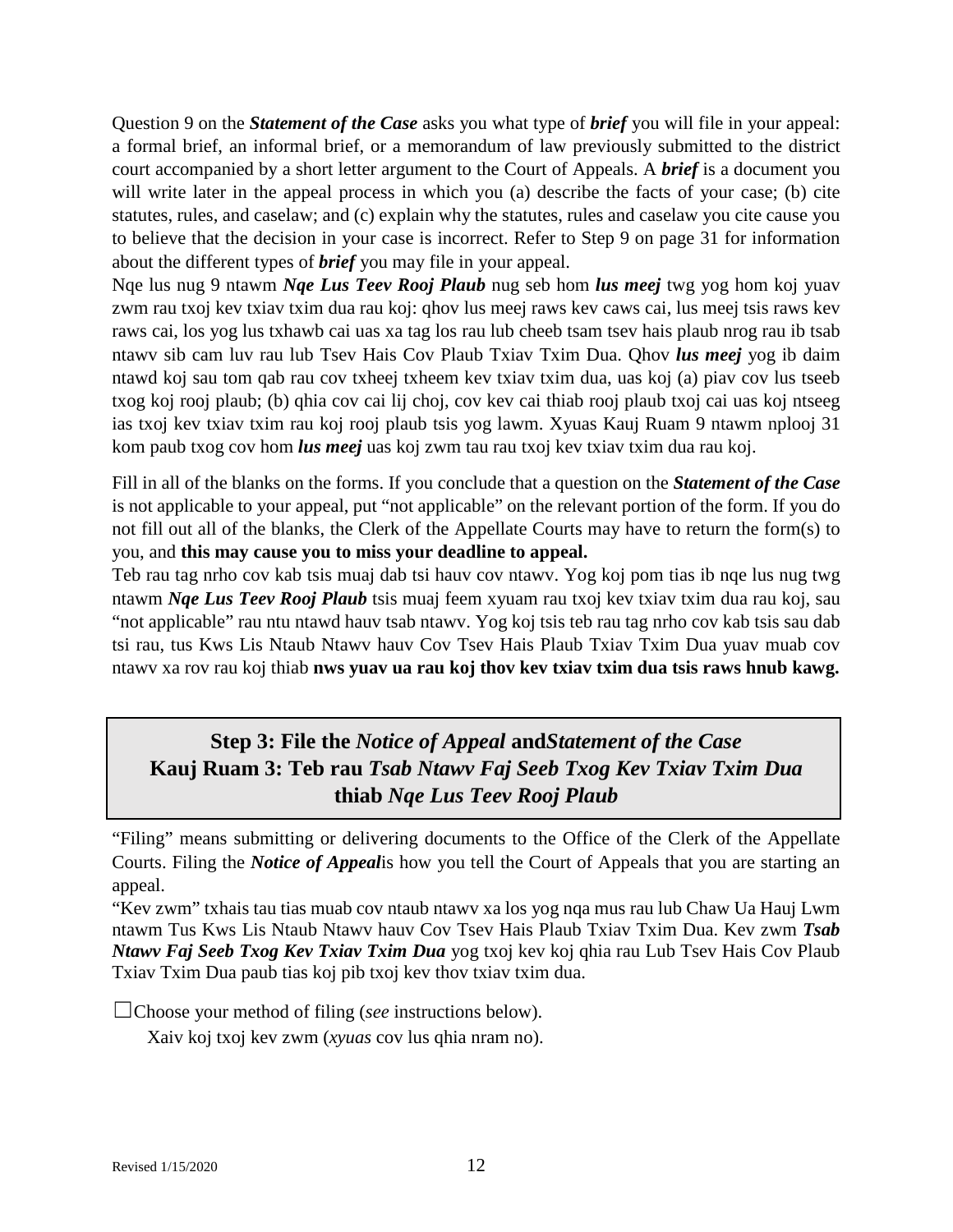#### **General Instructions for "Filing" Cov Lus Qhia Dog Dig Txog "Kev Zwm" Xaiv koj txoj kev zwm (xyuas cov lus qhia nram no)**

Parties **without an attorney** may file documents bysending the documents to the Clerk of the Appellate Courts**by U.S. Mail**, addressed to:

Cov tog neeg **tsis muaj kws lij choj** zwm tau cov ntaub ntawv raws kev xa hauv Teb Chaws Asmeskas Chaw Xa Ntawv mus rau **tus Kws Lis Ntaub Ntawv hauv Cov Tsev Hais Plaub Txiav Txim Dua**, sau rau:

> Clerk of the Appellate Courts 305 Minnesota Judicial Center 25 Rev. Dr. Martin Luther King Jr. Blvd. St. Paul, MN 55155

For filing by mail, a document will be considered filed "on time" if it is **deposited in the U.S. Mail** by the deadline, with adequate postage and the correct address.A document deposited in the **U.S. Mail**by the deadline with adequate postage and the correct address**will be filed "on time" even though the Clerk of the Appellate Courts will not receive the document on the day you deposit it in the U.S. Mail**.

Rau txoj kev zwm ntawv raws kev xa, yuav xam tias tsab ntawv zwm "raws sij hawm" yog muab nws **xa hauv Teb Chaws Asmeskas Chaw Xa Ntawv**raws hnub kawg, nrog nqi xa yog thiab chaw nyob yog.Ib tsab ntawv uas muab xa hauv **Teb Chaws Asmeskas Chaw Xa Ntawv** raws hnub kawg nrog nqi xa yog thiab chaw nyob yog **yuav muab zwm "raws sij hawm" txawm tias Tus Kws Lis Ntaub Ntawv hauv Cov Tsev Hais Plaub Txiav Txim Dua tsis tau txais tsab ntawv rau hnub uas koj muab xa kiag hauv Teb Chaws Asmeskas Chaw Xa Ntawv**.

**For simplicity, this packet includes only the form and instructions for filing by U.S. Mail. This packet assumes that you are filing by U.S. Mail.**There are, however, two other options for filing:

**Rau kom yooj yim, pob ntawv no tsuas muaj tsab ntawv thiab cov lus qhia kev zwm hauv Teb Chaws Asmeskas Chaw Xa Ntawv. Pob ntawv no xam tias koj yuav zwm raws Teb Chaws Asmeskas Chaw Xa Ntawv.** Tiam sis, muaj ob hom kev zwm ntawv:

1) **Hand-delivering** them to the Clerk of the Appellate Courts during business hours (8:00 a.m. to 4:30 p.m. weekdays), or

**Raws kev** nqa kiag mus rau Tus Kws Lis Ntaub Ntawv hauv Cov Tsev Hais Plaub Txiav Txim Dua thaum cov sij hawm lag luam qhib (8:00 teev sawv ntxov txog 4:30 tav su, cov hnub ua hauj lwm).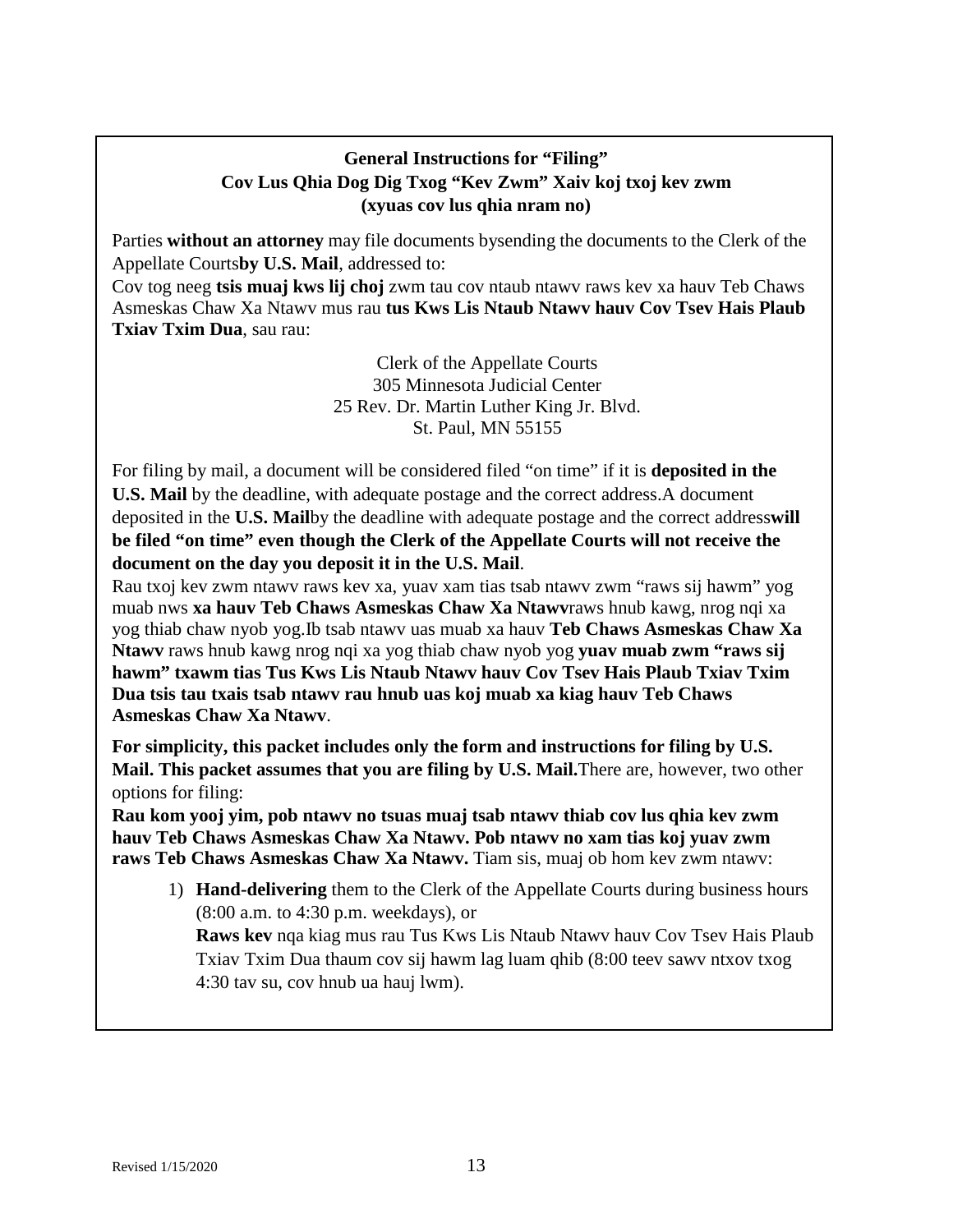2) **Submitting themelectronically**through the appellate courts' e-filing system (the appellate courts' e-filing system is called "E-MACS"). Once you start to use E-MACS to file documents in an appeal, you must continue to do so for the remainder of the appeal – you cannot later choose to file in person or by mail. (**Note: All attorneys are required to use E-MACS and cannot file documents by mail or by hand-delivery to the Clerk of the Appellate Courts.**) **Raws** kev xa hauv tshuab hluav taws xob hauv cov tsev hais plaub txiav txim dua txoj kev zwm ntaub ntawv saum huab cua (cov tsev hais plaub txiav xim dua txoj kev zwm ntaub ntawv saum huab cua yog hu ua "E-MACS"). Thaum twg koj pib zwm ntaub ntawv thov kev txiav txim dua rau ib rooj plaub hauv tshuab hluav taws xob E-MACS, koj yuav tsum zwm hauv tshaub hlawv taws xob mus thawj rooj plaubl – koj hloov tsis tau yav tom ntej mus zwm tim ntsej tim muag los yog zwm hauv chaw xa ntawv. (**Faj seeb: Tag nrho cov kws lij choj yuav tsum tau siv E-MACS thiab zwm tsis tau ntaub ntawv raws kev xa hauv ntawv los yog raws kev nqa mus cev rau Tus Kws Lis Ntaub Ntawv hauv Cov Tsev Hais Plaub Txiav Txim Dua.**)

For information about e-filing and to submit documents electronically,go to the Clerk of the Appellate Courts' webpage [\(www.mncourts.gov/Clerk-of-Appellate-](http://www.mncourts.gov/Clerk-of-Appellate-Courts.aspx#tab05AppellateeFiling)[Courts.aspx#tab05AppellateeFiling\)](http://www.mncourts.gov/Clerk-of-Appellate-Courts.aspx#tab05AppellateeFiling). For additional instructions on filing, *see*[Minn. R.](https://www.revisor.mn.gov/court_rules/ap/subtype/rcap/id/125/#125.01)  [Civ. App. P. 125.01.](https://www.revisor.mn.gov/court_rules/ap/subtype/rcap/id/125/#125.01)

Xav paub txog kev zwm thiab xa ntawv hauv tshuab hluav taws xob, mus rau Tus Kws Lis Ntaub Ntawv hauv Cov Tsev Hais Plaub Txiav Txim Dua qhov vas sab [\(www.mncourts.gov/Clerk-of-Appellate-Courts.aspx#tab05AppellateeFiling\)](http://www.mncourts.gov/Clerk-of-Appellate-Courts.aspx#tab05AppellateeFiling). Xav paub ntxiv txog kev zwm ntawv, *xyuas* [Minn. R. Civ. App. P. 125.01.](https://www.revisor.mn.gov/court_rules/ap/subtype/rcap/id/125/#125.01)

**The Clerk of the Appellate Courts cannot accept filings by fax or email**. **Tus Kws Lis Ntaub Ntawv Lub Chaw Hauj Lwm txais tsis tau cov ntawv uas zwm hauv xov tooj los yog hauv chaw sau ntawv email.**

☐Make two copies of each of the following documents: *Notice of Appeal*and *Statement of the Case*, and the decision(s) you are appealing. Keep one copy of each document for your own records. The other copy is to serve on the respondent (*See* Step 4 for instructions on serving documents). If your appeal involves multiple respondents, you will need to make extra copies to serve one copy of each document on each respondent.

Luam ob tsab ntawm ib daim ntawv twg nram no: *Tsab Ntawv Faj Seeb Txog Kev Txiav Txim Dua* thiab *Nqe Lus Teev Rooj Plaub*, thiab txoj (cov) kev txiav txim uas koj xav thov kev txiav txim dua txog. Khaws cia ib tsab ntawv lus meej rau koj cov ntaub ntawv teev cia. Muab ib tsab xa mus rau tus neeg teb plaub foob (*Xyuas* Kauj Ruam 4 kom paub cov lus qhia xa ntaub ntawv). Yog koj txoj kev txiav txim dua txuam nrog ntau tus neeg teev plaub foob, koj yuav tau luam ntau tsab kom xa mus txhua cov neeg teb plaub foob ib tug zus.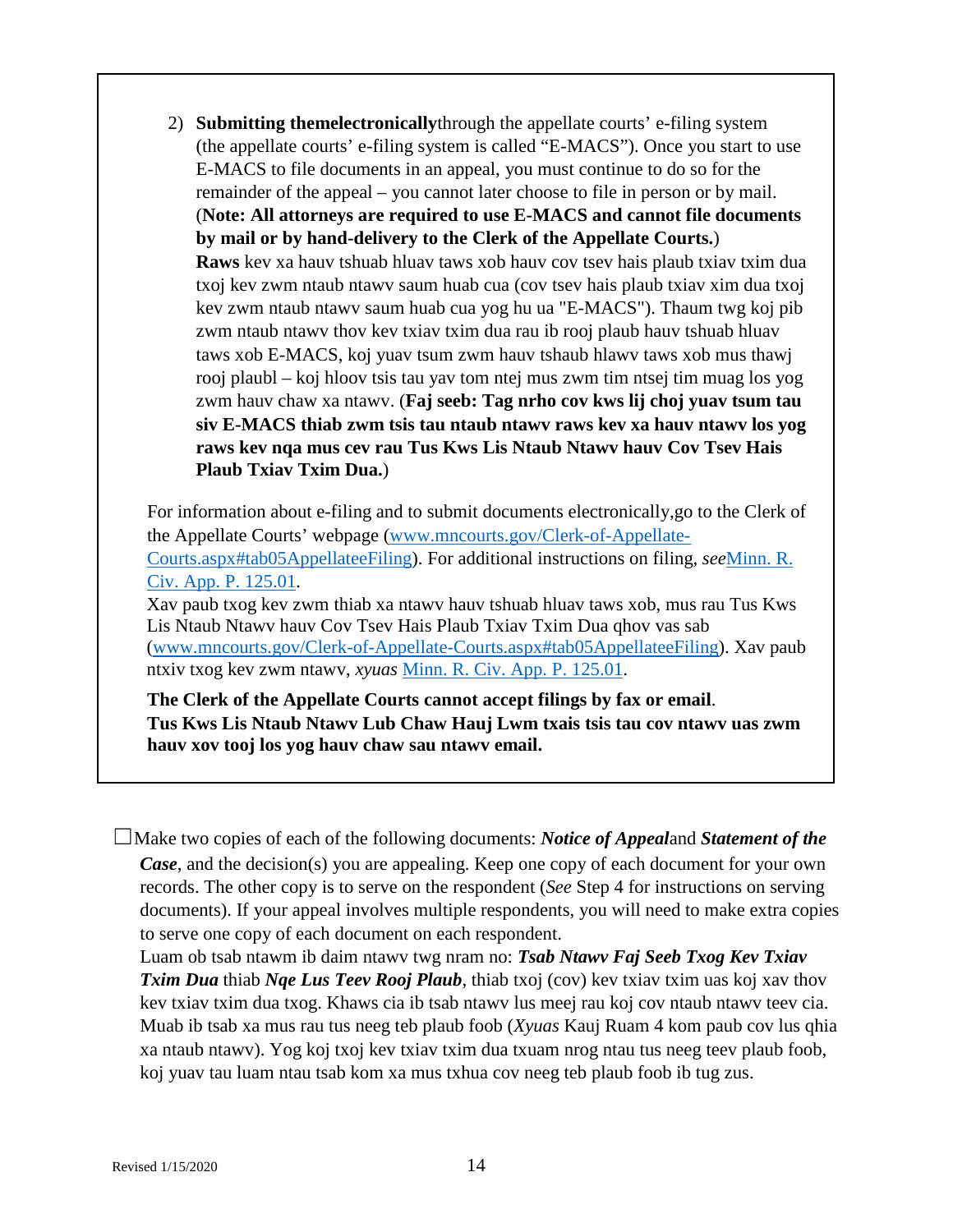☐File the **original***Notice of Appeal*and the original *Statement of the Case*, as well as a copy of the decision(s) you are appealing, with the Clerk of the Appellate Courts by mailing them to the address above.

Zwm tsab **tseem ntawm** *Tsab Ntawv Faj Seeb Txog Kev Txiav Txim Dua* thiab tsab tseem ntawm *Nqe Lus Teev Rooj Plaub*, nrog rau luam tsab ntawv txiav txim uas koj thov kev txiav txim dua txog, mus rau Tus Kws Lis Ntaub Ntawv hauv Cov Tsev Hais Plaub Txiav Txim Dua raws kev xa mus rau qhov chaw nyob saum no.

## **Step 4: Serve the documents on respondent(s) Kauj Ruam 4: Xa cov ntawv mus rau tus (cov) neeg teb plaub foob**

Any time you submit a document to the Clerk of the Appellate Courts for filing, a copy of that document must also be provided to all other parties to the appeal at or before the time of filing. Providing a copy to the other parties is called "service."

Txhua lub sij hawm uas koj xa ib tsab ntawv mus rau Tus Kws Lis Ntaub Ntawv hauv Cov Tsev Hais Plaub Txiav Txim Dua kom zwm, yuav tsum luam ib tsab xa mus rau tag nrho lwm cov tog neeg hauv txoj kev txiav txim dua thaum lub sij hawm los yog ua ntej lub sij hawm zwm. Kev luam ntawv rau lwm cov tog neeg yog hu ua "kev xa."

**Important: You must file the** *Notice of Appeal***and serve it on the respondent(s)by the deadline you calculated in Step 1, or your appeal will be dismissed.**

**Tseem ceeb: Koj yuav tsum zwm** *Tsab Ntawv Faj Seeb Txog Kev Txiav Txim Dua***thiab muab nws xa rau tus (cov) neeg teb plaub foob ua ntej hnub kawg uas koj ntsuas muaj ntawm Kauj Ruam 1, tsis li ces koj txoj kev thov txiav txim dua yuav raug muab tshem tawm.**

☐Choose your method of service (*see* instructions below). For **each party**on whom who you need to serve documents, follow these steps to decide how to serve **that party**:

Xaiv koj txoj kev zwm (*xyuas* cov lus qhia nram no). Rau **ib tog neeg** uas koj yuav tau xa cov ntaub ntawv rau, ua raws cov kauj ruam kom txiav txim tau txoj kev xa rau **tog neeg ntawd**: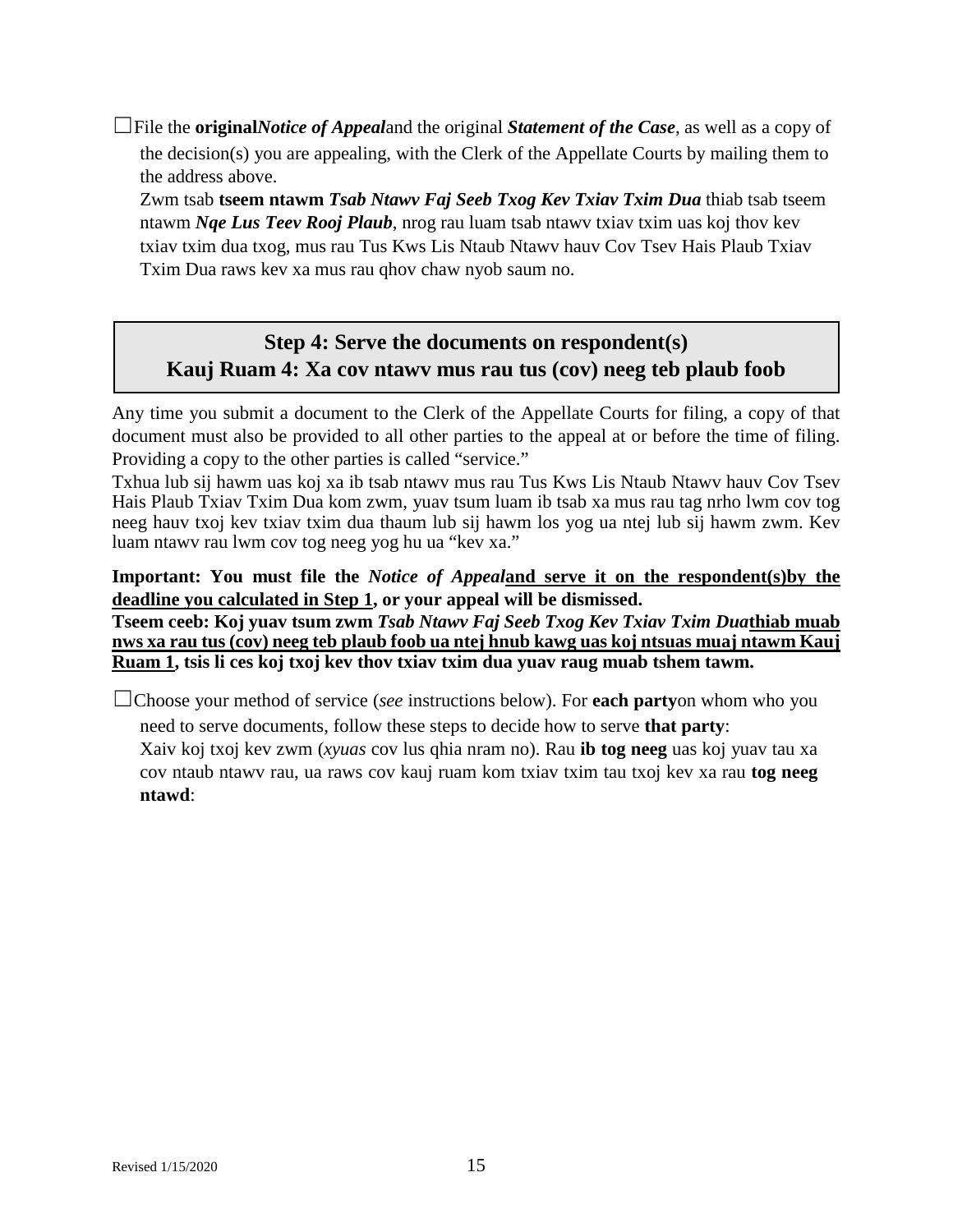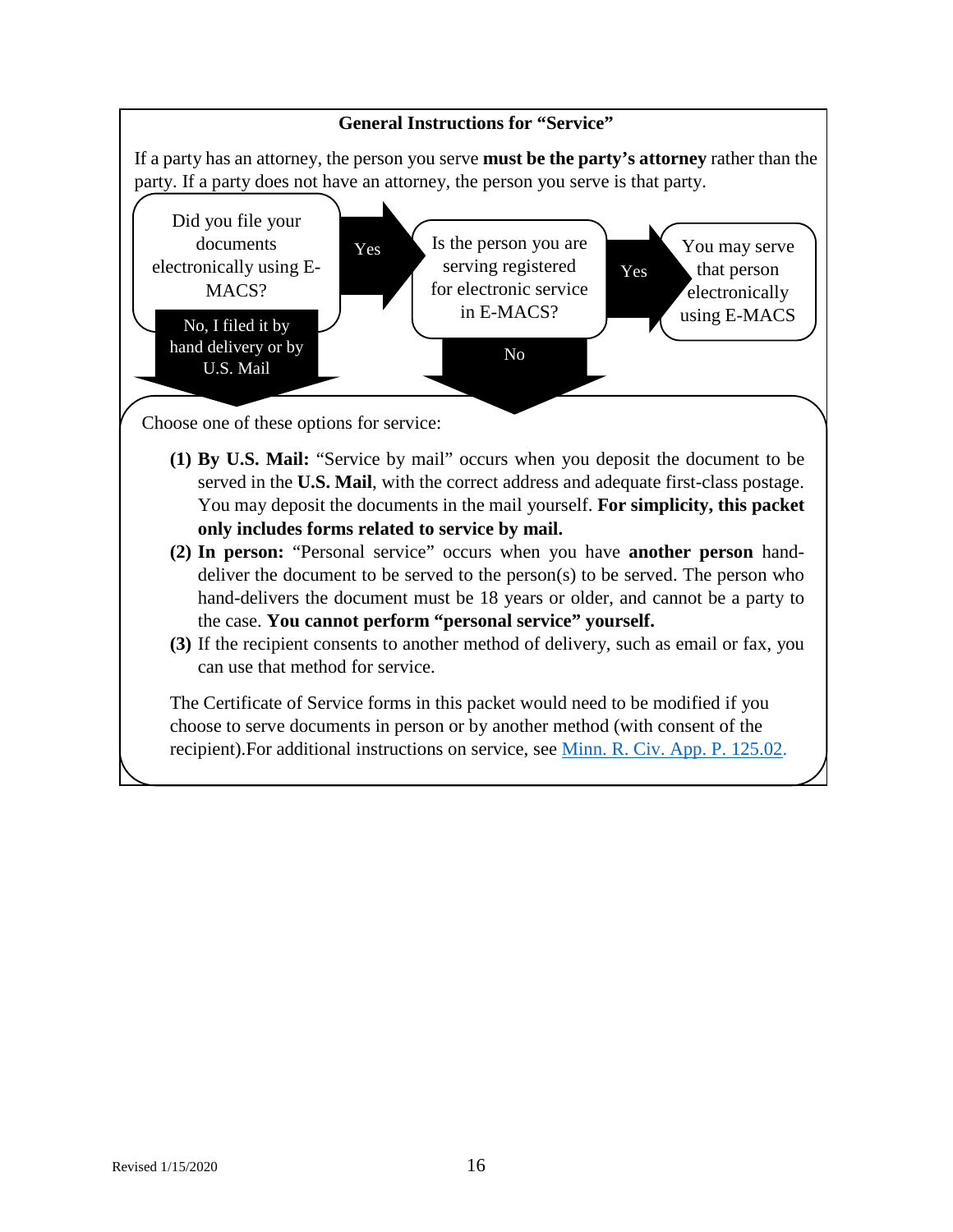

haum yog tias koj xaiv xa ntaub ntawv raws kev nqa mus cev los yog lwm hom kev xa (nrog kev tso cai los ntawm tus neeg txais). Xav paub ntxiv txog cov kev xa ntawv, xyuas [Minn. R. Civ. App. P. 125.02.](https://www.revisor.mn.gov/court_rules/ap/subtype/rcap/id/125/#125.02)

 $\Box$  Serve the respondent with a copy of (1) *Notice of Appeal*, (2) *Statement of the Case*, and (3) a copy of the decision you are appealing. Luam xa ib tsab (1) *Tsab Ntawv Faj Seeb Txog Kev Txiav Txim Dua*, (2) *Nqe Lus Teev Rooj* 

*Plaub*,thiab (3) tsab ntawv txiav txim uas koj thov kev txiav txim dua mus rau ib tug neeg teb plaub foob twg.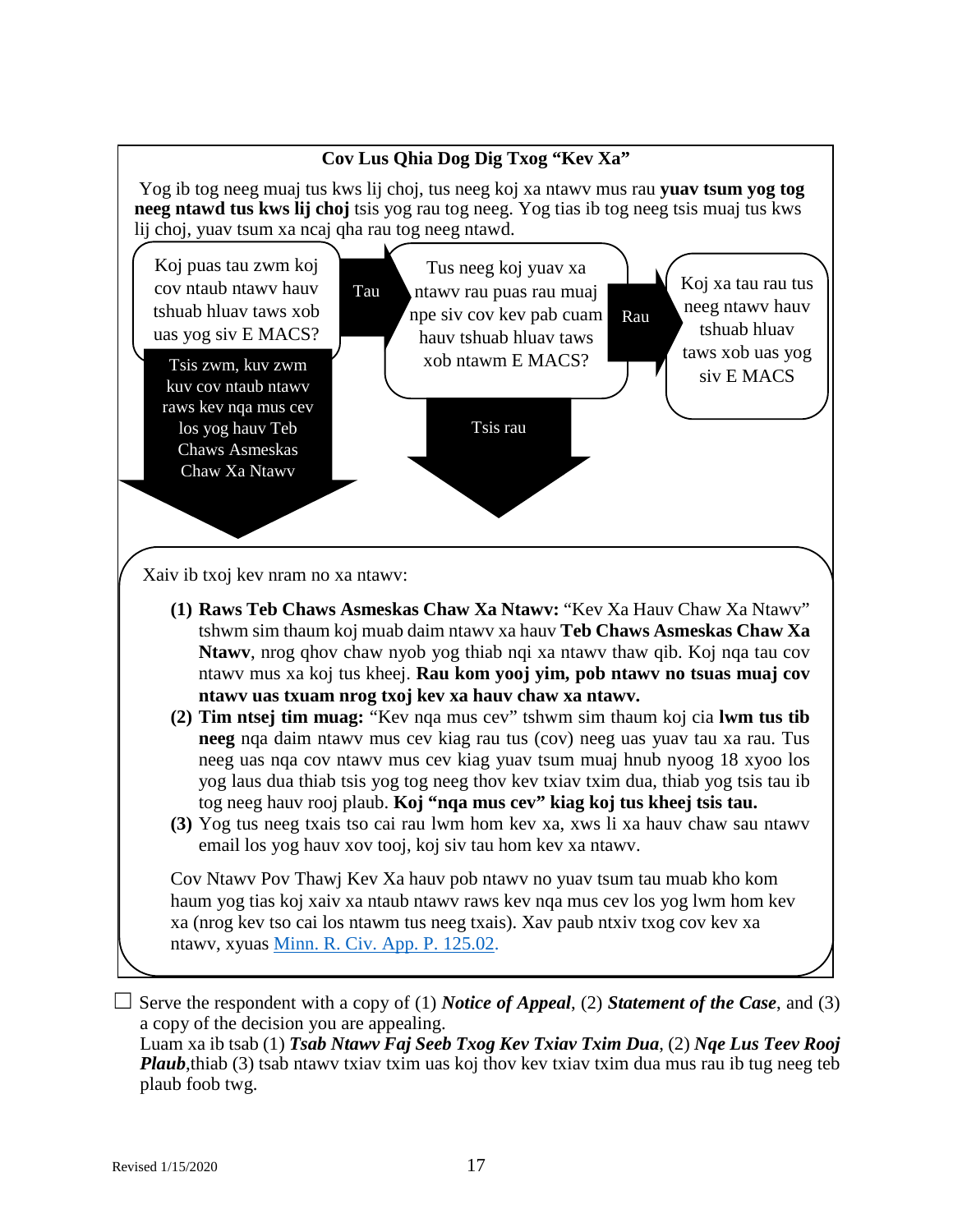# **Step 5: If you served any documents by mail or other non-E-MACS method: Fill out and file a***Certificate of Service* **Kauj Ruam 5: Yog tias koj xa cov ntaub ntawv raws chaw xa ntawv los yog lwm cov kev xa uas tsis yog-E-MACS: Teb rau thiab zwm** *Tsab Ntawv Pov Thawj Kev Xa Ntawv*

**Every** document submitted to the Clerk of the Appellate Courts for filing must be accompanied by proof that the document was served on the other party or parties to the appeal. This is called "proof of service."Documents served electronically (via E-MACS) do not require a separate document showing proof of service.

**Txhua** tsab ntawv uas xa mus rau Tus Kws Lis Ntaub Ntawv hauv Cov Tsev Hais Plaub Txiav Txim Dua yuav tsum muaj pov thawj tias yeej tau muab tsab ntawv ntawd xa mus rau lwm tog neeg los yog cov tog neeg txog kev txiav txim dua. Qhov no yog hu ua "pov thawj kev xa."Cov ntawv uas muab xa hauv tshuab hluav taws xob (raws E-MACS) tsis tag yuav muaj dua lwm tsab ntawv pov thawj kev xa.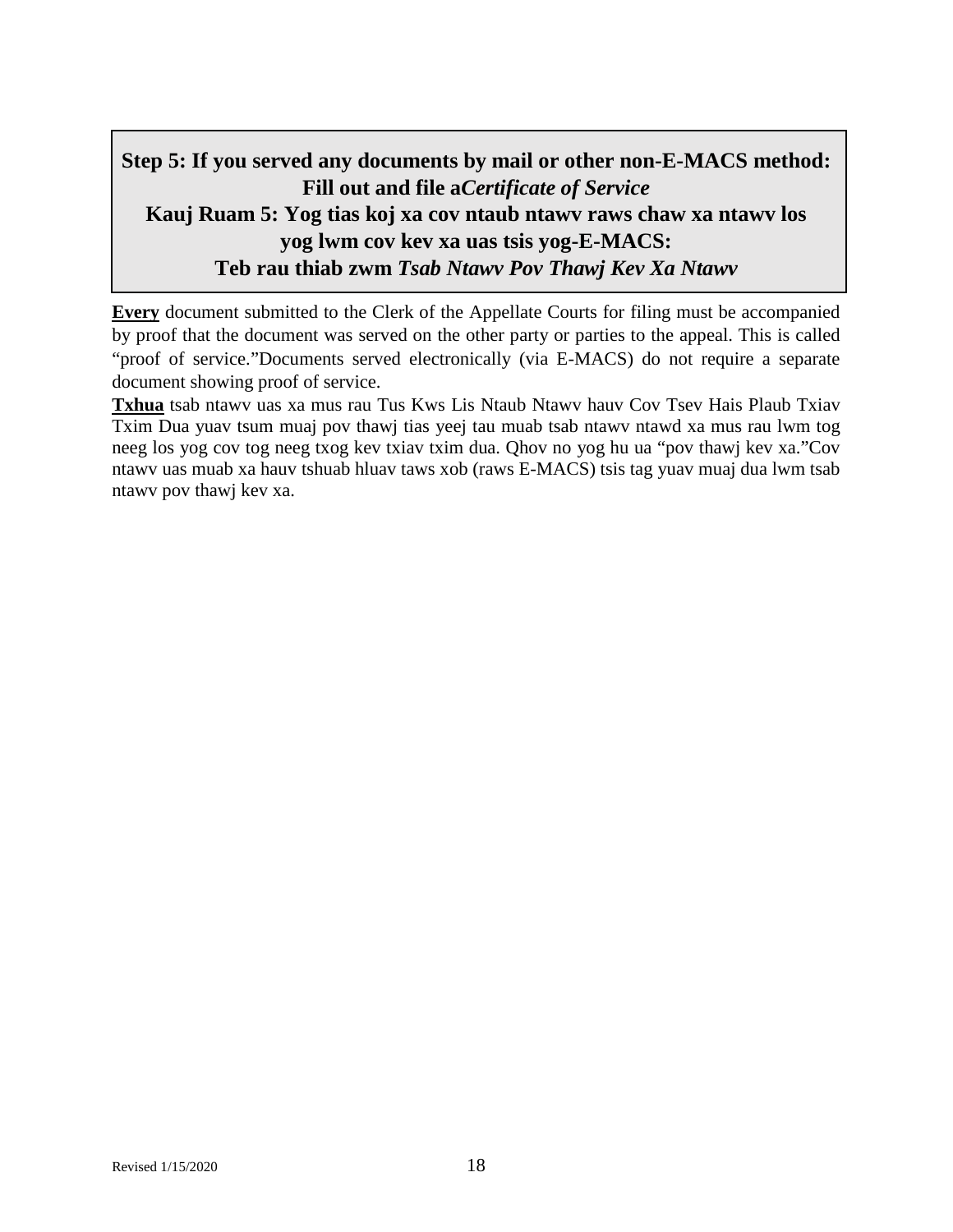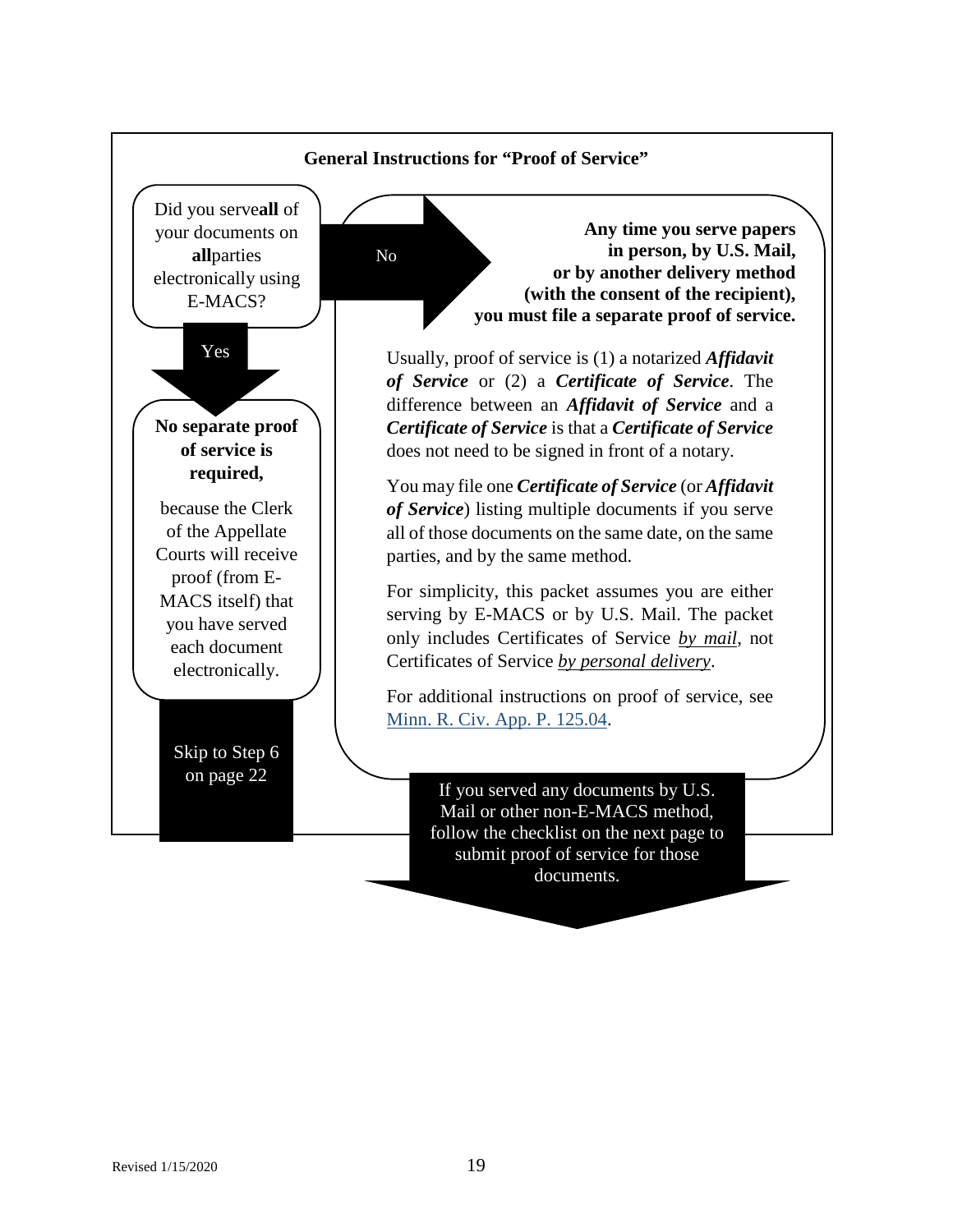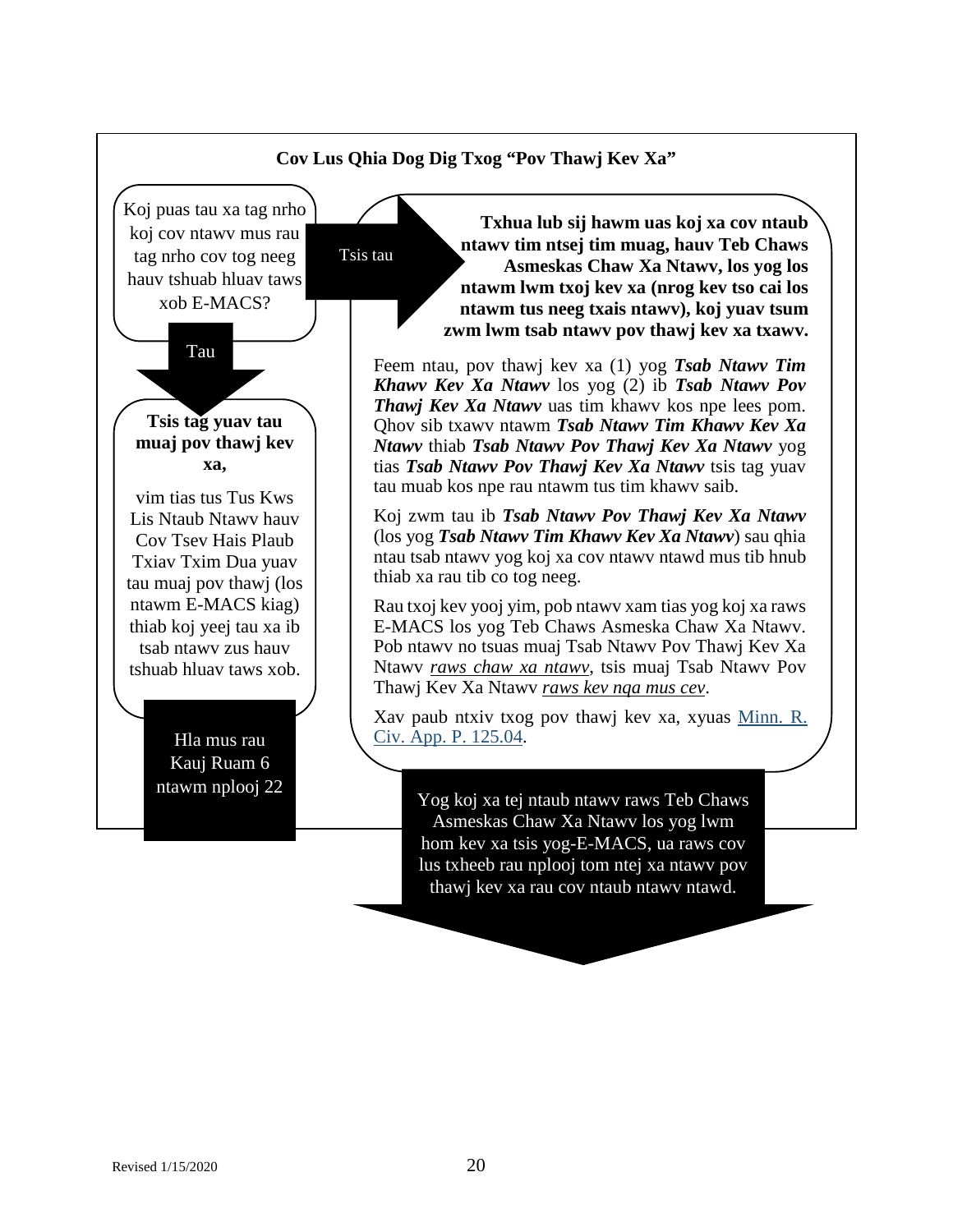☐A person who serves documents by mail must complete and sign the form titled *Certificate of Service by Mail.* A *Certificate of Service by Mail*form is included with this packet. Tus neeg uas xa cov ntaub ntawv hauv chaw xa ntawv yuav tsum teb kom tiav thiab kos npe rau tsab ntawv muaj npe hu ua *Ntawv Pov Thawj Kev Xa hauv Chaw Xa Ntawv.* Muaj *Tsab Ntawv Pov Thawj Kev Xa hauv Chaw Xa Ntawv* nrog pob ntawv no.

The *Certificate of Service* must include, from top to bottom:

Tsab *Ntawv Pov Thawj Kev Xa Ntawv* yuav tsum muaj, saum toj rau nram hav:

- 1. The parties' names and appellate file number (if an appellate file number has not been assigned yet, leave this portion of the form blank); Cov tog neeg cov npe thiab tus zauv cim ntawv txiav txim dua (yog tsis tau rau tus zauv cim ntawv txiav txim dua, tseg kab ntawm ntu no tsis sau dab tsi rau);
- 2. County where the*Certificate of Service* form was signed; Lub cheeb koog uas kos npe rau *Tsab Ntawv Pov Thawj Kev Xa Ntawv*;
- 3. The name of the person who served the documents; Tus neeg uas xa cov ntawv lub npe;
- 4. The titles of the documents that were served (on the Certificates of Service included with this packet, the titles of the documents are already filled in); Cov ntawv npe uas muab xa (ntawm Cov Ntawv Pov Thawj Kev Xa Ntawv nyob rau hauv pob ntawv no, cov ntawv npe uas twb teb rau tag lawm);
- 5. The date the documents were served; Hnub uas xa cov ntawv;
- 6. The names of the parties who were served and the addresses to which the documents were mailed or delivered to those parties; Cov tog neeg uas yuav txais cov ntawv cov npe thiab cov chaw nyob uas yuav muab cov ntawv xa los yog nqa mus cev rau cov tog neeg ntawd;
- 7. The signature of the person who served the documents, the date the form was signed, and the county and state where the form was signed. Tus neeg xa cov ntawv lub npe kos, hnub kos npe rau tsab ntawv thiab lub cheeb koog thiab lub xeev uas tsab ntawv kos npe nyob rau.

**Note: You will need different** *Certificate of Service* **forms at different steps in the process. Do not fill out or file all of the** *Certificate of Service* **forms at the same time.**

**Faj seeb: Koj yuav tau muaj cov** *Tsab Ntawv Pov Thawj Kev Xa Ntawv* **sib txawv thaum txog cov kauj ruam sib txawv ntawm cov txheej txheem. Tsis txhob teb rau los yog zwm tag nrho cov** *Tsab Ntawv Pov Thawj Kev Xa Ntawv* **tib zaug.**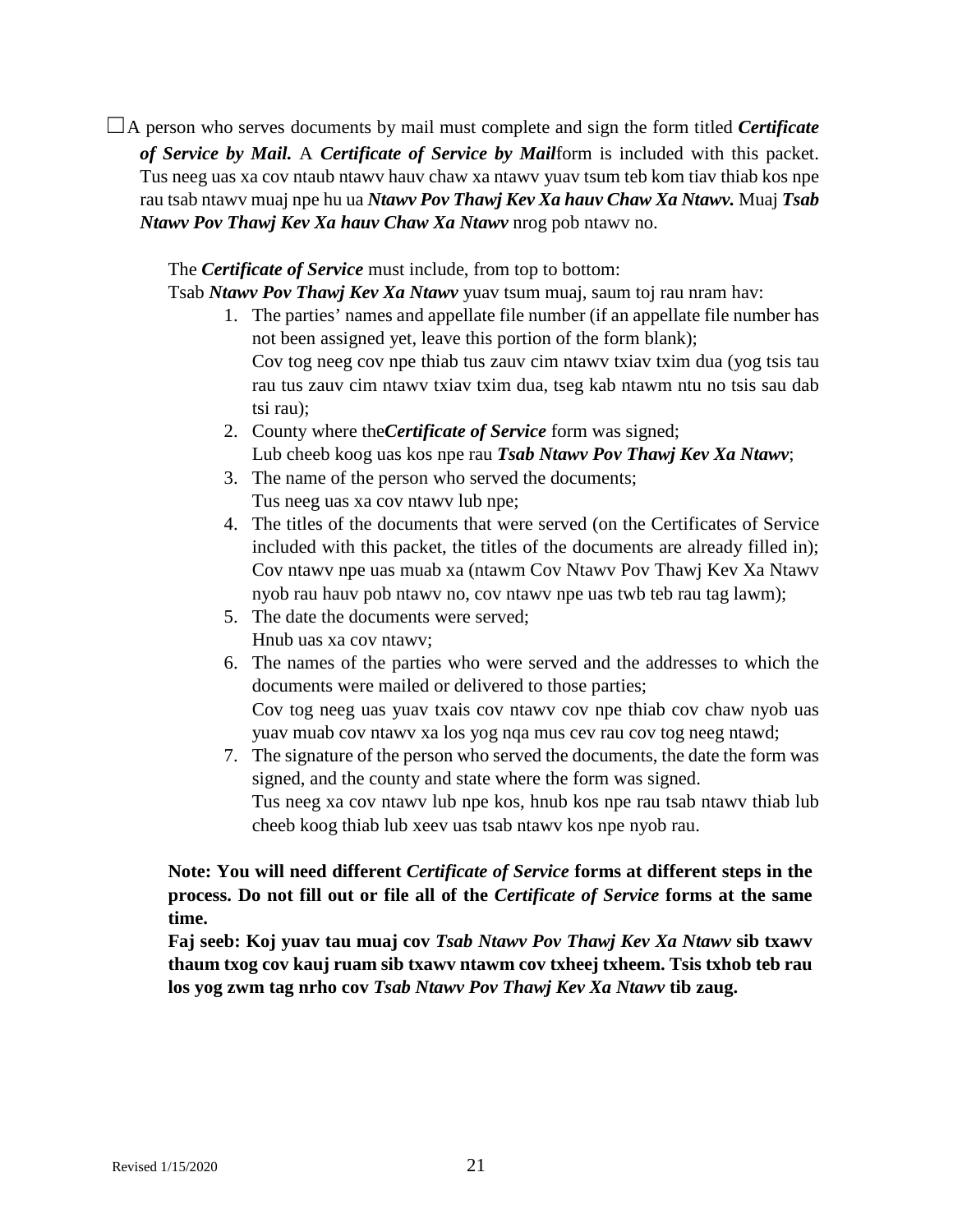## ☐ File the signed*Certificate of Service* with the Clerk of the Appellate Courts.

Muab *Tsab Ntawv Pov Thawj Kev Xa Ntawv* uas kos npe rau zwm nrog Tus Kws Lis Ntaub Ntawv hauv Cov Tsev Hais Plaub Txiav Txim Dua.

- If you used E-MACS to electronically **file** your *Notice of Appeal* and *Statement of the Case*, you will also file your *Certificate of Service* electronically using E-MACS (even if you **served** your documents by mail or in person). The *Certificate of Service*must be uploaded as a **separate**PDF or Word document – do **not** combine the *Certificate of Service* with any of your other documents into a single PDF or Word document. Yog tias koj siv E-MACS los **zwm** koj *Tsab Ntawv Faj Seeb Txog Kev Txiav Txim Dua* thiab *Nqe Lus Teev Rooj Plaub*, koj puav leej zwm tau koj *Tsab Ntawv Pov Thawj Kev Xa* huav tshuab hluav taws xob yog siv E-MACS (txawm tias yog twb **xa** koj cov ntawv hauv chaw xa ntawv los yog tim ntsej tim muag lawm). Tsab *Ntawv Pov Thawj Kev Xa Ntawv* yuav tsum yog muab rub ua hom PDF los yog Word – **tsis** txhob sib txuam ua ke *Tsab Ntawv Pov Thawj Kev Xa Ntawv* nrog koj lwm cov ntawv ua ib tsab PDF los yog Word.
- If you filed your *Notice of Appeal* and *Statement of the Case*by hand delivery or by mail, you may also file your *Certificate of Service*by hand delivery or by mail. Yog tias koj zwm koj *Tsab Ntawv Faj Seeb Txog Kev Txiav Txim Dua* thiab *Nqe Lus Teev Rooj Plaub* raws kev nqa mus cev los yog hauv chaw xa ntawv, koj puav leej zwm tau koj *Tsab Ntawv Pov Thawj Kev Xa Ntawv* raws kev nqa mus cev los yog hauv chaw xa ntawv.
- *See* Step 3 on page 12 for additional instructions on how to file documents. *Xyuas* Kauj Ruam 3 ntawm nplooj 12 kom paub ntxiv cov lus qhia zwm ntawv.

# **Step 6: Order the transcript if necessary Kauj Ruam 6: Yuav daim ntawv teev rooj sib hais yog tsim nyog**

In addition to the parties' briefs, the "district court record" is the only information that the Court of Appeals considers in an appeal. The district court record includes documents filed in the district court and evidence used in the hearings before the district court judge, or referee, or Child Support Magistrate (CSM).

Ntxiv rau cov tog neeg'cov lus meej, lub "cheeb tsam tsev hais plaub cov ntaub ntawv" tsuas yog tib co ncauj lus uas Lub Tsev Hais Cov Plaub Txiav Txim Dua (Court of Appeals) muab los xam hauv txoj kev txiav txim dua. Lub cheeb tsam tsev hais plaub cov ntaub ntawv yuav muaj xws li cov zwm rau hauv cheeb tsam tsev hais plaub thiab cov pov thawj tseeb uas siv rau hauv cov rooj sib hais ntawm cheeb tsam tsev hais plaub tus kws phua txim los yog tus neeg hais txim, los yog tus Neeg Txiav Txim Txog Kev Yug Noj Yug Haus Rau Me Nyuam (CSM).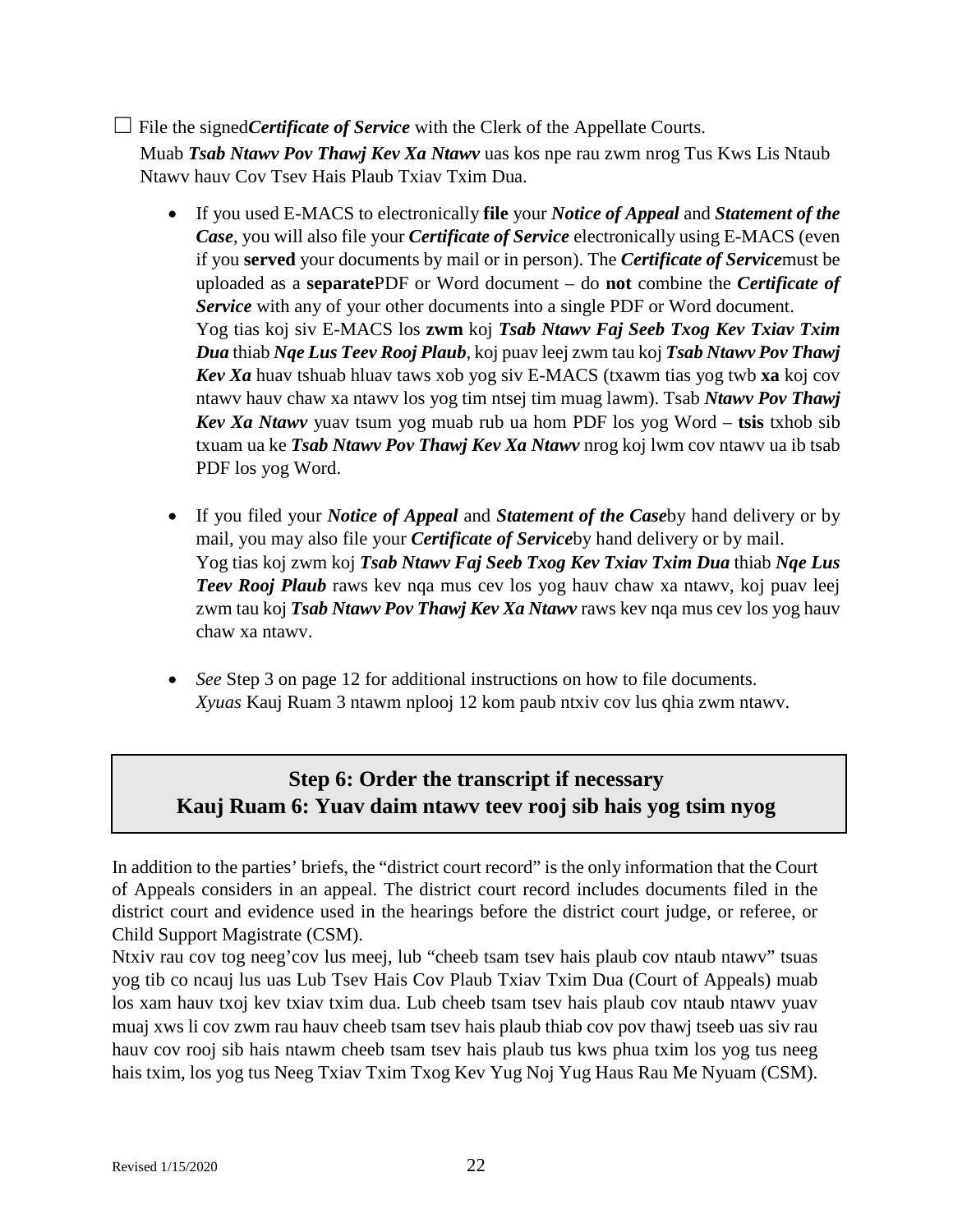The district court record might also include a *transcript* of the hearing(s) before the district court judge, referee, or CSM. A *transcript* is a typed copy of what was said at your hearing by all of the witnesses, parties, and attorneys, as well as by the judge, referee, or CSM. If a hearing was held in your case, you can order a *transcript* of the hearing. A *transcript* is not prepared unless it is requested. If you need a transcript for your appeal, you must order it within 14 days from when you filed the *Notice of Appeal.* [Minn. R. Civ. App. P. 110.02.](https://www.revisor.mn.gov/court_rules/ap/subtype/rcap/id/110/#110.02)

Lub cheeb tsam tsev hais plaub cov ntaub ntawv yuav puav leej muaj *ntawv teev rooj sib hais* rau (cov) rooj sib hais ntawm cheeb tsam tsev hais plaub tus kws phua txim, neeg hais txim los yog CSM. Daim *ntawv teev rooj sib hais*yog muab tag nrho cov neeg tim khawv, cov tog neeg, thiab cov kws lij choj, nrog rau cov kws phua txim, tus neeg hais txim, los yog tus CSM cov ncauj lus sib hais hauv koj lub rooj sib hais sau rau hauv ntawv. Yog muaj lub rooj sib hais mloog koj rooj plaub, koj muas tau *daim ntawv teev rooj sib hais* ntawm lub rooj sib hais. Yuav tsis cia li npaj *daim ntawv teev rooj sib hais* tshwj tsis yog thov txog. Yog koj xav tau ib daim ntawv teev rooj sib hais rau koj qhov kev txiav txim dua, koj yuav tsum thov kom tau ib daim tsis pub dhau 14 hnub suav txij hnub koj tau ua *Tsab Ntawv Fab Seeb Txog Kev Txiav Txim Dua.* [Minn. R. Civ. App. P. 110.02.](https://www.revisor.mn.gov/court_rules/ap/subtype/rcap/id/110/#110.02)

There a fee for preparation of a transcript. If you can't afford the transcript preparation fee, you can request that the fee be waived by filing, in the district court, a *Motion to Proceed In Forma Pauperis*. Call court administration at the district court to request instructions for having the district court waive your transcript fees.

Muaj qhov nqi tsub rau kev npaj daim ntawv teev rooj sib hais. Yog koj them tsis taus cov nqi npaj daim ntawv teev rooj sib hais, koj thov tau kom muab zam, yog ua *Ntawv Thov Kev Hais Mus Raws Tus Yam Ntxwv Neeg Txom Nyem* rau hauv cheeb tsam tsev hais plaub. Hu rau chaw lis ntaub ntawv hauv lub cheeb tsam tsev hais plaub mus thov cov lus qhia thov lub cheeb tsam tsev hais plaub zam koj cov nqi ntawv teev rooj sib hais.

 $\Box$  Decide whether you need a transcript of a hearing. If you want the Court of Appeals to consider what was said at a hearing as part of the record in your appeal, you will need a transcript of each hearing you want the Court of Appeals to consider. Txiav txim seb koj puas yuav tsum muaj daim ntawv teev rooj sib hais. Yog koj xav kom Lub Tsev Hais Cov Plaub Txiav Txim Dua xam txog cov lus sib hais nyob rau hauv lub

rooj sib hais ua ib feem ntawm cov ncauj lus zwm cia hauv txoj kev txiav txim dua rau koj, koj yuav tau muaj daim ntawv teev rooj sib hais rau txhua lub rooj sib hais uas koj xav kom Lub Tsev Hais Cov Plaub Txiav Txim Dua muab coj los xav txog.

If you decide you **do NOT** need a transcript for your appeal, skip to Step 7 on page 26

kev txiav txim dua rau koj, hla Kauj $\frac{23}{2}$ Yog koj txiav txim **TSIS YUAV** yuav daim ntawv teev rooj sib hais rau txoj Ruam 7 ntawm nplooj 26

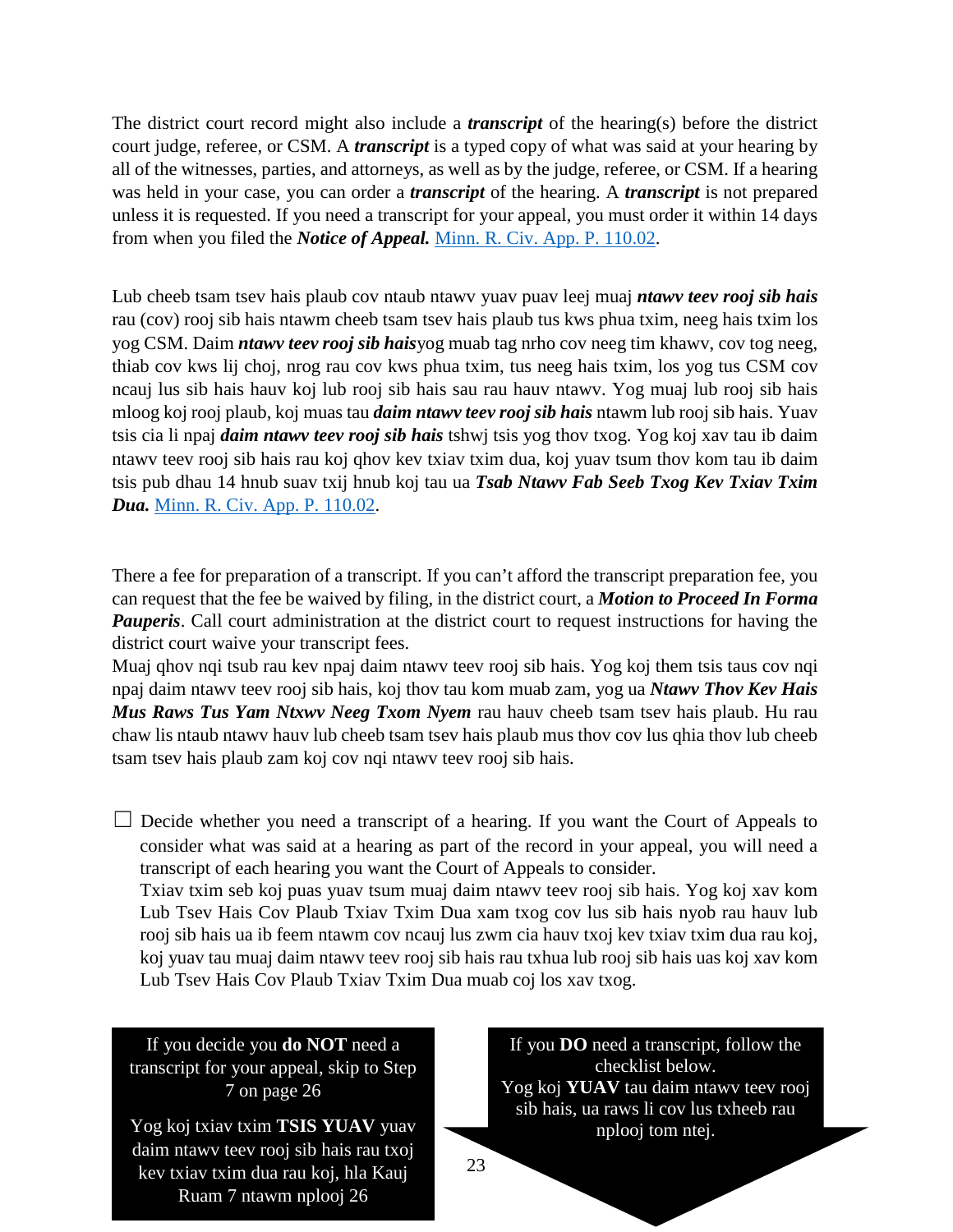$\Box$  For each hearing you are requesting a transcript of, gather this information:

Rau ib lub rooj sib hais twg uas koj thov daim ntawv teev rooj sib hais rau, sau ua ke cov ncauj lus no:

- (1) District court case file number for your case: Cheeb tsam tsev hais plaub tus zauv cim rau koj rooj plaub:
- (2) Names of the parties/Cov tog neeg cov npe:
- (3) Date of the hearing(s)/(Cov) Hnub teem rooj sib hais:
- (4) Name of the judge(s), referee(s), or  $CSM(s)$  at the hearing(s): (Cov) Kws phua txim, (cov) neeg hais txim, los yog (cov) CSM ntawm lub (cov) rooj sib hais lub npe:

You will need to provide this information when you request the transcript. Koj yuav tau qhia cov ncauj lus no thaum koj thov daim ntawv teev rooj sib hais.

 $\Box$  Call court administration at the district court where your hearing took place and get instructions on how to request a transcript. You can find contact information for the district court at [http://www.mncourts.gov/Find-Courts.aspx.](http://www.mncourts.gov/Find-Courts.aspx)

Hu rau chaw lis taub ntawv hauv lub cheeb tsam tsev hais plaub uas koj lub rooj sib hais tshwm sim rau kom tau cov lus qhia thov daim ntawv teev rooj sib hais. YKoj yuav nrhiav tau cov ncauj lus sib cuag tau nrog lub cheeb tsam tsev hais plaub ntawm [http://www.mncourts.gov/Find-Courts.aspx.](http://www.mncourts.gov/Find-Courts.aspx)

 $\Box$  Follow court administration's instructions to request a transcript.

Ua raws chaw lis ntaub ntawv rau tsev hais plaub cov lus qhia thov daim ntawv teev rooj sib hais.

 $\Box$  Pay the fee for the transcript. After you submit your transcript request, the court reporter will contact you and will provide you with an estimated cost to prepare the transcript and the estimated date when the transcript will be complete. Payment must be made **before** the transcript is prepared. If you are unable to afford the transcript fee, call court administration at the district court and request instructions for having the district court waive your transcript fee.

Them qhov nqi rau daim ntawv teev rooj sib hais. Tom qab koj xa tsab ntawv thov daim ntawv teev rooj sib hais tag, tus neeg teev rooj sib hais plaub yuav hu cuag koj thiab qhia qhov nqi kwv yees tsub rau txoj kev npaj daim ntawv teev rooj sib hais thiab hnub uas kwv yees yuav npaj daim ntawv teev rooj sib hais tiav. Yuav tsum them nyiaj **ua ntej** yuav npaj daim ntawv teev rooj sib hais. Yog koj them tsis taus tus nqi ntawv teev rooj sib hais, hu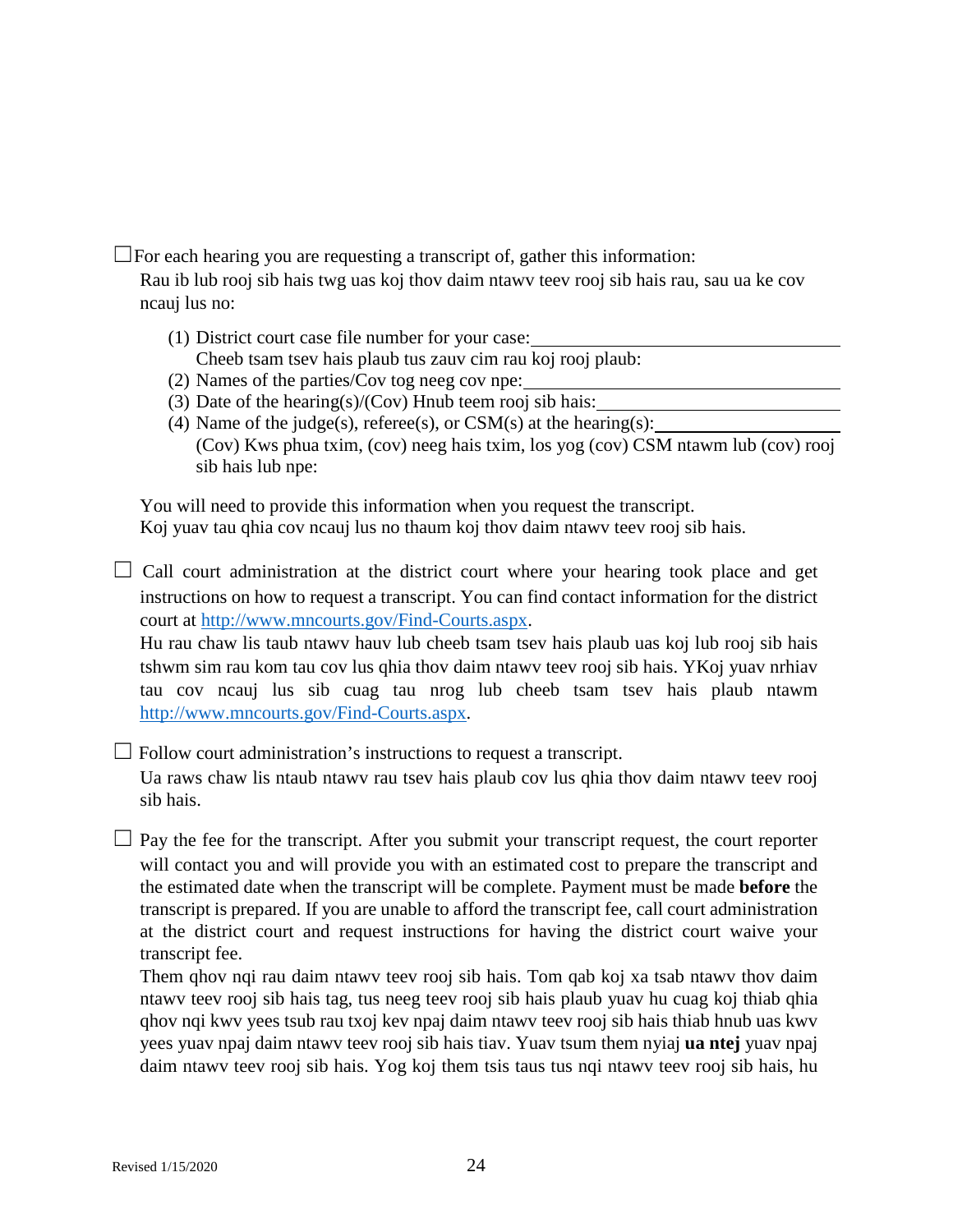rau chaw lis ntaub ntawv hauv lub cheeb tsam tsev hais plaub thiab thov cov lus qhia thov lub cheeb tsam tsev hais plaub zam koj cov nqi ntawv teev rooj sib hais.

 $\Box$  Provide the court reporter with the names and contact information for the other party or parties involved in the appeal, so that the court reporter can provide them with copies of the transcript. **It is the appellant's responsibility to order copies of any transcript being prepared for appeal for all the other parties to the appeal.** 

Qhia rau tus neeg teev rooj sib hais plaub cov npe thiab kev sib cuag ntawm lwm tog neeg los yog cov tog neeg txuam rau txoj kev txiav txim dua kom tus neeg teev rooj sib hais plaub npaj daim ntawv teev rooj sib hais luam tau daim ntawv teev rooj sib hais xa mus rau lawv. **Nws yog txoj luag num ntawm tus neeg thov kev txiav txim dua kom luam yuav cov ntawv teev rooj sib hais uas npaj tau rau tag nrho lwm cov tog neeg hauv txoj kev txiav txim dua.** 

 $\Box$ The court reporter will fill out a *Certificate as to Transcript*, which you and the court reporter both sign.The *Certificate as to Transcript* lets the Court of Appeals know that you have requested the transcript and will pay the court reporter.*See* [Minn. R. Civ. App. P. 110.02.](https://www.revisor.mn.gov/court_rules/ap/subtype/rcap/id/110/#110.02) The *Certificate as to Transcript* must include:

Tus neeg teev rooj sib hais plaub yuav teb rau *Tsab Ntawv Pov Thawj tam Ntawv Teev Rooj Sib Hais*, uas koj thiab tus neeg teev rooj sib hais plaub ob leeg puav kos npe rau.Tsab *Ntawv Pov Thawj Tam Ntawv Teev Rooj Sib Hais* qhia rau Lub Tsev Hais Cov Plaub Txiav Txim Dua tias koj tau hais kom muab daim ntawv teev rooj sib hais pab thiab koj yuav them nyiaj rau tus neeg teev rooj sib hais plaub. *Xyuas* [Minn. R. Civ. App. P. 110.02.](https://www.revisor.mn.gov/court_rules/ap/subtype/rcap/id/110/#110.02) Tsab *Ntawv Pov Thawj Tam Ntawv Teev Rooj Sib Hais* yuav tsum muaj:

- (1) The date you requested the transcript from the court reporter; Hnub uas koj hais kom tau daim ntawv teev rooj sib hais ntawm tus neeg teev rooj sib hais plaub;
- (2) An estimated date that the court reporter will complete the transcript, deliver it to the parties, and file it with the district court; Hnub uas kwv yees rau tus neeg teev rooj sib hais plaub yuav sau tiav daim ntawv teev rooj sib hais, xa mus rau cov tog neeg thiab muab zwm nrog lub cheeb tsam tsev hais

plaub;

- (3) Your signature (if you are acting as your own attorney); and Koj lub npe kos (yog koj sawv cev tom koj tus kheej); thiab
- (4) The signature of the court reporter. Lub npe kos ntawm tus neeg teev rooj sib hais plaub.
- □ File and serve the *Certificate as to Transcript* with the Clerk of the Appellate Courts, or verify that the court reporter plans to file and serve it for you. Zwm thiab xa *Tsab Ntawv Pov Thawj Tam Ntawv Teev Rooj Sib Hais* nrog Kws Lis Ntaub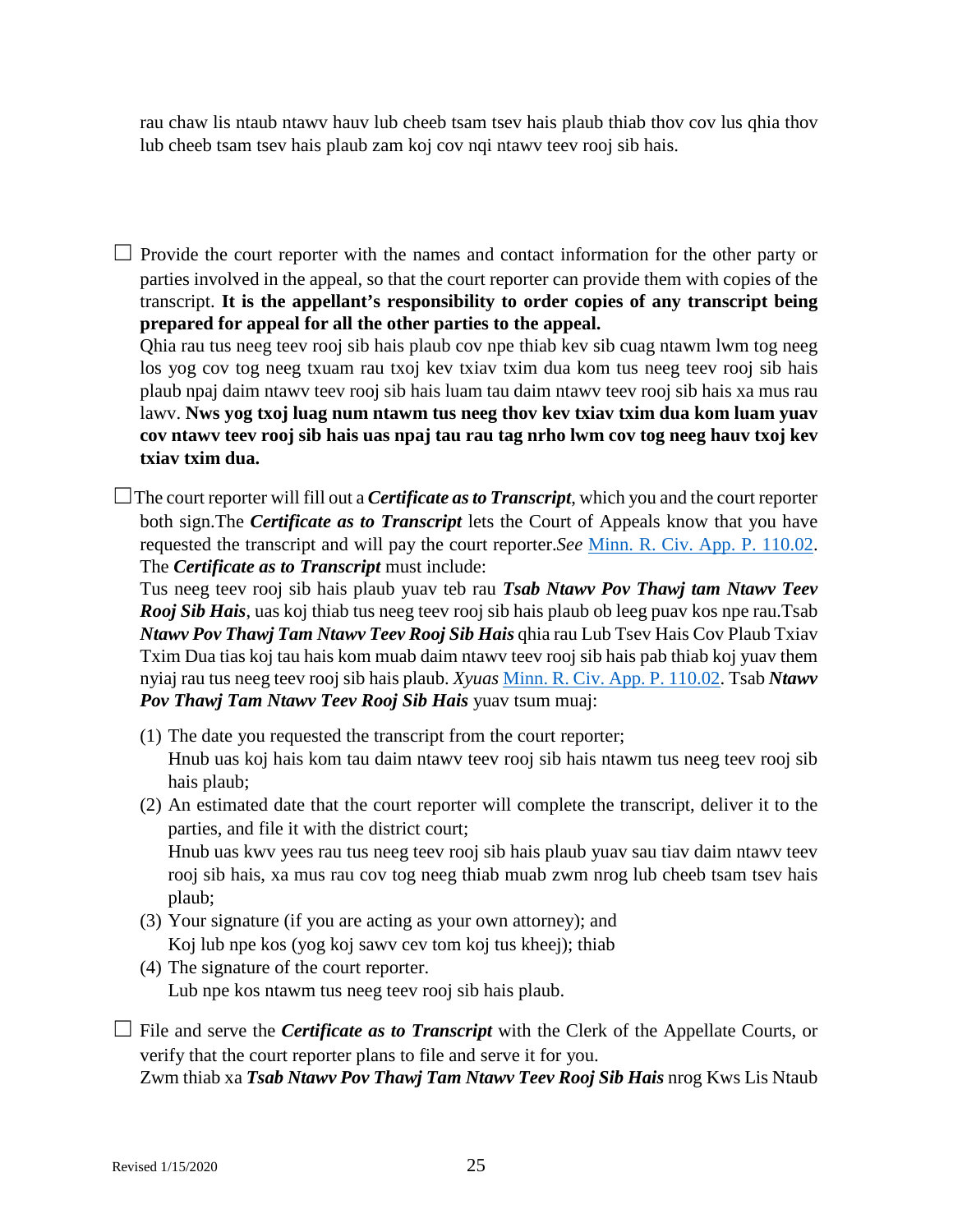Ntawv hauv Cov Tsev Hais Plaub Txiav Txim Dua, los yog qhia meej tias tus neeg teev rooj sib hais plaub npaj yuav zwm thiab xa rau koj.

After the court reporter receives payment, the court reporter will prepare the transcript and provide it to you and the other parties electronically or by U.S. Mail. The court reporter will also file a copy of the transcript in the district court and will file a *Transcript Delivery Certificate* with the Clerk of the Appellate Courts verifying that the transcript was filed in district court. Tom qab sau lus rooj sib hais, tus neeg teev rooj sib hais plaub yuav npaj daim ntawv teev rooj sib hais thiab muab rau koj thiab lwm cov tog neeg raws tshuab hluav taws xob los yog raws kev xa hauv chaw xa ntawv. Tus neeg teev rooj sib hais plaub yuav puav leej zwm daim ntawv teev rooj sib hais rau hauv cheeb tsam tsev hais plaub thiab yuav zwm *Tsab Ntawv Pov Thawj Kev Xa Daim Ntawv Teev Rooj Sib Hais* rau Tus Kws Lis Ntaub Ntawv hauv Cov Tsev Hais Plaub Txiav Txim Dua kom qhia tseeb tias daim ntawv teev rooj sib hais yeej muab zwm rau hauv cheeb tsam tsev hais plaub.

## **Step 7: Family Law Appellate Mediation Kauj Ruam 7: Kev Rov Kho Kom Haum Xeeb Rau Tsev Neeg Cai**

All family law appeals are reviewed for whether they are appropriate for Family Law Appellate Mediation. Unless the court decides your appeal is inappropriate for mediation (for example, if your relationship with a respondent involved domestic abuse), the Court of Appeals will issue an *Order* "staying" your appeal (putting your appeal temporarily on hold) and referring your appeal to the Family Law Appellate Mediation program. If your appeal is referred to the Family Law Appellate Mediation program, you will receive a packet containing three documents:

Tag nrho cov ntawv thov kev txiav txim dua txog kev cai rau tsev neeg yuav muab tshab xyuas seb puas tsim nyog rau Kev Rov Kho Kom Haum Xeeb Rau Tsev Neeg Cai (Family Law Appellate Mediation). Tshwj tsis yog lub tsev hais plaub yeej txiav txim tias koj txoj kev thov txiav txim dua tsis haum rau kev kho kom xeeb (piv txwv, koj txoj kev sib raug zoo nrog tus neeg teev plaub foob txuam muaj kev sib ceg sib ntaus tsim txom), Lub Tsev Hais Cov Plaub Txiav Txim Dua yuav tso tawm *Lus Txib* "kev tuav tseg" koj txoj kev thov txiav txim dua (tuav tseg koj txoj kev thov txiav txim dua ib ntus) thiab muab koj txoj kev thov txiav txim dua xa mus rau txoj kev pab Kev Rov Kho Kom Haum Xeeb Rau Tsev Neeg Cai. Yog tias muab koj txoj kev thov txiav txim dua xa mus rau txoj kev pab Kev Rov Kho Kom Haum Xeeb Rau Tsev Neeg Cai, koj yuav tau txais ib pob ntawv muaj peb daim ntawv:

1) An *Order* referring your appeal to the Family Law Appellate Mediation program, and staying the processing of your appeal;

Qhov *Lus Txib* xa koj txoj kev thov txiav txim dua mus rau txoj kev pab Kev Rov Kho Kom Haum Xeeb Rau Tsev Neeg Cai, thiab tuav tsev cov txheej txheem kev txiav txim dua rau koj;

2) A*Confidential Information Form*; and *Tsab Ntawv Teev Ncauj Lus Ntiag Tug (Confidential Information Form)*; thiab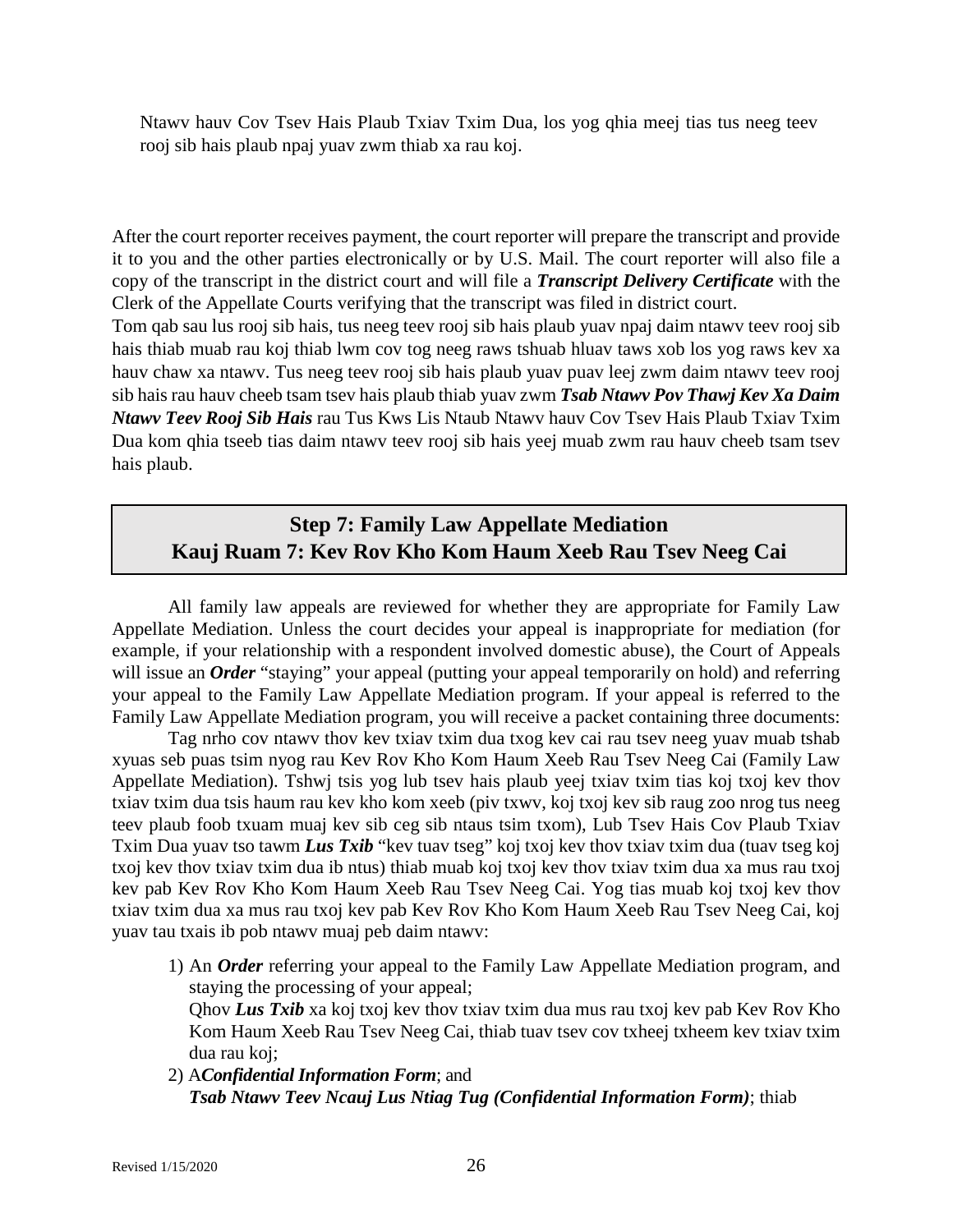3) *Confidential Mediator Selection Form* from the Family Law Appellate Mediation coordinator. *Tsab Ntawv Xaiv Kws Kho Kev Haum Xeeb (Confidential Mediator Selection Form)*

los ntawm tus tswj Kev Rov Kho Kom Haum Xeeb Rau Tsev Neeg Cai.

After you receive this packet/Tom qab koj txais tau pob ntawv no:

 $\Box$  Fill out *Confidential Mediator Selection Form* by ranking the mediators from the one you prefer most to the one you prefer least.

Teb rau *Tsab Ntawv Xaiv Kws Kho Kev Haum Xeeb* los ntawm txoj kev teeb cov kws Kho Kev Haum Xeeb raws tus koj nyiam ntau tshaj mus rau tus koj nyiam tsawg tshaj.

 $\Box$ Fill out the *Confidential Information Form* (on this form, you will have the opportunity to indicate whether you believe your appeal is inappropriate for mediation).

Teb rau *Tsab Ntawv Teev Ncauj Lus Ntiag Tug* (ntawm tsab ntawv no, koj yuav muaj caij qhia tias koj ntseeg tias koj txoj kev thov txiav txim dua tsis tsim nyog mus rau kev kho kom haum xeeb).

□ Mail, email, or fax the two forms to the address listed on the forms. **Do not e-file these forms.These forms are confidential and, whether or not your appeal settles in mediation, these forms will** *not* **be filed in your appellate file.**

Xa hauv ntawv, hauv chaw sau ntawv email, los yog hauv xov tooj ob tsab ntawv mus rau qhov chaw nyob teev muaj ntawm cov ntawv. **Tsis txhob muab cov ntawv no zwm hauv tshuab hluav taws xob. Cov ntawv no yuav ceev zoo cia thiab, txawm kho haum xeeb rau koj txoj kev txiav txim dua los sis tsis kho tau, cov ntawv no yuav** *tsis* **muab zwm nrog koj cov ntaub ntawv thov kev txiav txim dua.**

 $\Box$  Work with the program coordinator to schedule the date and time of the pre-mediation conference call with the mediator. This call is between the parties and the mediator. During this call, you will discuss the issues on appeal, any special needs required for the mediation session, location of mediation, what to expect during mediation, and schedule the actual mediation date.

Ua hauj lwm nrog tus thawj tswj txoj kev pab kom teem tau hnub thiab sij hawm sib tham nrog tus kws kho kev haum xeeb ua ntej yuav muaj kev kho haum xeeb.Txoj kev sib tham no yog ntawm cov tog neeg thiab tus kws kho haum xeeb. Thaum lub sij hawm sib tham no, koj yuav sib tham tau txog cov teeb meem ntawm txoj kev thov txiav txim dua, tej yam kev tshwj xeeb uas yuav tau muaj rau lub sij hawm kho kev haum xeeb, qhov chaw yuav muaj kho kev haum xeeb, yam yuav tshwm sim hauv kev kho kom haum xeeb, thiab teem hnub yuav muaj kiag kev kho kom haum xeeb.

 $\Box$  Attend mediation and pay the mediator.

Mus koom kev kho kom haum xeeb thiab them nyiaj rau tus kws kho kev haum xeeb.

After mediation, your mediator will report the outcome of your mediation to the program coordinator. If you were able to resolve your dispute during mediation, your appeal will end here. The Court of Appeals will issue an *Order* dismissing your appeal. Your mediator can provide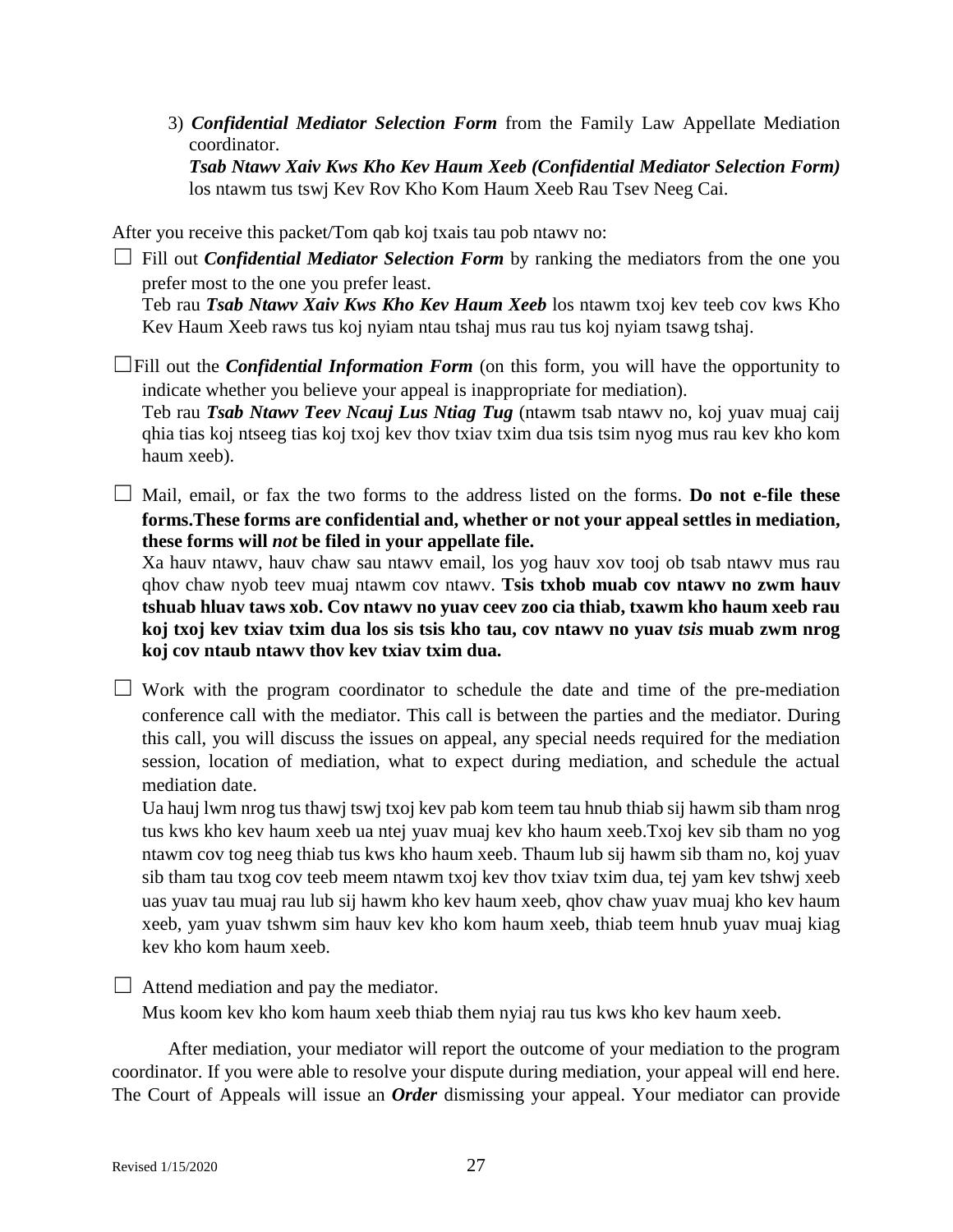instructions for obtaining a district court order stating the agreement that you and respondent(s) reached in mediation.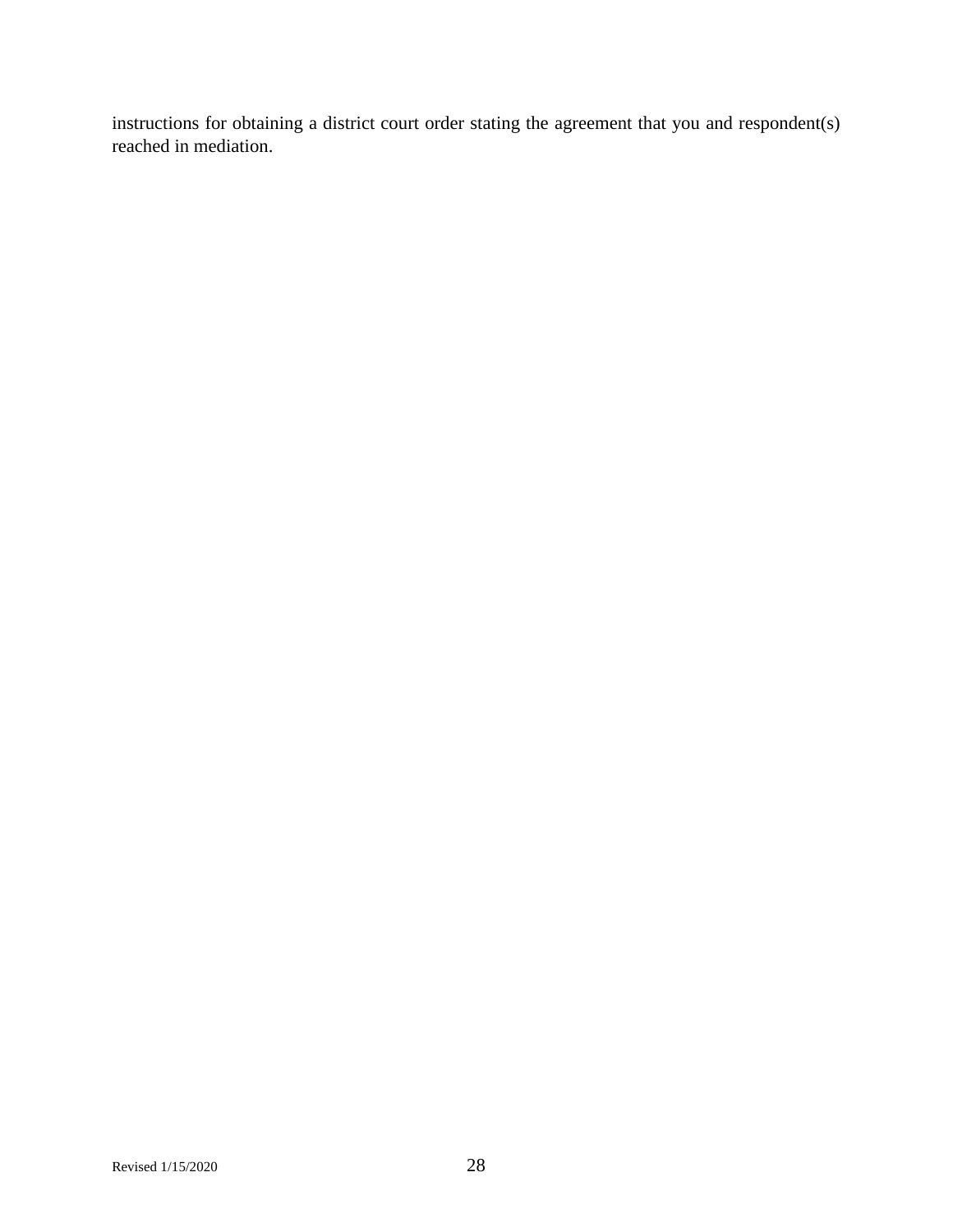Tom qab kev sib kho kom haum xeeb, koj tus kws kho kev haum xeeb yuav ceeb toom qhia rau tus thawj tswj txoj kev pab txog txoj kev kho kom haum mus zoo li cas. Yog daws tsis tau koj cov teeb meem hauv txoj kev kho kom haum xeeb, koj txoj kev thov txiav txim dua yuav xaus rau ntawm no. Lub Tsev Hais Cov Plaub Txiav Txim Dua yuav tso tawm qhov *Lus Txib* tshem tawm txoj kev txiav txim dua rau koj. Koj tus kws kho kev haum xeeb yuav muab lus qhia rau koj txog kev mus muab cheeb tsam tsev hais plaub cov lus txib teev cov lus pom zoo uas koj thiab tus (cov) neeg teb plaub foob tau muaj los ntawm txoj kev kho kom haum xeeb.

If you were unable to resolve your dispute during mediation, the Court of Appeals will issue an *Order*stating that the stay of your appeal is "dissolved." The *Order*will likely state the new deadlines for the transcript and/or briefs in your appeal.

Yog tias koj daws tsis tau koj cov teeb meem ntawm txoj kev kho kom haum xeb, Lub Tsev Hais Cov Plaub Txiav Txim Dua yuav tso tawm *qhov Lus Txib* teev tias txoj kev tuav tseg xoj kev txiav txim dua rau koj yog "tsis daws tau." Qhov *Lus Txib* yuav muaj feem teev cov hnub kawg tshiab rau daim ntawv teev rooj sib hais thiab/los yog cov lus meej hauv koj txoj kev thov txiav txim dua.

For more information about appellate mediation, *see* [FLAM Program Help Topic](http://mncourts.gov/CourtOfAppeals/COAHelpTopics.aspx#tab08COAMediation) and [Special Rules of Appellate Procedure for Family Law Appellate Mediation.](http://www.mncourts.gov/mncourtsgov/media/assets/appellate_courts/documents/Spec_Rules_re_Fam_L_Med_12-6_rev.pdf)

Xav paub ntxiv txog kev rov kho kom haum xeeb, *mus xyuas* [Txoj Kev Pab FLAM Cov](http://mncourts.gov/CourtOfAppeals/COAHelpTopics.aspx#tab08COAMediation)  [Lus Pab t](http://mncourts.gov/CourtOfAppeals/COAHelpTopics.aspx#tab08COAMediation)hiab Cov Cai Tshwj Xeeb txog Txheej Txheem Txiav Txim Dua ntawm Kev Rov Kho Kom Haum Xeeb Rau Tsev Neeg Cai.

# **Step 8: Calculate the Deadline for your** *Brief* **Kauj Ruam 8: Ntsuas Hnub Kawg rau koj** *Qhov Lus Meej*

Your written argument in your appeal is called a "brief."As the appellant (appealing party), **you must file a** *brief***, or your appeal will be dismissed.** *See* [Minn. R. Civ. App. P. 142.02.](https://www.revisor.mn.gov/court_rules/ap/subtype/rcap/id/142/#142.02) You are responsible for calculating and keeping track of your own deadlines – court employees cannot do it for you.

Koj cov lus sib cam kom txiav txim dua yog hu ua "qhov lus meej." Tam tus kws foob plaub ntug (tog neeg thov kev txiav txim dua), **koj yuav tsum zwm muaj** *qhov lus meej***, tsis li ces koj txoj kev thov txiav txim dua yuav raug muab tshem tawm.** *Xyuas* [Minn. R. Civ. App. P. 142.02.](https://www.revisor.mn.gov/court_rules/ap/subtype/rcap/id/142/#142.02) Koj muaj tes luag num ntsuas thiab cwj tseg koj cov hnub kawg – cov neeg ua hauj lwm hauv tsev hais plaub yuav ua tsis tau rau koj.

The deadline for your *brief* depends on whether you requested a transcript and, if you did request a transcript, when it was delivered (*See*[Minn. R. Civ. App. P. 131.01, subd. 1\)](https://www.revisor.mn.gov/court_rules/ap/subtype/rcap/id/131/#131.01). If your appeal was referred to Family Law Appellate Mediation, the *Order* dissolving the stay of your appeal may set the new deadline for a transcript in your appeal, or the *Order* may even set the deadline for your brief.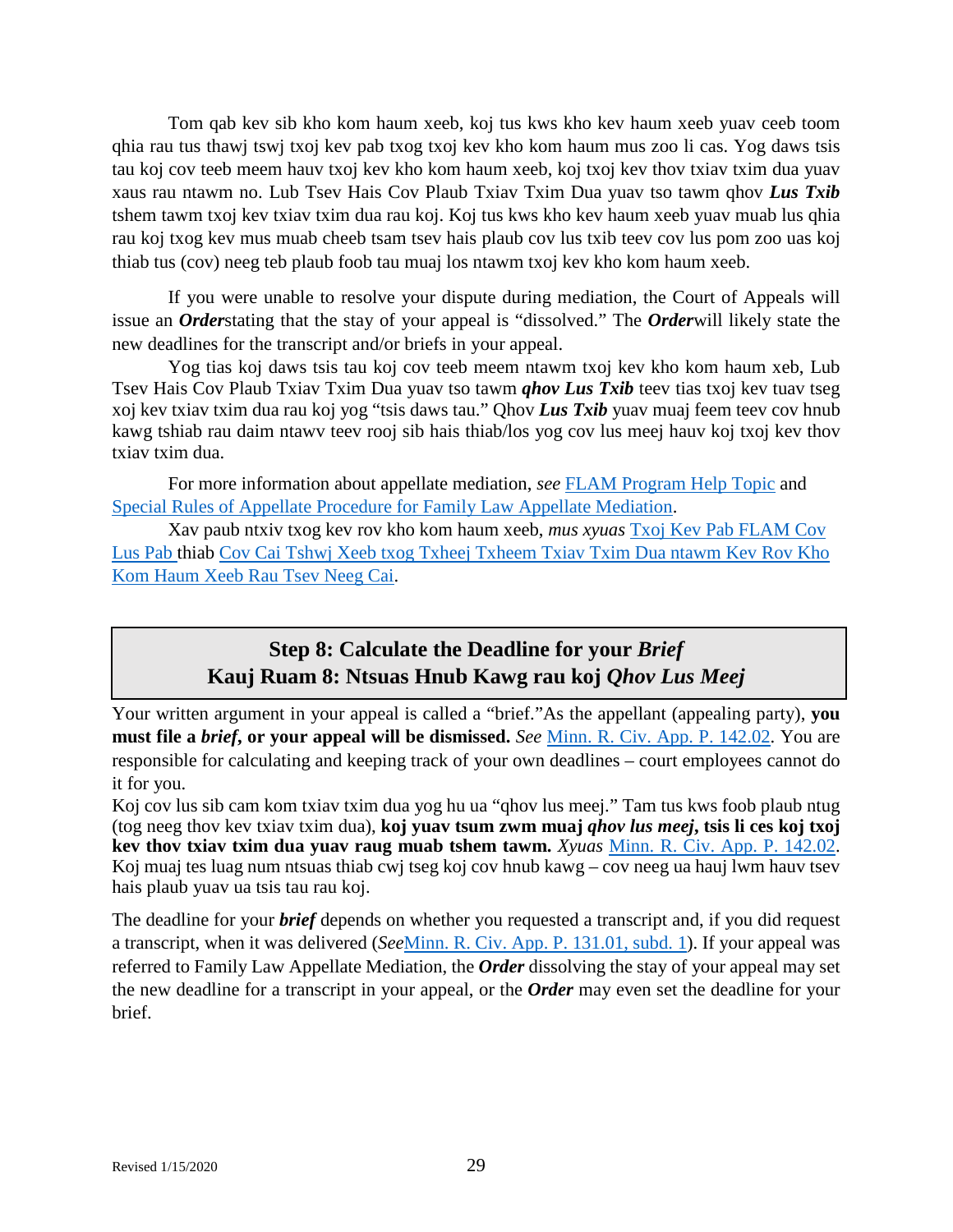Hnub kawg rau koj *qhov lus meej* yog nyob ntawm seb koj puas thov daim ntawv teev rooj sib hais (*Xyuas* [Minn. R. Civ. App. P. 131.01, subd. 1\)](https://www.revisor.mn.gov/court_rules/ap/subtype/rcap/id/131/#131.01). Yog koj txoj kev thov txiav txim dua raug xa mus rau Kev Rov Kho Kom Haum Xeeb Rau Tsev Neeg Cai, qhov *Lus Txib* daws tsis tau txoj kev tuav tseg koj txoj kev thov txiav txim dua yuav teeb dua hnub kawg tshiab rau daim ntawv teev rooj sib hais ntawm koj txoj kev thov txiav txim dua, los yog qhov *Lus Txig* yuav puav leej teeb tau hnub kawg rau koj qhov lus meej.

 $\Box$  Use this flowchart to calculate the deadline for your brief: Siv daim ntawv teev hnub no los ntsuas hnub kawg rau koj qhov lus meej:

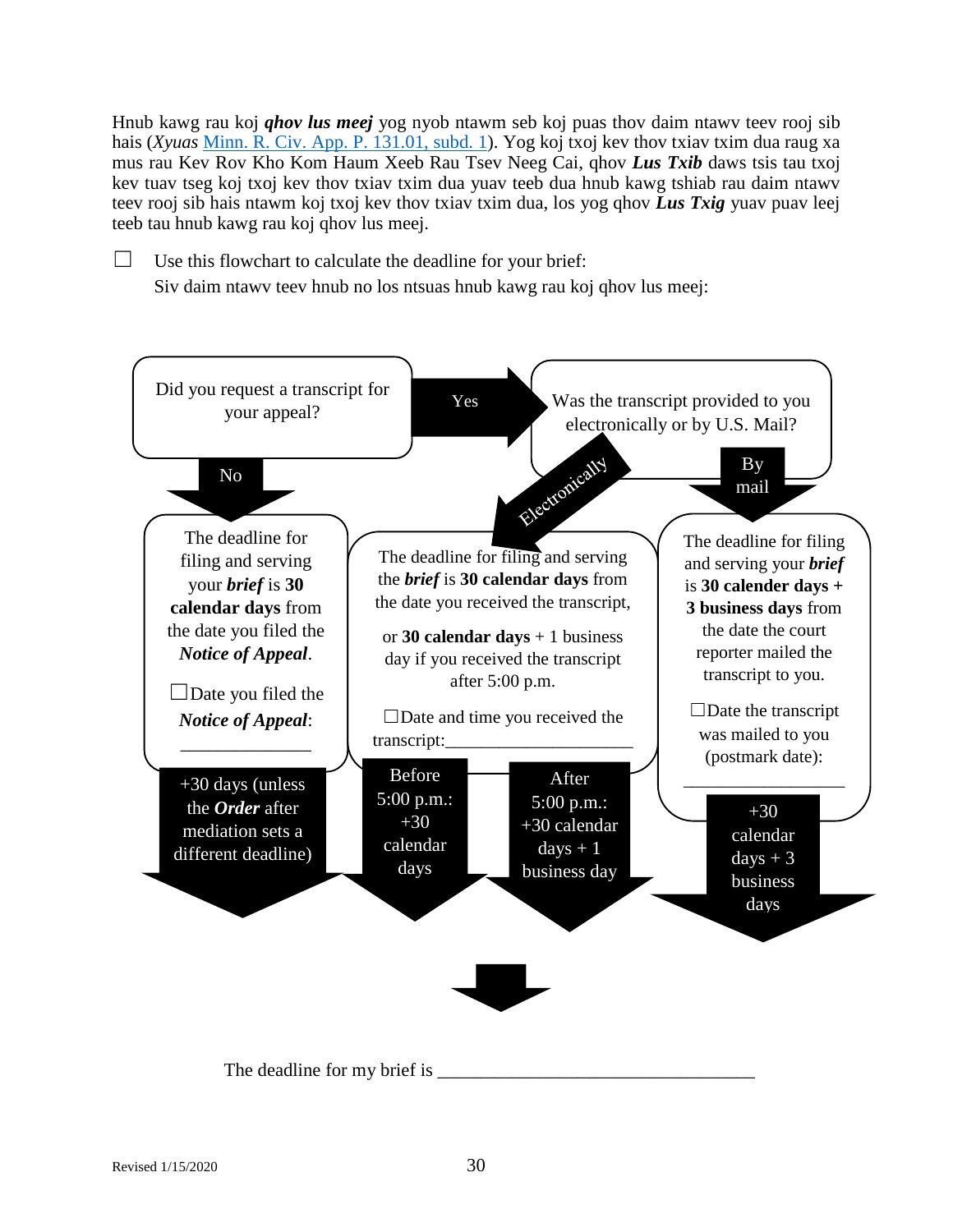

The deadline for my brief is/Hnub kawg rau kuv qhov lus meej yog  $\equiv$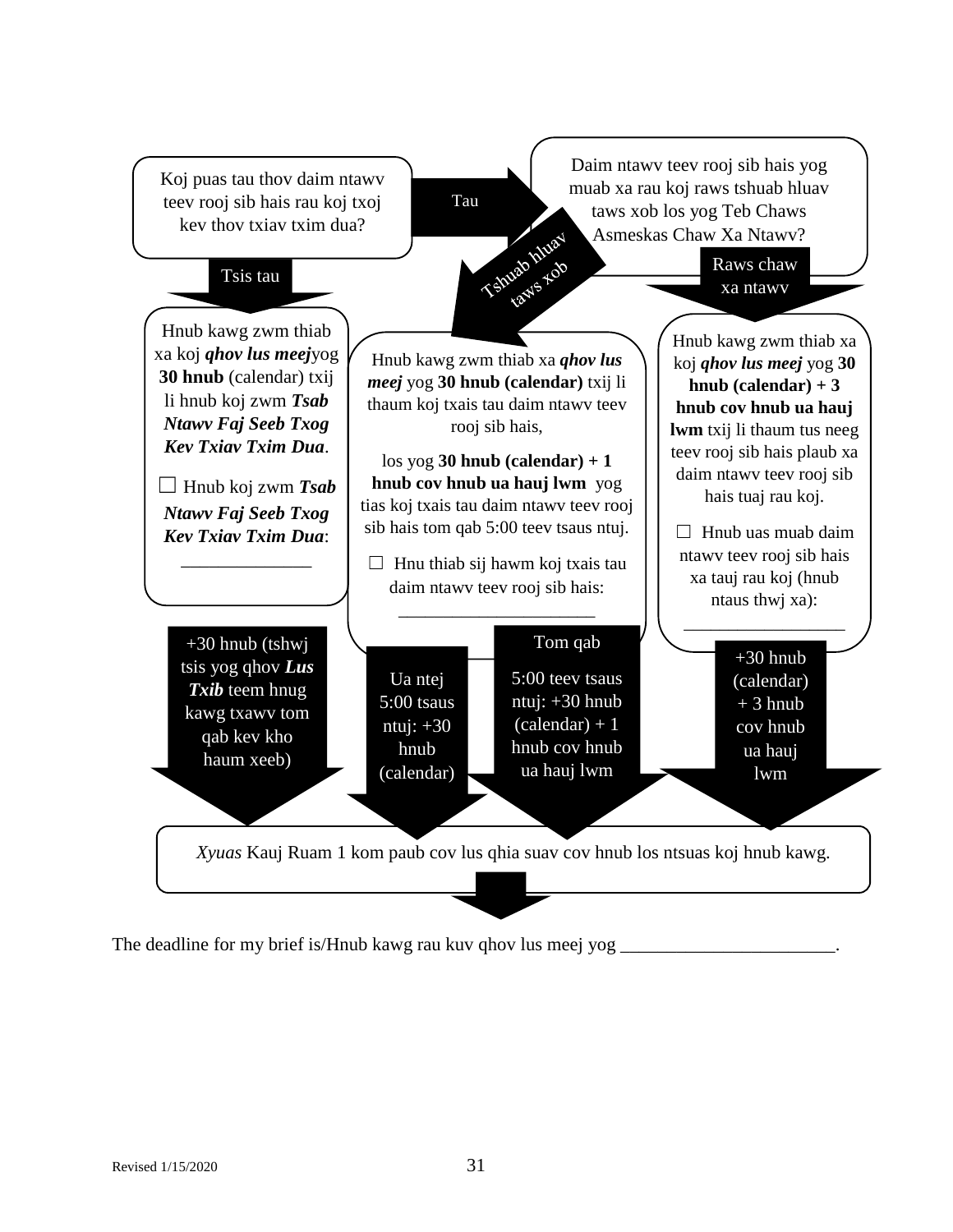## **Step 9: Prepare your** *Brief/***Kauj Ruam 9: Kev npaj koj** *Qhov Lus Meej*

Your *brief* is your opportunity to tell the Court of Appeals why you believe the decision you are appealing is incorrect. Your *brief* must include legal authorities (case citations, statutes, or court rules). All statements of fact must be supported by references to the transcript or other documents in the district court record of your case. You have three options for the format of your *brief*: Koj *qhov lus meej* yog lub caij rau koj qhia Lub Tsev Hais Cov Plaub Txiav Txim Dua tias vim li cas koj thiaj ntseeg tias txoj kev txiav txim uas koj thov kom txiav txim dua thiaj li tsis yog. Koj *qhov lus meej* yuav tsum muaj cov kev tso cai lij choj (cov teev cim rooj plaub, cov cai lij choj, cov kev cai hauv tsev hais plaub). Tag nrho cov nqe lus tseeb yuav tsum muaj kev txhawb los ntawm cov chiv keeb rau daim ntawv teev rooj sib hais los yog lwm cov ntaub ntawv hauv cheeb tsam tsev hais plaub cov ntaub ntawv teev cia txog koj rooj plaub. Koj muaj peb txoj kev taug rau kev sau koj *qhov lus meej*:

- **(1) Formal** *Brief***:** A formal brief includes a table of contents, a statement of the legal issues, a statement of the facts, an argument, a conclusion, and an addendum. *See*[Minn. R. Civ.](https://www.revisor.mn.gov/court_rules/ap/subtype/rcap/id/128/#128.02) [App. P. 128.02.](https://www.revisor.mn.gov/court_rules/ap/subtype/rcap/id/128/#128.02) A formal brief must be bound in a specific way, and **can't be stapled.**A list of approved binding methods unde[rMinn. R. Civ. App. P. 132.01i](https://www.revisor.mn.gov/court_rules/ap/subtype/rcap/id/132/#132.01)s available at [http://mncourts.gov/Clerk-of-Appellate-Courts.aspx# ApprovedBriefBindingMethods.](http://mncourts.gov/Clerk-of-Appellate-Courts.aspx#%20ApprovedBriefBindingMethods) **Qhov Lus Meej***Raws Kev Raws Cai***:** Qhov lus meej raws kev raws cai muaj cov sob teem, nqe lus teev cov teeb meem raws kev cai lij choj, nqe lus teev lus tseeb thiab cov ntsiab lus tseeb, nqe lus sib cam, nqe lus xaus thiab ntaub ntawv rhais txhawb nrog.*Xyuas*  [Minn. R. Civ. App. P. 128.02.](https://www.revisor.mn.gov/court_rules/ap/subtype/rcap/id/128/#128.02) Qhov lus meej raws kev raws cai yuav tsum muab khawb raws raws nws txoj kev, thiab muab **tom ua ke tsis tau.** Cov hom kev tom ntaub ntawv uas pom zoo raws [Minn. R. Civ. App. P. 132.01](https://www.revisor.mn.gov/court_rules/ap/subtype/rcap/id/132/#132.01) muaj nyob ntawm [http://mncourts.gov/Clerk-of-Appellate-Courts.aspx# ApprovedBriefBindingMethods.](http://mncourts.gov/Clerk-of-Appellate-Courts.aspx#%20ApprovedBriefBindingMethods)
- **(2) Informal** *Brief***:** If the court gives permission to file an informal brief, it may be simply stapled instead of bound.It must include a written argument and addendum. *See*[Minn. R.](https://www.revisor.mn.gov/court_rules/ap/subtype/rcap/id/128/#128.01)  [Civ. App. P. 128.01, subd. 1.](https://www.revisor.mn.gov/court_rules/ap/subtype/rcap/id/128/#128.01) To receive permission to file an informal brief, you would need to file a motion requesting permission. See page 35 for more information about motions.

**Qhov Lus Meej** *Tsis Raws Kev Raws Cai***:** Yog tias lub tsev hais plaub tso cai zwm qhov lus meej tsis raws kev raws cai, cia li muab nws tom ua ke tsis tag yuav muab khawb.Nw yuav tsum muaj cov lus sau sib cam thiab cov ntaub ntawv rhais txhawb nrog. *Xyuas* [Minn.](https://www.revisor.mn.gov/court_rules/ap/subtype/rcap/id/128/#128.01)  [R. Civ. App. P. 128.01, subd. 1.](https://www.revisor.mn.gov/court_rules/ap/subtype/rcap/id/128/#128.01) Kom tau kev tso cai zwm qhov lus meej tsis raws kev raws cai, koj yuav tau zwm tsab ntawv thov kev tso cai. Xyuas nplooj 35 kom paub txog cov ntawv thov.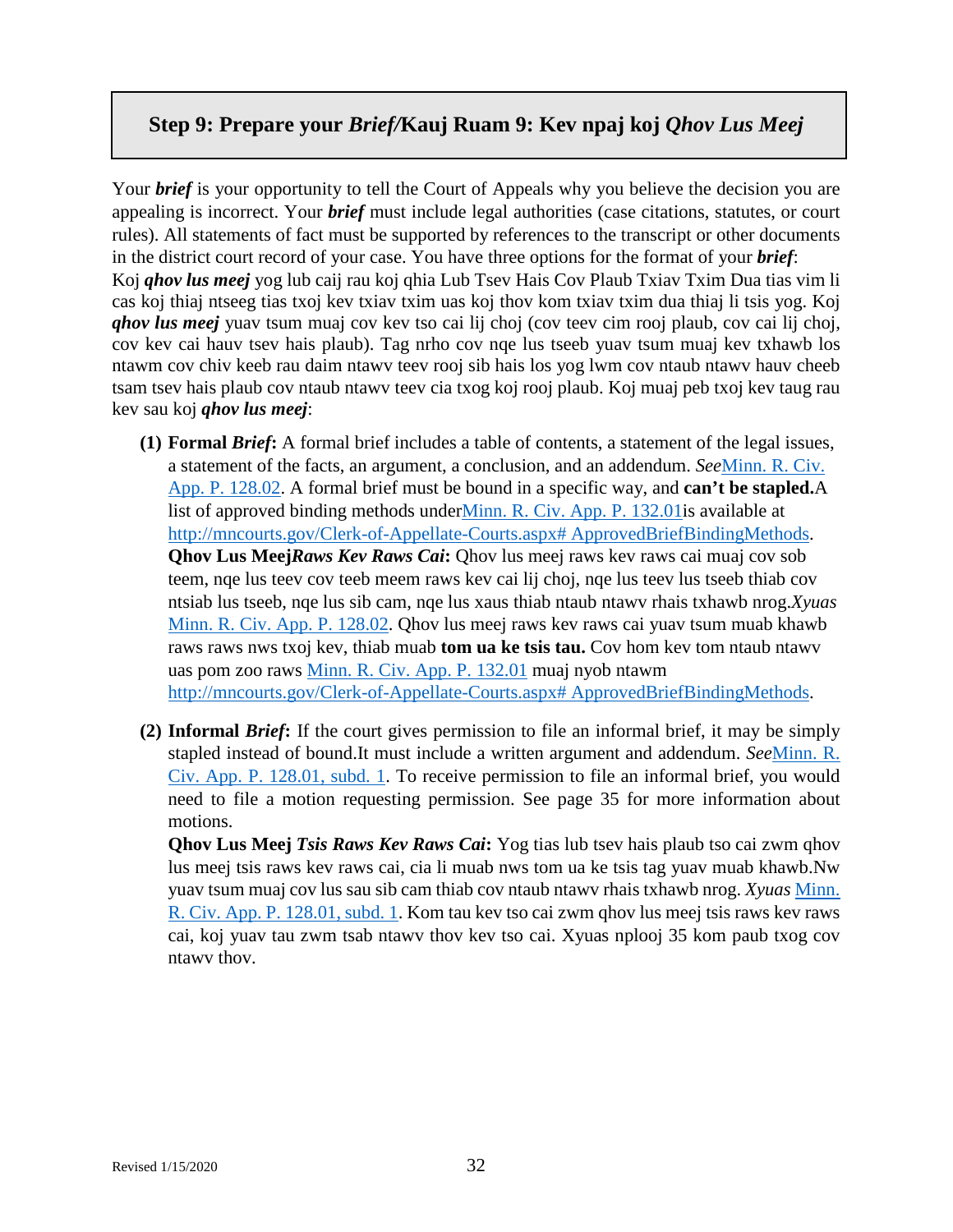**(3)** *Memorandum of Law* **and** *Short Letter Argument***:** If you submitted a written *Memorandum of Law* during any proceedings generating the ruling you are appealing, you may file that Memorandum as your brief, along with a short letter argument that addresses why you think the decision is incorrect. This may be stapled and must include an addendum. *See*[Minn. R. Civ. App. P. 128.01, subd. 2.](https://www.revisor.mn.gov/court_rules/ap/subtype/rcap/id/128/#128.01) If this is the type of brief you wish to file, you must have selected this option on the *Statement of the Case*.

*Lus Txhawb Cai* **thiab** *Tsab Ntawv Sib Cam Luv***:** Yog koj xa *Lus Txhawb Cai* thaum cov txheej txeem sib hais tsim muaj cov kev txiav txim uas koj thov kom txiav txim dua, koj zwm tau qhov Lus Txhawb Cai ua koj qhov lus meej, nrog rau ib tsab ntawv sib cam luv luv uas hais txog vim li cas koj thiaj xav tias txoj kev txiav txim tsis yog. Cov no muab sib tom tau thiab yuav tsum muaj ntaub ntawv rhais txhawb nrog. *Xyuas*[Minn. R. Civ. App.](https://www.revisor.mn.gov/court_rules/ap/subtype/rcap/id/128/#128.01)  [P. 128.01, subd. 2.](https://www.revisor.mn.gov/court_rules/ap/subtype/rcap/id/128/#128.01) Yog tias hom lus meej no yog hom koj xav zwm, koj yuav tsum tau xaiv qhov no ntawm *Nqe Lus Teev Rooj Plaub*.

 $\Box$ Choose the format for your *brief* (formal, informal with permission from the court, or memorandum of law with short letter argument). Xaiv hom *lus meej* (raws kev raws cai, tsis raws kev raws cai nrog ib tsab ntawv tso cai los ntawm lub tsev hais plaub, los yog lus txhawb cai nrog tsab ntawv sib cam luv).

☐Write your *brief*. The Minnesota State Law Library website has helpful information about writing briefs and example briefs you can read [\(http://mncourts.libguides.com/appeals/briefs\)](http://mncourts.libguides.com/appeals/briefs). Sau koj *qhov lus meej*. Xeev Minnesota Tsev Qiv Ntawv Lij Choj qhov vas sab muaj cov ncauj lus pab qhia sau cov lus meej thiab cov qauv lus meej uas koj nyeem tau [\(http://mncourts.libguides.com/appeals/briefs\)](http://mncourts.libguides.com/appeals/briefs).

 $\Box$ Prepare the addendum to your *brief*. No matter what type of brief you file, the appellant's brief **must** include an addendum (respondents **may** include an addendum with their brief, but the addendum is **required** for appellant's brief). The requirements for your addendum are listed in [Minn. R. Civ. App. P. 130.02.](https://www.revisor.mn.gov/court_rules/ap/subtype/rcap/id/130/#130.02)

Kev npaj cov ntawv rhais txhawb nrog koj *qhov lus meej*. Tsis hais hom lus meej twg koj zwm, tus neeg thov txiav txim dua qhov lus meej **yuav tsum** muaj cov ntaub ntawv rhais txhawb nrog (cov neeg teb plaub foob **yuav** muaj tau daim ntawv rhais txhawb nrog lawv qhov lus meej, tiam sis daim ntawv rhais txhawb nrog tsis **tag yuav muaj** nrog tus neeg thov kev txiav txim dua qhov lus meej). Cov yuav tsum muaj nyob rau hauv koj cov ntaub ntawv rhais txhawb nrog teev muaj rau ntawm [Minn. R. Civ. App. P. 130.02.](https://www.revisor.mn.gov/court_rules/ap/subtype/rcap/id/130/#130.02)

• One **required part** of your addendum is a copy of the decision you are appealing, even if you submitted a copy of that decision in the beginning of the appeal. **If the addendum to your brief does not include a copy of the decision you are appealing, the Clerk of the Appellate Courts will reject the entire brief.**

Ib feem ntaub ntawv rhais txhawb nrog **yuav tau muaj** yog luam tsab ntawv txiav txim uas koj thov kev txiav txim dua rau, txawm tias koj twb luam ib tsab ntawv txiav txim xa thaum pib thov kev txiav txim dua lawm. **Yog tias cov ntaub ntawv rhais txhawb nrog koj cov lus meej tsis muaj tsab ntawv txiav txim uas koj thov kev txiav txim dua txog, Tus Neeg Lis Ntaub Ntawv Kev hauv Cov Tsev Hais Plaub Txiav Txim Dua yuav tsis kam txais tag nrho cov lus meej.**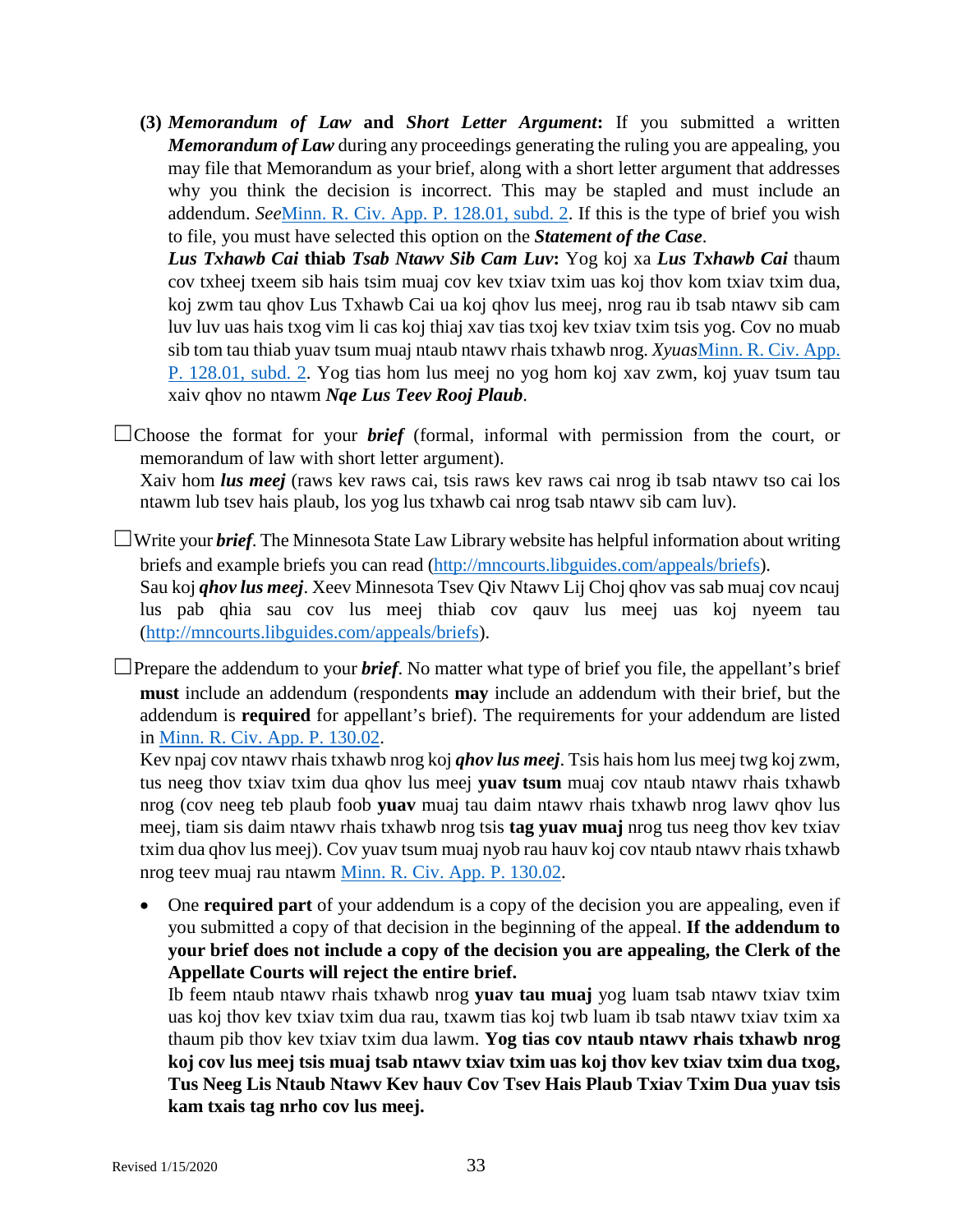• Your addendum **may** also contain up to 50 additional pages of documents from the record or statutes, rules, cases or other authorities that would be helpful to the court when reading your brief. However, **you cannot include any new evidence that was not presented to the district court judge, the referee, or the CSM.**

Koj cov ntaub ntawv rhais txhawb nrog puav leej **muaj** tau txog 50 nplooj ntawv ntxiv los ntawm cov ntaub ntawv teev cia los yog cov cai lij choj, cov kev cai, los yog lwm cov kws muaj cai uas yuav pab tau lub tsev hais plaub thaum lawv nyeem koj cov lus meej. Tiam sis, **koj muab ntxiv tsis tau cov ntaub ntawv rhais txhawb nrog uas muaj cov pov thawj tseeb tshiab uas tsis tau muab nthuav qhia rau cheeb tsam tsev hais plaub tus kws phua txim, tus neeg hais txim los yog tus CSM.**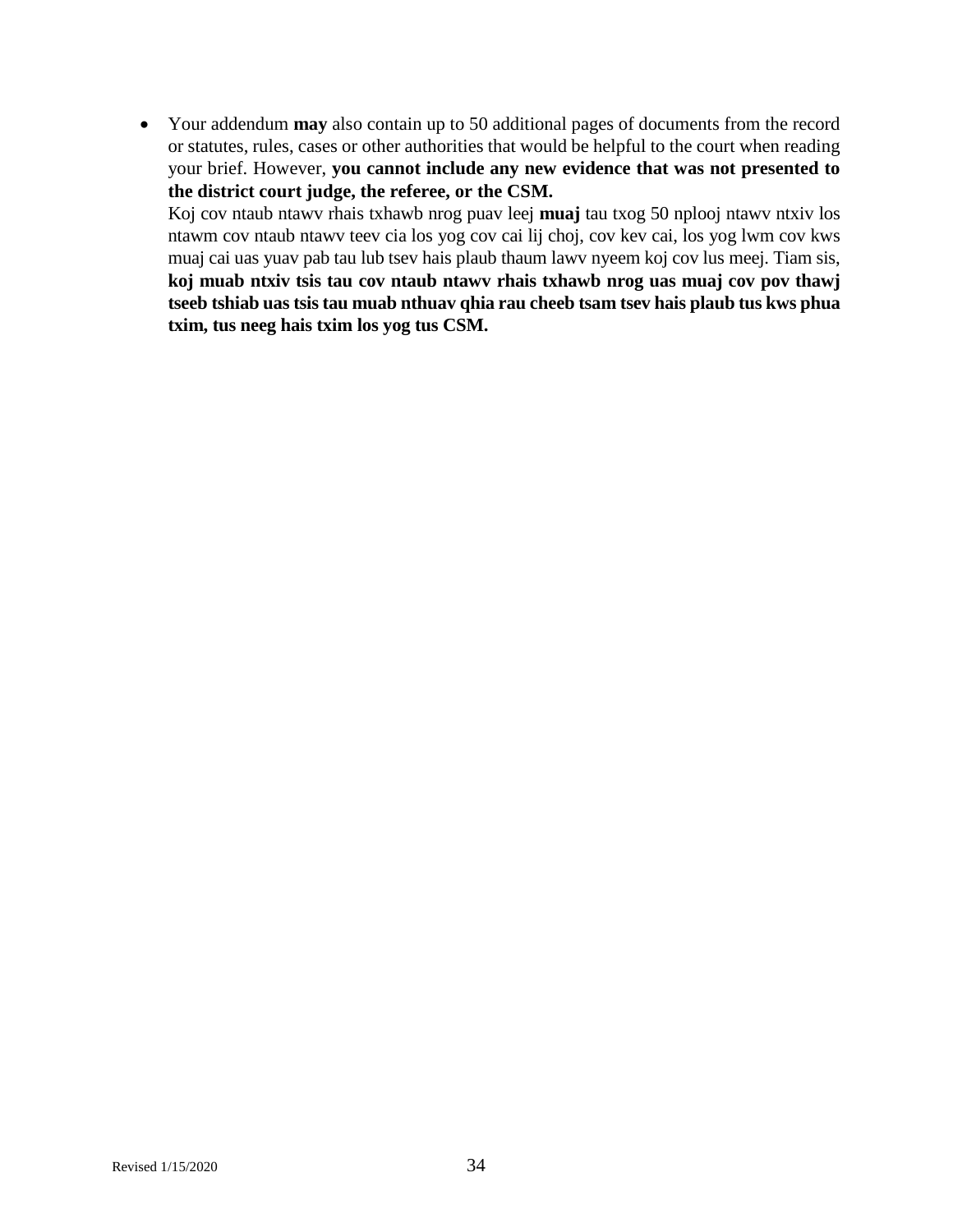# **Step 10: File and Serve Paper Copies of your***Brief* **Kauj Ruam 10: Zwm thiab Xa Cov Ntawv Luam ntawm koj** *Qhov Lus Meej*

Even if you e-file and e-serve your *brief* using the appellate courts' E-MACS system, **you still must file and serve paper copies of your** *brief***.** *See*[Minn. R. Civ. App. P. 131.03,](https://www.revisor.mn.gov/court_rules/ap/subtype/rcap/id/131/#131.03) [Court of](http://mncourts.gov/mncourtsgov/media/Appellate/Court%20of%20Appeals/ORADM108010-031014_1.pdf)  [Appeals Standing Order Regarding Copies of Briefs.](http://mncourts.gov/mncourtsgov/media/Appellate/Court%20of%20Appeals/ORADM108010-031014_1.pdf)

Txawm yog koj zwm thiab xa koj *qhov lus meej* auv tshuab hluav taws xob ntawm Cov Tsev Hais Plaub Txiav Txim Dua qhov E-MACS los, koj yeej yuav tau zwm thiab xa, **koj yeej yuav tau zwm thiab xa cov ntawv luam ntawm koj** *qhov lus meej***.** *Xyuas* [Minn. R. Civ. App. P. 131.03,](https://www.revisor.mn.gov/court_rules/ap/subtype/rcap/id/131/#131.03) [Lub Tsev Hais Cov Plaub Txiav Txim Dua Tuav Tsev Lus Txib Txog Kev Luam Cov Lus Meej.](http://mncourts.gov/mncourtsgov/media/Appellate/Court%20of%20Appeals/ORADM108010-031014_1.pdf)

**Note: Briefs are the** *only***type of document that require additional filing and service of paper copies** *even after the document has been e-filed and e-served using the E-MACS system***. Do not mail the Clerk of the Appellate Courts paper copies of any other document you filed by E-MACS. Do not provide parties with paper copies of any other documentif you served that party with that document by E-MACS.**

**Faj seeb: Cov lus meej thiaj li yog** *tib* **hom ntaub ntawv uas yuav tsum lua ua cov ntawv xa** *txawm tias twb muab zwm thiab xa hauv tshuab hluav taws xob ntawm E-MACS lawm***. Tsis txhob luam xa lwm cov ntaub ntawv uas koj twb xa raws E-MACS tag mus rau Tus Kws Lis Ntaub Ntawv hauv Cov Tsev Hais Plaub Txiav Txim Dua. Tsis txhob luam lwm cov ntawv yog koj twb xa hauv E-MACS mus rau cov tog neeg tag lawm.**

 $\Box$ Make eight paper copies of your brief. If you are filing a formal brief, make sure your copies are bound according to the instructions in [Minn. R. Civ. App. P. 132.01.](https://www.revisor.mn.gov/court_rules/ap/subtype/rcap/id/132/#132.01) Keep one copy of the brief for your records. **If there is more than one respondent, you will need two additional copies for each respondent.**

Luam yim daim ntawv ntawm koj qhov lus meej. Yog tias koj zwm qhov lus meej raws kev raws cai, xyuas kom koj cov ntawv luam muab khawb raws li cov lus qhia ntawm [Minn. R.](https://www.revisor.mn.gov/court_rules/ap/subtype/rcap/id/132/#132.01)  [Civ. App. P. 132.01.](https://www.revisor.mn.gov/court_rules/ap/subtype/rcap/id/132/#132.01) Khaws cia ib tsab ntawv lus meej rau koj cov ntaub ntawv teev cia. **Yog tias muaj ntau tshaj ib tug neeg teb plaub foob, koj yuav tau luam ob tsab ntxiv rau ib tug neeg teb plaub foob twg.**

 $\Box$ File five paper copies of the brief with the Clerk of the Appellate Courts, in person or by mail (*see* Step 3 above for instructions on how to file documents).

Luam zwm tsib tsab ntawv lus meej rnog Tus Kws is Ntaub Ntawv hauv Cov Tsev Hais Plaub Txiav Txim Dua, tim ntsej tim muag los yog xa hauv chaw xa ntawv (*xyuas* Kauj Ruam 3 saum no kom paub cov lus qhia zwm ntaub ntawv).

☐Serve two paper copies on each respondent. [Minn. R. Civ. App. P. 131.03, subd. 2.](https://www.revisor.mn.gov/court_rules/ap/subtype/rcap/id/131/#131.03) Luam xa ob tsab rau ib tug neeg teb plaub foob twg. [Minn. R. Civ. App. P. 131.03, subd. 2.](https://www.revisor.mn.gov/court_rules/ap/subtype/rcap/id/131/#131.03)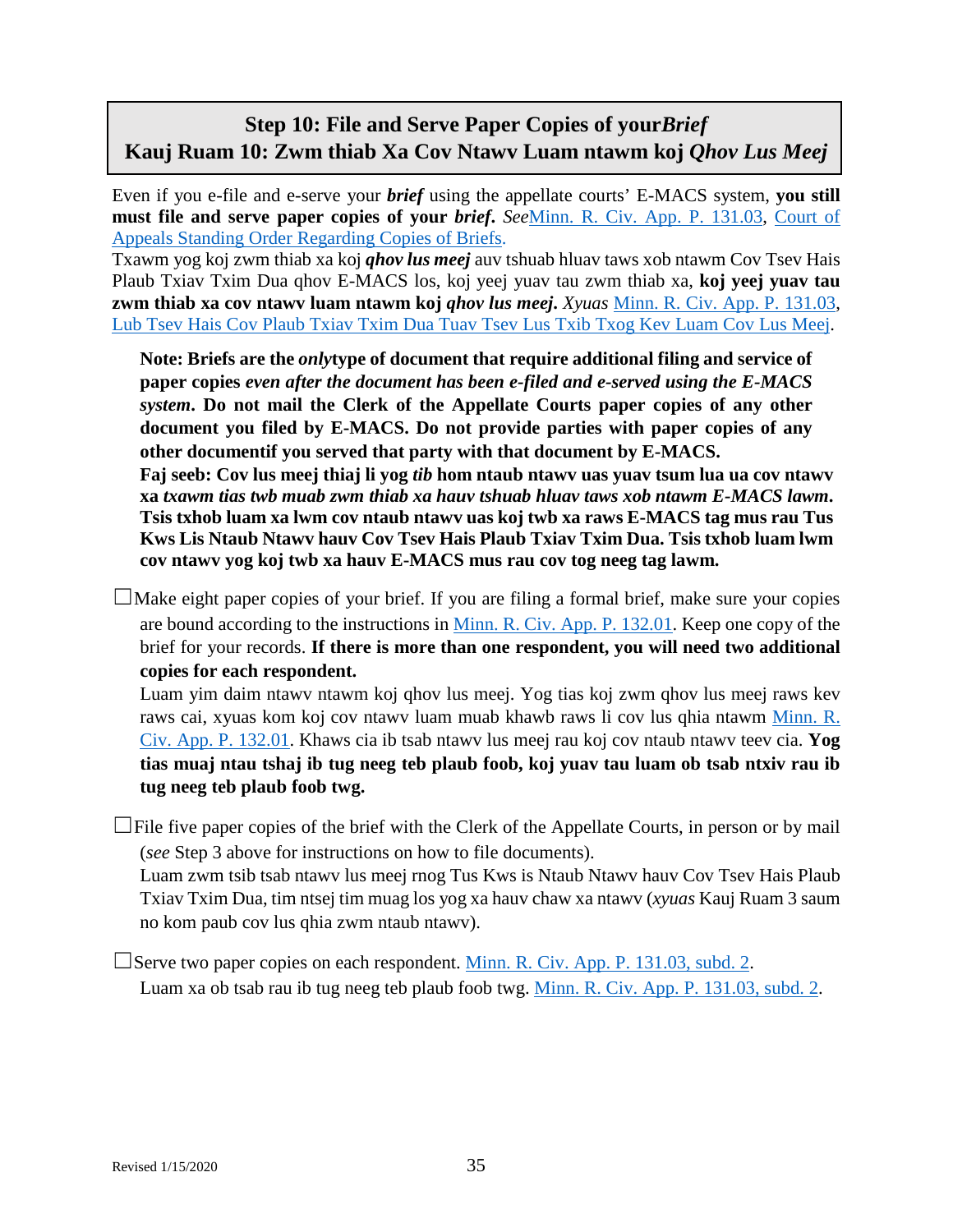- ☐The person who served the brief must fill out and sign the form titled *Certificate of Service by Mail of Brief* (*see* Steps 4 & 5 above for instructions about service and proof of service). Tus neeg uas xa qhov lus meej yuav tsum teb rau thiab kos npe rau tsab ntawv muaj npe hu ua *Ntawv Pov Thawj Kev Xa hauv Chaw Xa Qhov Lus Meej* (*xyuas* Cov Kauj Ruam 4 & 5 saum no kom paub cov lus qhia kev xa thiab pov thawj kev xa ntaub ntawv).
- ☐File the *Certificate of Service by Mail* with the Clerk of the Appellate Courts (*see* Step 3 above for instructions on how to file documents).

Zwm tsab *Ntawv Pov Thawj Kev Xa hauv Chaw Xa Ntawv* rau Tus Kws Lis Ntaub Ntawv hauv Cov Tsev Hais Plaub Txiav Txim Dua (*xyuas* Kauj Ruam 3 saum no kom paub cov lus qhia zwm ntaub ntawv).

#### **General Information about "Motions"/Ncauj Lus Dog Dig Txog "Cov Kev Thov"**

If you cannot serve and file your brief by the deadline, or if you want to make any other request of the court, you must serve and file a signed, written request asking the court for the relief you need. This signed, written request is called a "motion."

Yog koj xa thiab zwm tsis tau koj qhov lus meej ua ntej hnub kawg, los yog koj xav thov dua lwm yam hauv tsev hais plaub, koj yuav tsum muaj ib tsab ntawv uas koj xa thiab kos npe rau mus thov lub tsev hais plaub txog qhov kev tso pa uas koj xav tau. Txoj kev thov raws kev raws cai no yog hu ua "kev thov."

The motion must state (1) what you are requesting and (2) the reason(s) for that request. You must serve the written motion on the respondent(s) and file proof of service for the motion. The requirements for a motion are found in [Minn. R. Civ. App. P. 127](https://www.revisor.mn.gov/court_rules/ap/subtype/rcap/id/127/) and specific instructions for requesting a briefing extension are found in [Minn. R. Civ. App. P. 131.02.](https://www.revisor.mn.gov/court_rules/ap/subtype/rcap/id/131/#131.02) If you are requesting a deadline extension, your motion should be served and filed before the deadline you wish to extend.

Cov lus thov yuav tsum teev txog (1) yam koj xav thov thiab (2) qhov (cov) laj thawj thov txog. Koj yuav tsum muab cov lus thov sau xa mus rau cov neeg teb plaub foob thiab zwm muaj pov thawj kev xa cov lus thov. Cov kev ceev ntawm txoj kev thov muaj nyob rau ntawm [Minn. R. Civ. App. P. 127](https://www.revisor.mn.gov/court_rules/ap/subtype/rcap/id/127/) thiab cov lus qhia meej txog kev thov ncua sij hawm me ntsis muaj nyob rau ntawm [Minn. R. Civ. App. P. 131.02.](https://www.revisor.mn.gov/court_rules/ap/subtype/rcap/id/131/#131.02) Yog koj thov ncua sij hawm rau hnub kawg, koj cov lus thov yuav tsum muab xa thiab zwm ua ntej hnub kawg uas koj xav ncua mus txog.

#### **Reminder: The Court of Appeals***cannot* **extend the deadline to serve and file the** *Notice of Appeal***.**

**Qhia kom nco txog: Lub Tsev Hais Cov Plaub Txiav Txim Dua** *ncua tsis tau* **tau hnub kawg rau kev xa thiab zwm** *Tsab Ntawv Faj Seeb Txog Kev Txiav Txim Dua***.**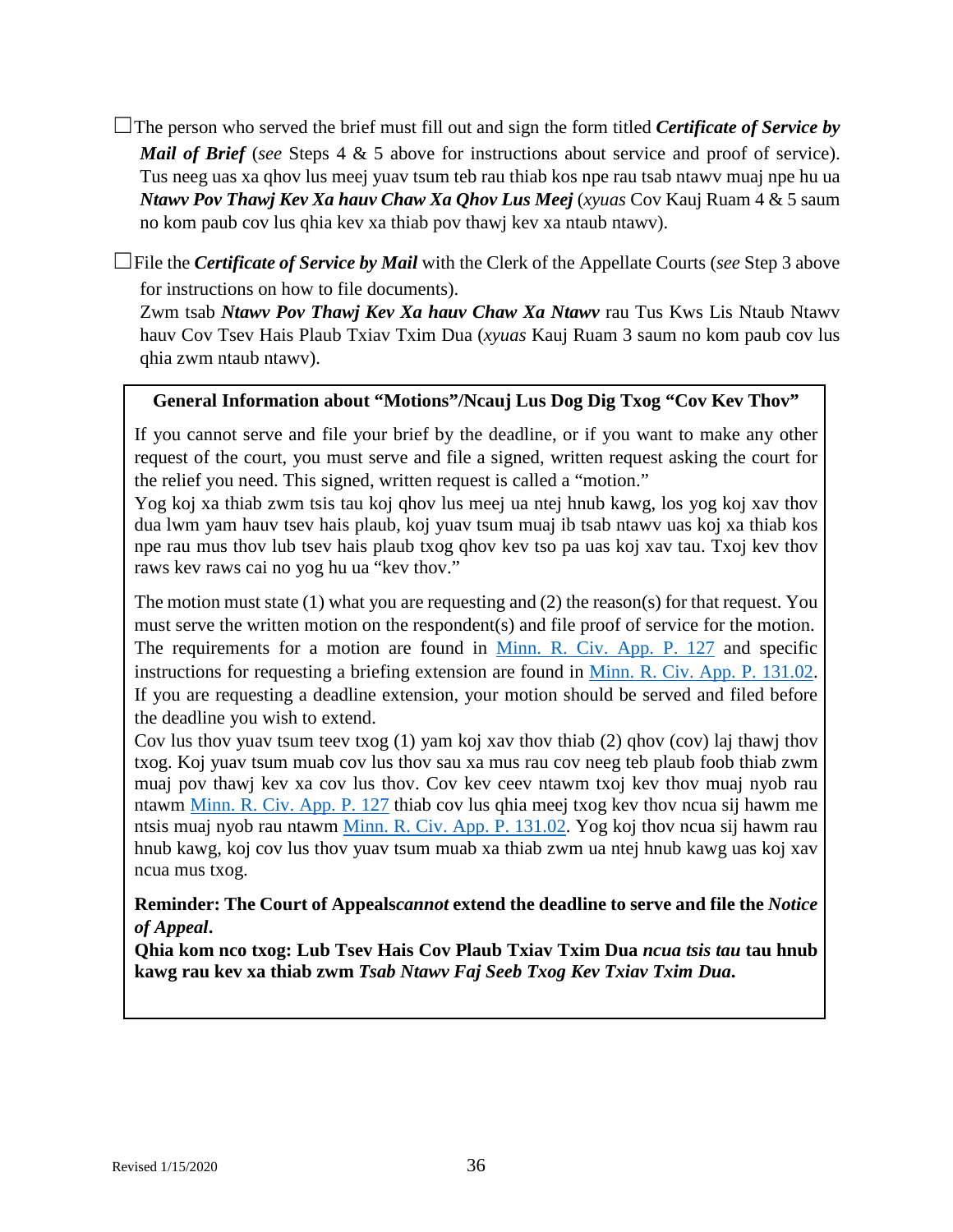## **What Happens Next?/Dab Tsi Yuav Tshwm Tom Ntej?**

# **Court of Appeals Receives the District Court Record and Briefs Lub Tsev Hais Cov Plaub Txiav Txim Dua Txais Tau Cov Ntaub Ntawv Teev Cia thiab Cov Lus Meej**

The district court sends its record for your case to the Court of Appeals, including any transcript(s) of hearing(s).

Lub cheeb tsam tsev hais plaub xa cov ntaub ntawv teev cia koj rooj plaub mus rau Lub Tsev Hais Cov Plaub Txiav Txim Dua, nrog rau daim (cov) ntawv teev rooj sib hais.

The respondentalso has the opportunity to submit a brief to the Court of Appeals. A respondent's failure to submit a brief, however, does not mean that the respondent forfeits (or loses) the appeal. Tus neeg teb plaub foob puav leej muaj lub caij nyoog xa qhov lus meej mus rau Lub Tsev Hais Cov Plaub Txiav Txim Dua. Tus neeg teb plaub foob txoj kev tsis xa qhov lus meej, tiam sis, tsis yog tus neeg teb plaub foob tso tseg (los yog swb) txoj kev txiav txim dua.

If the respondent's brief raises a new topic that your brief did not address, you may (but do not have to) file a reply brief.See [Minn. R. Civ. App. P. 131.01, subd. 3.](https://www.revisor.mn.gov/court_rules/ap/subtype/rcap/id/131/#131.01) Your reply brief cannot raise new reasons for reversal or issues that were not raised in your brief or the respondent's brief.

Yog tias tus neeg teb plaub foob qhov lus meej teev txog ib yam tshiab uas koj qhov lus meej teev tsis muaj, koj yeej (tiam sis tsis tag) zwm qhov lus meej teb rau.Xyuas [Minn. R. Civ. App. P.](https://www.revisor.mn.gov/court_rules/ap/subtype/rcap/id/131/#131.01)  [131.01, subd. 3.](https://www.revisor.mn.gov/court_rules/ap/subtype/rcap/id/131/#131.01)Koj qhov lus meej teb teev tsis tau cov laj thawj tshiab rau txoj kev thim lus los yog cov teeb meem uas tsis xub teev hauv koj qhov lus meej los yog tus neeg teb plaub foob qhov lus meej thaum chiv thawj.

If you choose to file a reply brief, your deadline for filing and serving the reply brief is as follows: Yog koj xaiv zwm qhov lus meej teb, hnub kawg rau koj zwm thiab xa qhov lus meej teb yog muaj raws li nram no:

- If the respondent's brief was served on you in person or electronically via E-MACS, the deadline for your reply brief is 14 days after the date the respondent's brief was served on you. *See* [Minn. R. Civ. App. P. 128.02, subd. 2;](https://www.revisor.mn.gov/court_rules/ap/subtype/rcap/id/128/#128.02) [131.01, subd. 3.](https://www.revisor.mn.gov/court_rules/ap/subtype/rcap/id/131/#131.01) Yog tus neeg teb plaub foob qhov lus meej muab xa rau koj tim ntsej tim muag los yog hauv tshuab hluav taws xob E-MACS, hnub kawg rau koj qhov lus meej teb yog 14 hnub tom qab hnub uas tus neeg teb plaub foob qhov lus meej xa tuaj rau koj. *Xyuas* [Minn. R.](https://www.revisor.mn.gov/court_rules/ap/subtype/rcap/id/128/#128.02)  [Civ. App. P. 128.02, subd. 2;](https://www.revisor.mn.gov/court_rules/ap/subtype/rcap/id/128/#128.02) [131.01, subd. 3.](https://www.revisor.mn.gov/court_rules/ap/subtype/rcap/id/131/#131.01)
- If the respondent's brief was served on you by mail, the deadline for your reply brief is 14 calendar days  $+3$  business days from the date the respondent's brief was mailed to you (not when you received it). Yog tus neeg teb plaub foob qhov lus meej muab xa rau koj raws chaw xa ntawy, hnub kawg rau koj qhov lus meej teb yog 14 hnub (calendar) + 3 hnub cov hnub ua hauj lwm tom qab hnub uas tus neeg teb plaub foob qhov lus meej xa tuaj rau koj (tsis yog hnub koj txais tau).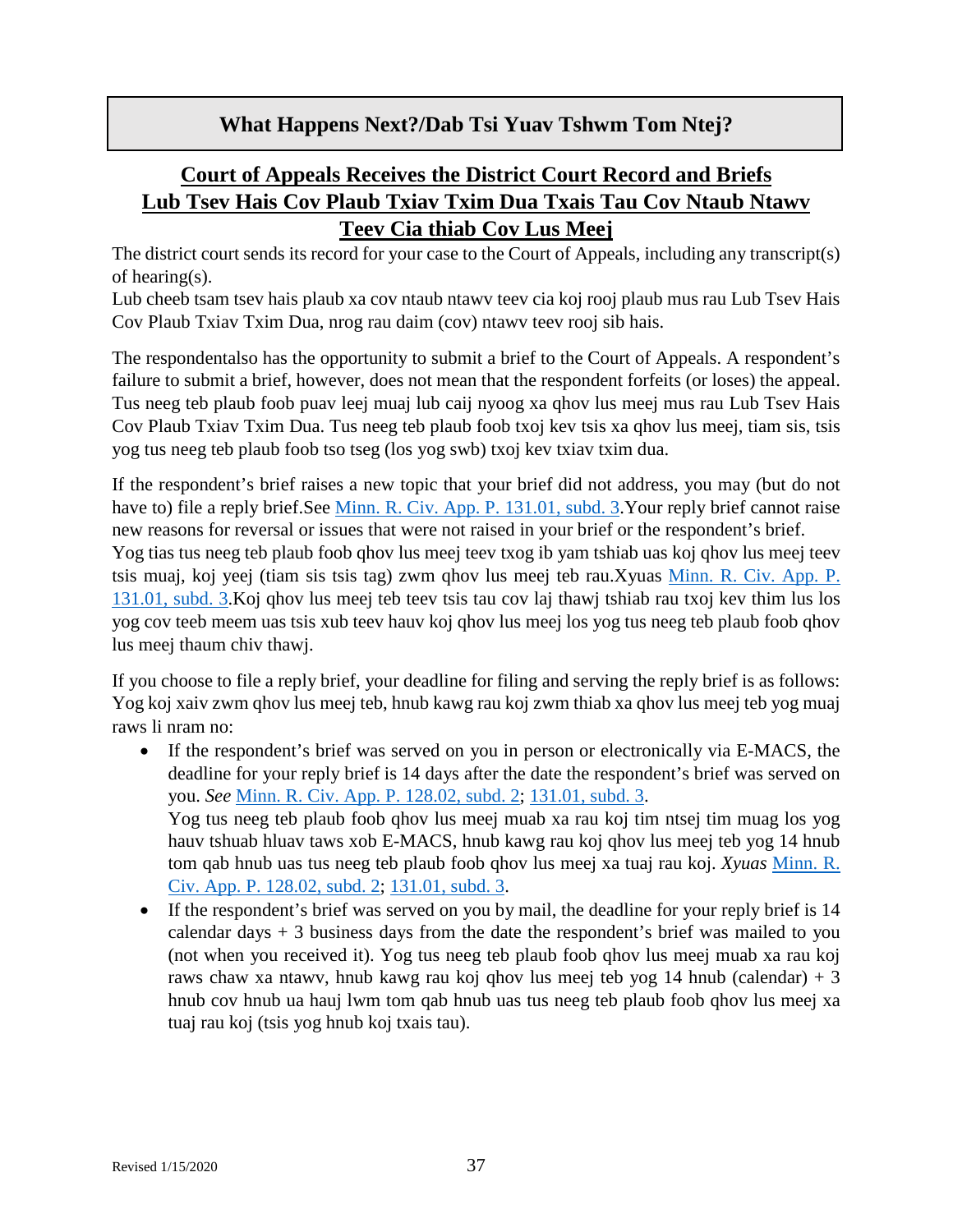# **Oral Argument or Non-Oral Consideration Hais Lus Sib Cam los yog Kev Xav Tsis Ua Lus Hais**

After the parties have filed their briefs, your appeal will be submitted to a panel of three Court of Appeals judges. You will receive a *Notice* of the date of oral argument or non-oral consideration by the panel. This notice will also include the names of the judges assigned to decide your appeal. Tom qab cov tog neeg zwm lawv cov lus meej tag, yuav muab koj cov lus thov kev txiav txim dua cev mus rau ib pab kws phua txim muaj peb tug hauv Lub Tsev Hais Cov Plaub Txiav Txim Dua. Koj yuav tau txais *Tsab ntawv faj seeb* txog hnub uas pab kws phua txim yuav muaj hais lus sib am los yog kev xav tsis ua lus hais. Tsab ntawv faj seeb no yuav puav leej qhia cov npe ntawm peb tug kws phua txim cov uas raug txib los txiav txim dua rau koj.

If you are not represented by an attorney, the Court of Appeals will not allow oral argument by any party. *See* [Minn. R. Civ. App. P. 134.01.](https://www.revisor.mn.gov/court_rules/ap/subtype/rcap/id/134/)

Yog tias koj tsis muaj tus kws lij choj sawv cev tam koj, Lub Tsev Hais Cov Plaub Txiav Txim Dua yuav tsis kheev muaj hais lus sib cam los ntawm ib tog neeg twg. *Xyuas* [Minn. R. Civ. App.](https://www.revisor.mn.gov/court_rules/ap/subtype/rcap/id/134/)  [P. 134.01.](https://www.revisor.mn.gov/court_rules/ap/subtype/rcap/id/134/)

In deciding your appeal, the Court of Appeals looks at the evidence presented at the hearing(s) before the district court, judge, the referee, or the CSM. **You may not givenew evidence on appeal without first getting permission from the Court of Appeals.** The Court of Appeals generally does not accept new evidence.

Thaum txiav txim dua rau koj, Lub Tsev Hais Cov Plaub Txiav Txim Dua yuav saib cov pov tseeb uas nthuav muaj rau ntawm lub (cov) rooj sib hais ntawm cheeb tsam tsev hais plaub, tus kws phua txim, tus neeg hais txim los yog tus CSM. **Koj yuav muab tsis tau pov thawj tseeb tshiab ntxiv rau txoj kev txiav txim dua tshwj tsis yog koj tau kev tso cai los ntawm Lub Tsev Hais Cov Plaub Txiav Txim Dua.** Feem ntau Lub Tsev Hais Cov Plaub Txiav Txim Dua yuav tsis kam txais cov pov thawj tseeb tshiab.

# **Opinion is Issued/Tso Tawm Tswv Yim Kev Xav**

The Court of Appeals will issue a written decision, called an "opinion," within 90 days after the date of the oral argument or the non-oral consideration of the appeal.**All appellate court opinions are public and will be available on the Judicial Branch website.**

Lub Tsev Hais Cov Plaub Txiav Txim Dua yuav tso tawm txoj kev txiav txim rau hauv ntawv, hu ua "tswv yim kev xav," ua ntej 90 hnub tom qab hais lus sib cam los yog hnub muaj kev xav tsis ua lus hais. **Lub Tsev Hais Cov Plaub Txiav Txim Dua cov kev xav yog lus qhib rau laj mej pej xeem pom thiab yuav muaj nyob rau ntawm fab Judicial Branch qhov vas sab.**

If you wish to appeal the Court of Appeals decision, you have 30 days after the opinion is issued to file a *petition for further review (PFR)*, which is a request for the Minnesota Supreme Court to review the Court of Appeals decision.*See* [Minn. R. Civ. App. P. 117.](https://www.revisor.mn.gov/court_rules/ap/subtype/rcap/id/117/)

Yog koj xav thov kev txiav txim dua rau Lub Tsev Hais Cov Plaub Txiav Txim Dua txoj kev txiav txim, koj muaj 30 hnub tom qab tso tawm tswv yim kev xav kom zwm *tsab ntawv thov kev tshab xyuas mus ntxiv (petition for further review) (PFR)*, uas yog thov Minnesota Qib Tsev Hais Plaub Loj nrog tshab xyuas txog Lub Tsev Hais Cov Plaub Txiav Txim Dua txoj kev txiav txim. *Xyuas*[Minn. R. Civ. App. P. 117.](https://www.revisor.mn.gov/court_rules/ap/subtype/rcap/id/117/)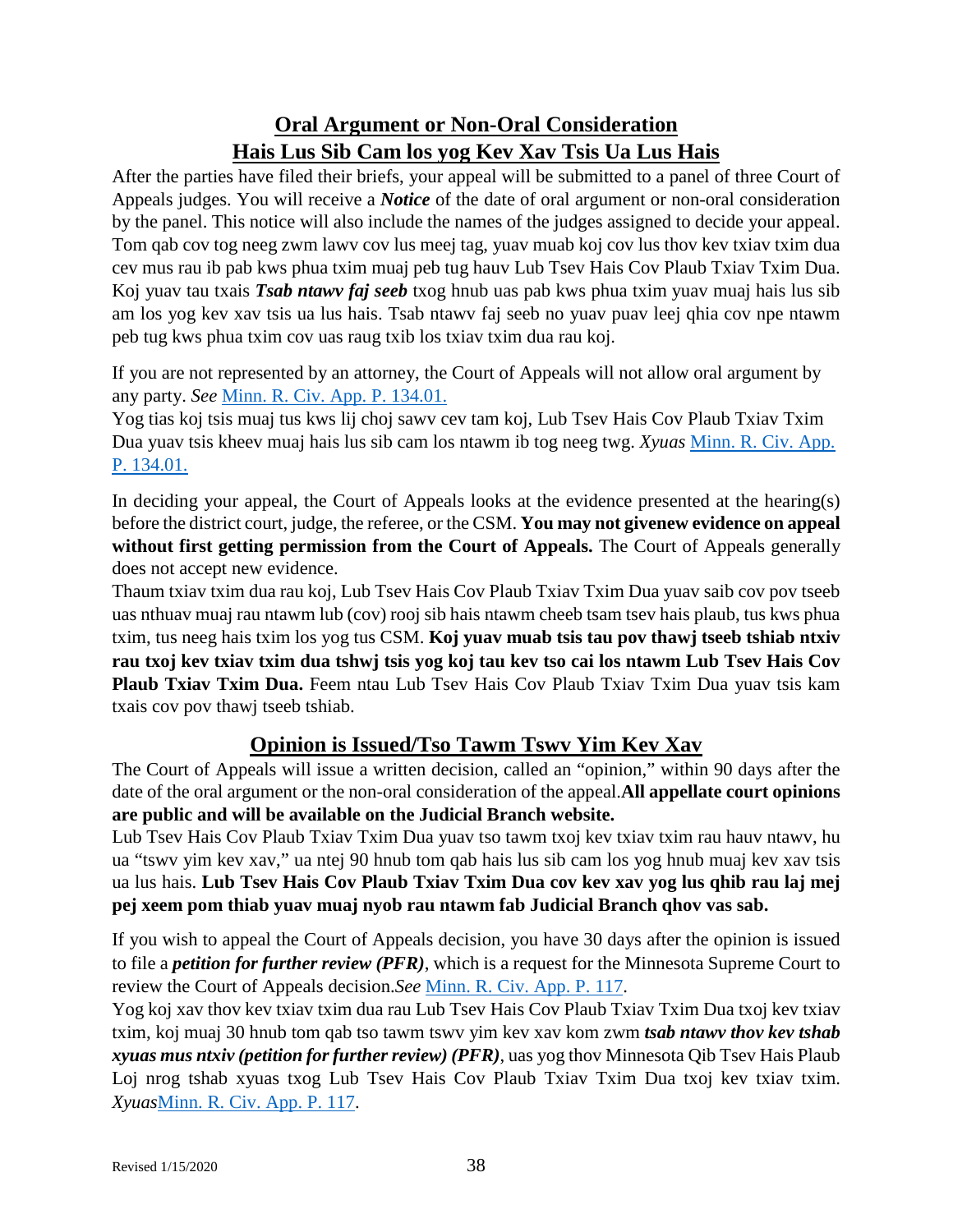#### **THIS FORM MUST BE COMPLETED IN ENGLISH DAIM NTAWV NO YUAV TSUM TEB UA LUS ASKIV**

#### **FORM 103A. NOTICE OF APPEAL (COURT OF APPEALS) TSAB NTAWV 103A. NTAWV FAJ SEEB TXOG KEV TXIAV TXIM DUA (TSEV HAIS COV PLAUB TXIAV TXIM DUA)**

| <b>STATE OF MINNESOTA</b>              | <b>DISTRICT COURT</b>              |
|----------------------------------------|------------------------------------|
| <b>COUNTY OF</b>                       | <b>JUDICIAL DISTRICT</b>           |
| <b>XEEV MINNESOTA</b>                  | <b>CHEEB TSAM TSEV HAIS PLAUB</b>  |
| <b>CHEEB KOOG NTAWM</b>                | <b>FAB JUDICIAL</b>                |
| <b>CASE TITLE/NPE ROOJ PLAUB:</b>      |                                    |
|                                        | <b>NOTICE OF APPEAL</b>            |
|                                        | <b>TO COURT OF APPEALS</b>         |
| <b>Petitioner/Neeg Foob Plaub Ntug</b> | NTAWV FAJ SEEB TXOG KEV TXIAV      |
|                                        | <b>TXIM DUA RAU TSEV HAIS COV</b>  |
|                                        | <b>PLAUB TXIAV TIM DUA</b>         |
| vs./thiab                              | <b>DISTRICT COURT CASE NUMBER:</b> |
|                                        | <b>CHEEB TSAM TSEV HAIS PLAUB</b>  |
|                                        | <b>TUS ZAUV CIM ROOJ PLAUB:</b>    |
|                                        |                                    |
| <b>Respondent/Neeg Teb Plaub Foob</b>  | <b>DATE JUDGMENT ENTERED/ORDER</b> |

**FILED: HNUB ZWM KEV PHUA TXIM/LUS TXIB:** 

#### TO/RAU:

Clerk of the Appellate Courts 305 Minnesota Judicial Center 25 Rev. Dr. Martin Luther King Jr. Blvd. Saint Paul, MN 55155

Please take notice that the above-named/Thov faj seeb tias cov muaj npe saum no  $\Box$  petitioner/neeg foob plaub ntug  $\Box$  respondent appeals to the Court of Appeals of the State of Minnesota from/neeg teb plaub foob thov yuav li Lub Tsev Hais Cov Plaub Txiav Txim Dua hauv Xeev Minnesota txoj  $\Box$  a judgment/kev phua txim

 $\Box$  an order, dated as shown as above./cov lus txib, uas teev hnub tim raws li saum no.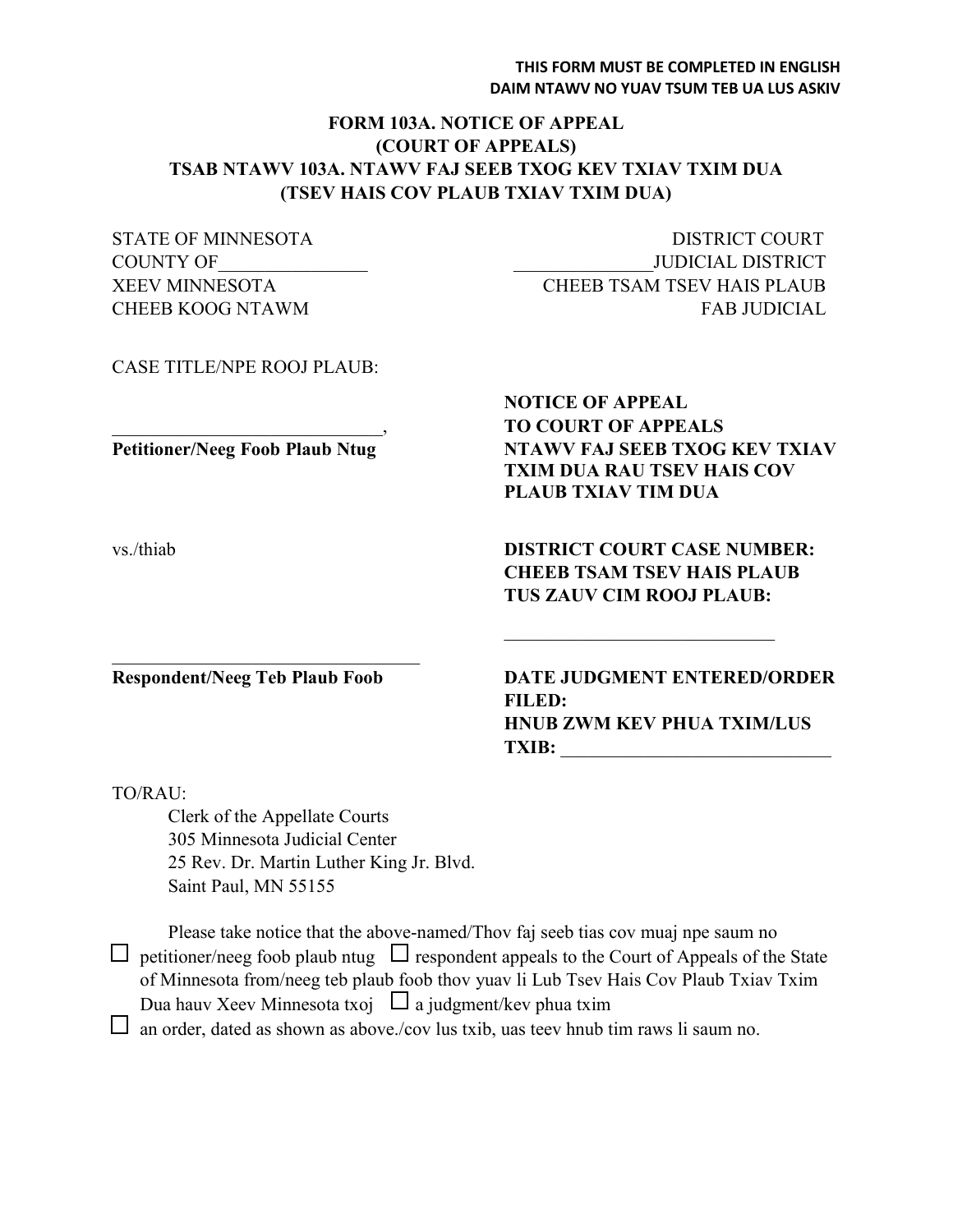| Name of party appealing/Tog neeg thov txiav txim dua npe: |                 |  |
|-----------------------------------------------------------|-----------------|--|
| Attorney name (if represented):                           |                 |  |
| Kws Lij Choj npe (yog tias muaj sawy cev tam):            |                 |  |
| Address/Chaw nyob:                                        |                 |  |
| Email address/Chaw sau ntawy Email:                       |                 |  |
| Telephone/Xov tooj:                                       |                 |  |
| Attorney Registration License Number (if applicable):     |                 |  |
| Kws Lij Choj Tus Zauv Zwm Kev Tso Cai (yog tias muaj):    |                 |  |
| Signature/Kos npe:                                        | Dated/Hnub tim: |  |

(appellant, or attorney, if represented/neeg thov kev txiav txim dua, los yog kws lij choj, yog tias muaj sawv cev tam)

(The district court's caption for the case is used on this notice of appeal. Subsequent documents shall use the appropriate appellate court caption. Minnesota Rule of Civil Appellate Procedure P. 103.01, subdivision 1 specifies the contents of the notice of appeal and filings required to perfect an appeal, including filing fees. Rule 103.03 identifies rulings that are appealable. Rule 104.01 and Minnesota Rule of General Practice 378.01 specify the time limits for filing and service of the notice of appeal. Rule 108.01 generally addresses stays pending appeal. This Notice of Appeal must be accompanied by a completed Statement of the Case. Minn. R. Civ. App. P. 133.03.)

(Siv lub cheeb tsam tsev hais plaub cov ntsiab duab rau ntawm tsab ntawv faj seeb txog kev txiav txim dua. Cov ntaub ntawv tom qab ntawd yuav muaj tsev hais plaub txiav txim dua cov ntsiab duab. Cov Cai Hais Txheej Txheem Kev Txiav Txim Dua rau Laj Mej Pej Xeem P. 103.01, subdivision 1 teev cov ntsiab lus ntawm tsab ntawv faj seeb txog kev txiav txim dua thiab cov kev zwm kom txoj kev txiav txim dua zoo tshaj plaws, nrog rau cov nqi zwm ntawv. Txoj Cai 103.03 qhia cov kev cai uas txiav txim dua tau. Txoj Cai 104.01 thiab Minnesota Txoj Cai Hais Tshwj Xeeb 378.01 qhia txog cov kev txwv txiav rau cov sij hawm zwm thiab xa tsab ntawv faj seeb txog kev txiav txim dua. Txoj Cai 108.01 feem ntau yog hais kev tuav tseg cov kev txiav txim dua. Tsab Ntawv Faj Seeb Txog Kev Txiav Txim Dua yuav tsum txuam nrog Nqe Lus Teev Rooj Plaub. Minn. R. Civ. App. P. 133.03.)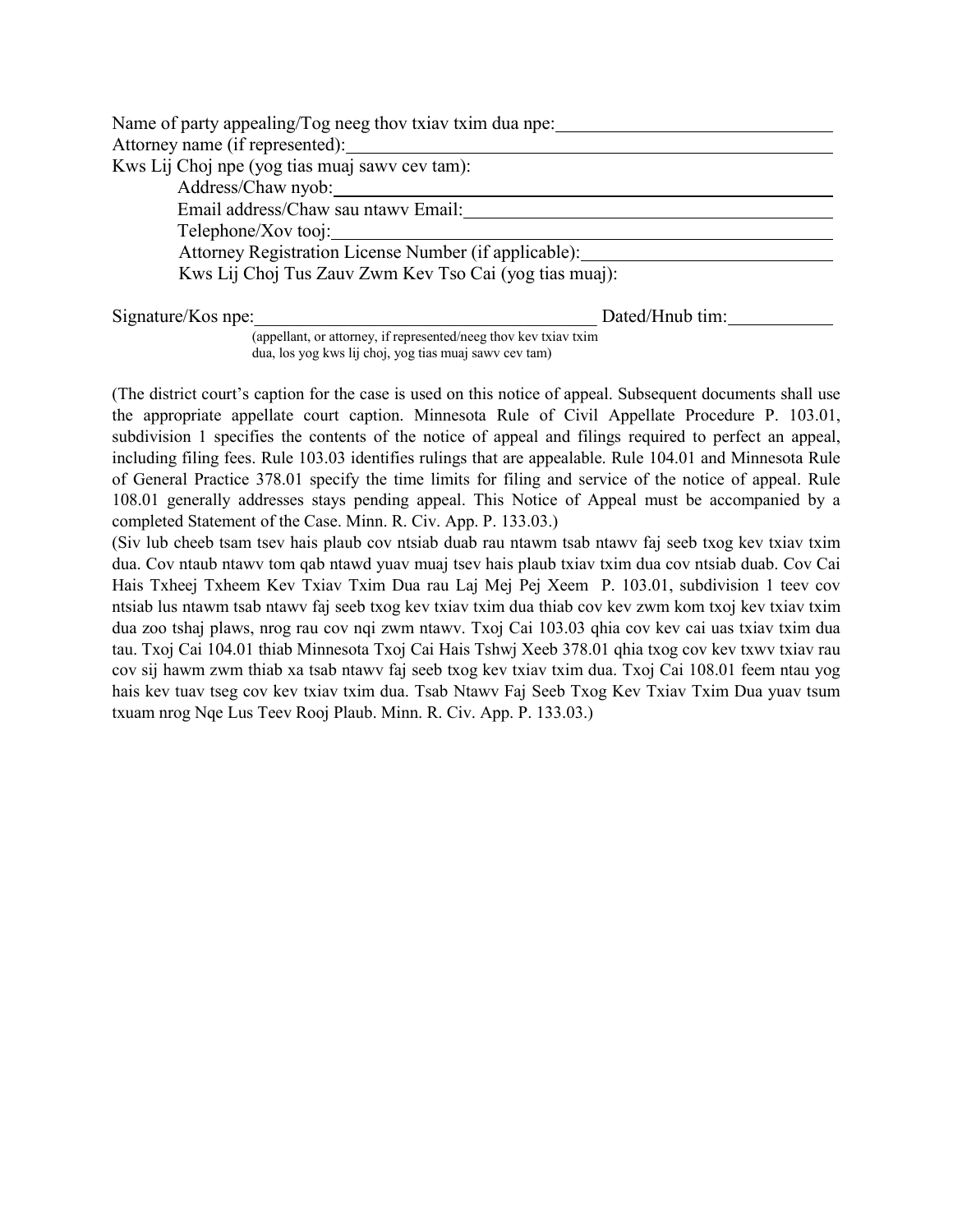#### CASE TITLE/NPE ROOJ PLAUB:

\_\_\_\_\_\_\_\_\_\_\_\_\_\_\_\_\_\_\_\_\_\_\_\_\_\_\_,

(The lines below should match the names in the case title on your district court paperwork.) (Cov kab nram no yuav tsum phim cov npe ntawm rooj plaub hauv koj lub cheeb tsam tsev hais plaub cov ntaub ntawv.)

### **STATEMENT OF THE CASE OF APPELLANT NQE LUS TEEV ROOJ PLAUB NTAWM NEEG THOV KEV TXIAV TXIM DUA**

**District Court Case # Cheeb Tsam Tsev Hais Plaub Tu Zauv Cim Rooj Plaub #**

**Appellate Case # Rooj Plaub Txiav Txim Dua Tus Zauv:**  $\mathbf{A}_{\text{(If known/Yog tias paul)}}$ 

**\_\_\_\_\_\_\_\_\_\_\_\_\_\_\_\_\_**

*This form is provided for the benefit of self-represented litigants, and conforms to the Statement of the Case form required by Rule 133.03 of the Minnesota Rules of Civil Appellate Procedure and to Form 133, found at the end of the Minnesota Rules of Civil Appellate Procedure. Some questions on this form may require you to complete some basic legal research about your appeal before you can complete them. Instructions for completing this form are available at http://mncourts.gov/CourtOfAppeals.aspx#Tab08Resources.* 

*Tsab ntawv no yog muab rau cov neeg sawv cev tam tus kheej sib hais plaub, thiab yeej haum raws li tsab Nqe Lus Teev Rooj Plaub uas yuav tsum tau muaj raws Txoj Cai 133.03 hauv Minnesota Cov Cai Hais Txheej Txheem Kev Txiav Txim Dua rau Laj Mej Pej Xeem thiab rau Tsab Ntawv 133, uas muaj nyob nram kawg ntawm Minnesota Cov Cai Hais Txheej Txheem Kev Txiav Txim Dua rau Laj Mej Pej Xeem. Tej zaum koj yuav tau tshawb fawb txog kev cai lij choj txiav txim dua ua ntej koj yuav teb tau qee cov nqe lus nug kom tiav hauv tsab ntawv no. Cov lus qhia teb tsab ntawv no muaj nyob ntawm http://mncourts.gov/CourtOfAppeals.aspx#Tab08Resources.*

1. **District court in which the case originated: Cheeb tsam tsev hais plaub los yog lub koom haum uas rooj plaub sawv tshwm rau**:

Name of presiding judge/Kws phua txim lub npe:

#### 2. **Jurisdictional statement**: Appeal from district court. **Nqe Lus Teev Ciaj Ciam**: Txiav txim dua los ntawm cheeb tsam tsev hais plaub.

1. Statute, rule, or other authority authorizing appeal (choose all that apply): Txoj cai lij choj, kev cai, los yog lwm txoj cai tso kev txiav txim dua (xaiv tag nrho cov muaj feem xyuam):

vs./thiab

 $\overline{\phantom{a}}$  , and the contract of the contract of the contract of the contract of the contract of the contract of the contract of the contract of the contract of the contract of the contract of the contract of the contrac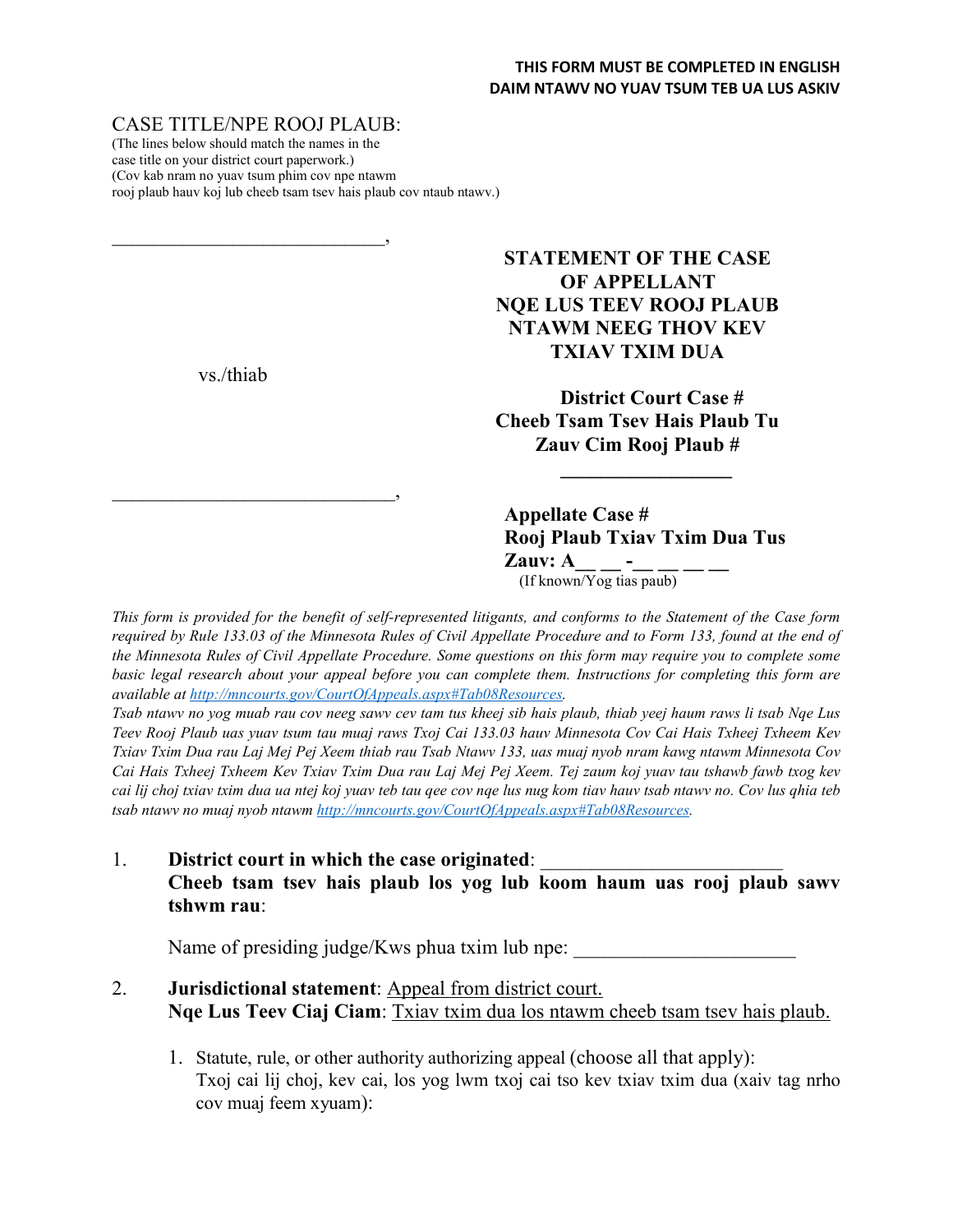$\Box$  Minn. R. Civ. App. P. 103.03(a)  $\Box$  Minn. R. Civ. App. P. 103.03(h)

 $\Box$  Other/Lwm txoj cai:

- 2. i. For appeals from a judgment: Date of entry of judgment:
	- Rau cov kev txiav txim dua ntawm ib txoj kev phua txim: Hnub sau tseg kev phua txim:
	- ii. For appeals from an order/Rau cov kev txiav txim dua ntawm ib qho lus txib:
		- a. Was written notice of filing of the order served?

Puas tau xa tsab ntawv sau faj txog seeb zwm xa lus txib? Yes/Tau No/Tsis tau.

b. If written notice of filing of the order was served, by whom was it served by

Yog tias twb xa tsab ntawv sau faj seeb txog kev zwm lus txib lawm,

- \_\_\_ court administrator/neeg lis ntaub ntawv hauv tsev hais plaub a party/ib tog neeg.
- c. If written notice of filing of the order was served, on what date was it served?

Yog tias twb xa tsab ntawv sau faj seeb txog kev zwm lus txib lawm, uas muab nws xa rau hnub twg?

3. Rule or statute setting time limit for filing notice of appeal (specify applicable rule or statute):

Txoj cai los yog kev cai lij choj rau kev txwv sij hawm zwm tsab ntawv faj seeb txog kev txiav txim dua (qhia tseeb kiag txoj kev cai los yog cai lij choj uas muaj feem xyuam):

**Minn. R. Gen. Prac. 378.01** 

(appeals from rulings made in the expedited child support process). (cov kev txiav txim dua los ntawm cov kev tswj sai hauv txheej txheem kev yug noj yug haus rau me nyuam).

Minn. R. Civ. App. P. 104.01, subd. 1.

 $\Box$  Other/Lwm yam

4. Date of filing any motion that tolls the time to appeal:

Hnub ua ntawv thov ncua sij hawm kev txiav txim dua: *See* Minn. R. Civ. App. P. 104, subd. 2 (listing motions that toll the time to appeal). *Xyuas* Minn. R. Civ. App. P. 104, subd. 2 (sau cov ntawv thov ncua sij hawm kev txiav txim dua).

#### 5. If there was a motion that tolls appeal time:

Yog tias muaj ib yam kev thov kom ncua sij hawm kev txiav txim dua:

- a. Date of filing of order deciding tolling motion: Hnub zwm tsab ntawv teev lus txiav txim txib txog kev ncua sij hawm:
- b. Date of service of notice of filing of order deciding tolling motion:

Hnub xa tsab ntawv faj seeb txog kev zwm lus txiav txim txib txog kev ncua sij hawm: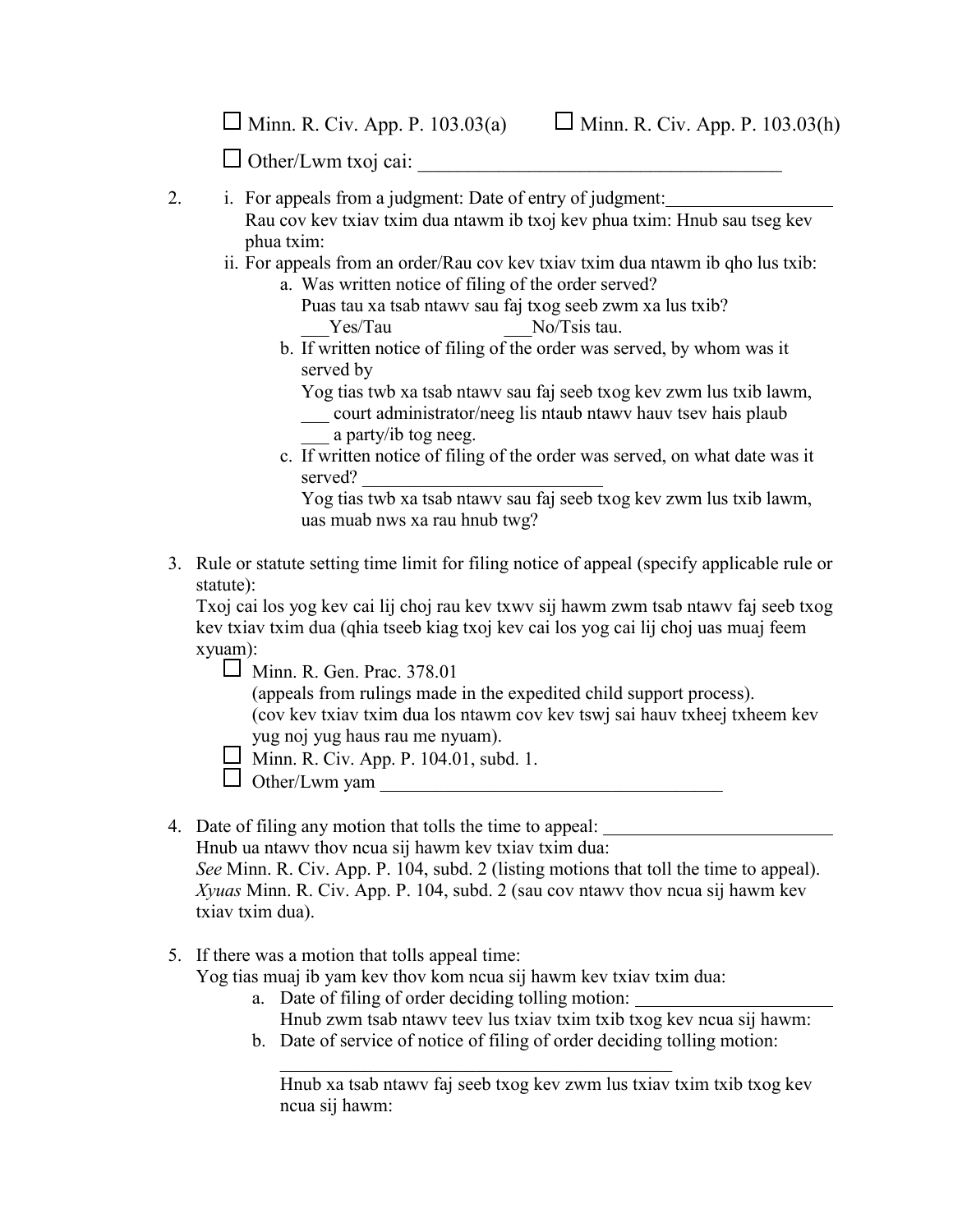#### **Finality of order or judgment/Kev xaus lus txib los yog lus phua txim:**

- 1. Does the judgment or order to be reviewed dispose of all claims by and against all parties, including attorney fees? Puas tau tshab xyuas cov lus txiav txim los yog lus txib kom pov tseg tau tag nrho cov nuj nqis los ntawm thiab rau tag nrho cov tog neeg, nrog rau cov ngi ntiav kws lij choj?  $\Box$  Yes/Tau  $\Box$  No/Tsis tau
- 2. If no, did the district court order entry of a final partial judgment for immediate appeal pursuant to Minn. R. Civ. App. P. 104.01? Yog tsis tau, lub cheeb tsam tsev hais plaub puas tau muab cov lus phua txim kawg kiag rau ib tog teev tseg kom txiav txim dua tau tam sis raws Minn. R. Civ. App. P. 104.01?  $\Box$  Yes/Tau  $\Box$  No/Tsis tau
	- i. If yes, give date that order was filed: Yog tau, qhia hnub zwm cov lus txib:
	- ii. If no, is the order or judgment appealed from reviewable under an exception to the finality rule?

Yog tsis tau, puas tshab xyuas tau cov lus txib los yog lus txiav txim dua raws li kev cai txiav txim kawg kiag?

 $\overline{\Box}$  Yes/Tau  $\Box$  No/Tsis tau

If yes, cite the rule, statute, or other authority authorizing appeal

Txoj cai lij choj, kev cai los yog lwm txoj cai tso kev txiav txim dua

- 3. **Type of litigation and any statutes at issue: Hom kev hais plaub ntug thiab tej txoj cai lij choj ntawm qhov teeb meem:**
- 4. *Short* **description of issues raised in the district court or expedited child support process, and how the district court judge or child support magistrate decided those issues:**

*Sau* **qhia me ntsis txog cov teeb meem uas hais hauv cheeb tsam tsev hais plaub los yog cov txheej txheem hais sai txog kev yug noj yug haus rau me nyuam, thiab seb cheeb tsam tsev hais plaub tus kws phua txim los yog kws txiav txim txog kev yug noj yug haus rau me nyuam txiav txim li cas txog cov teeb meem ntawd:**

 $\_$  , and the set of the set of the set of the set of the set of the set of the set of the set of the set of the set of the set of the set of the set of the set of the set of the set of the set of the set of the set of th  $\_$  , and the set of the set of the set of the set of the set of the set of the set of the set of the set of the set of the set of the set of the set of the set of the set of the set of the set of the set of the set of th  $\_$  , and the set of the set of the set of the set of the set of the set of the set of the set of the set of the set of the set of the set of the set of the set of the set of the set of the set of the set of the set of th  $\_$  , and the set of the set of the set of the set of the set of the set of the set of the set of the set of the set of the set of the set of the set of the set of the set of the set of the set of the set of the set of th

 $\mathcal{L}_\text{max}$  and  $\mathcal{L}_\text{max}$  and  $\mathcal{L}_\text{max}$  and  $\mathcal{L}_\text{max}$  and  $\mathcal{L}_\text{max}$  and  $\mathcal{L}_\text{max}$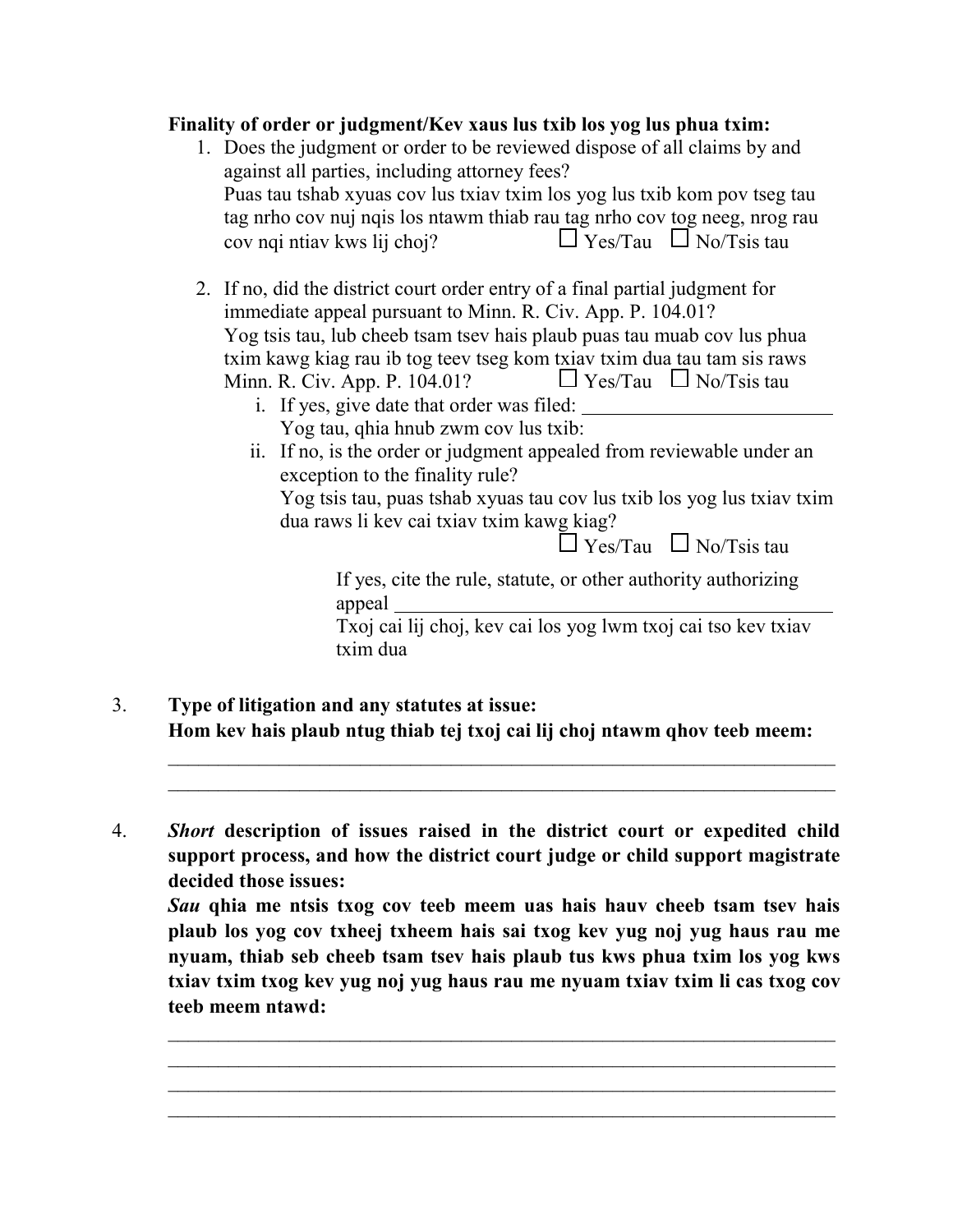5. *Short* **description of issues you are raising in this appeal** (one or two sentences; you may make a more detailed argument in the brief you will file later): *Sau* **qhia me ntsis txog cov teeb meem uas koj xav hais hauv txoj kev txiav txim dua no** (sau ib los yog ob kab lus; koj sau tau lus sib cam ntxaws dua rau hauv qhov lus meej uas koj yuav tau zwm tom qab ntawd):

 $\_$  , and the set of the set of the set of the set of the set of the set of the set of the set of the set of the set of the set of the set of the set of the set of the set of the set of the set of the set of the set of th  $\mathcal{L}_\text{max}$  and  $\mathcal{L}_\text{max}$  and  $\mathcal{L}_\text{max}$  and  $\mathcal{L}_\text{max}$  and  $\mathcal{L}_\text{max}$  and  $\mathcal{L}_\text{max}$  $\_$  , and the set of the set of the set of the set of the set of the set of the set of the set of the set of the set of the set of the set of the set of the set of the set of the set of the set of the set of the set of th  $\_$  , and the set of the set of the set of the set of the set of the set of the set of the set of the set of the set of the set of the set of the set of the set of the set of the set of the set of the set of the set of th

#### 6. **Related appeals/Cov kev txiav txim dua uas zoo xws li:**

a. List any prior or pending appeals arising from the **same** district court case as this appeal (write appeal numbers, or "none"): Teev qhia cov kev txiav txim dua dhau los, los sis cov yuav txiav txim dua tom ntej uas tshwm sim los ntawm **tib** rooj hauv lub cheeb tsam tsev hais plaub li txoj kev txiav txim dua no (sau cov zauv cim, los yog sau "none"):

\_\_\_\_\_\_\_\_\_\_\_\_\_\_\_\_\_\_\_\_\_\_\_\_\_\_\_\_\_\_\_\_\_\_\_\_\_\_\_\_\_\_\_\_\_\_\_\_\_\_\_\_\_\_\_\_\_\_\_\_\_\_\_ \_\_\_\_\_\_\_\_\_\_\_\_\_\_\_\_\_\_\_\_\_\_\_\_\_\_\_\_\_\_\_\_\_\_\_\_\_\_\_\_\_\_\_\_\_\_\_\_\_\_\_\_\_\_\_\_\_\_\_\_\_\_\_

b. List any pending appeals arising from **different** district court cases that raise issues similar to those to be raised in this appeal (write appeal numbers, or "none known":

Teev qhia cov yuav txiav txim dua tom ntej uas tshwm sim os ntawm cov rooj plaub **sib txawv** hauv cheeb tsam tsev hais plaub uas tsim muaj cov teeb meem zoo sib xws li txoj kev txiav txim dua no (sau zov zauv cim, los yog sau "none known"):

\_\_\_\_\_\_\_\_\_\_\_\_\_\_\_\_\_\_\_\_\_\_\_\_\_\_\_\_\_\_\_\_\_\_\_\_\_\_\_\_\_\_\_\_\_\_\_\_\_\_\_\_\_\_\_\_\_\_\_\_\_\_\_

## 7. **Contents of record/Cov ntaub ntawv khaws cia:**

a. Is a transcript necessary to review the issues on appeal? Puas tsim nyog muaj daim ntawv teev rooj sib hais rau kev tshab xyuas cov teeb meem ntawm txoj kev txiav txim dua?

 $\Box$  Yes/Tsim nyog  $\Box$  No/Tsis tsim nyog

b. If yes, is the necessary transcript a *full* transcript of the hearing(s) before the district court judge or child support magistrate, or a *partial* transcript? Yog tias tsim nyog, ua daim ntawv teev rooj sib hais yog daim *txhij txhua* los yog *ib feem* ntawm lub (cov) rooj sib hais rau lub cheeb tsam tsev hais plaub los yog tus kws txiav txim txog kev yug noj yug haus rau me nyuam?

 $\Box$  Full transcript/Ntawv teev rooj sib hais txhij txhua  $\square$  Partial transcript/Ib feem ntawy teev rooj sib hais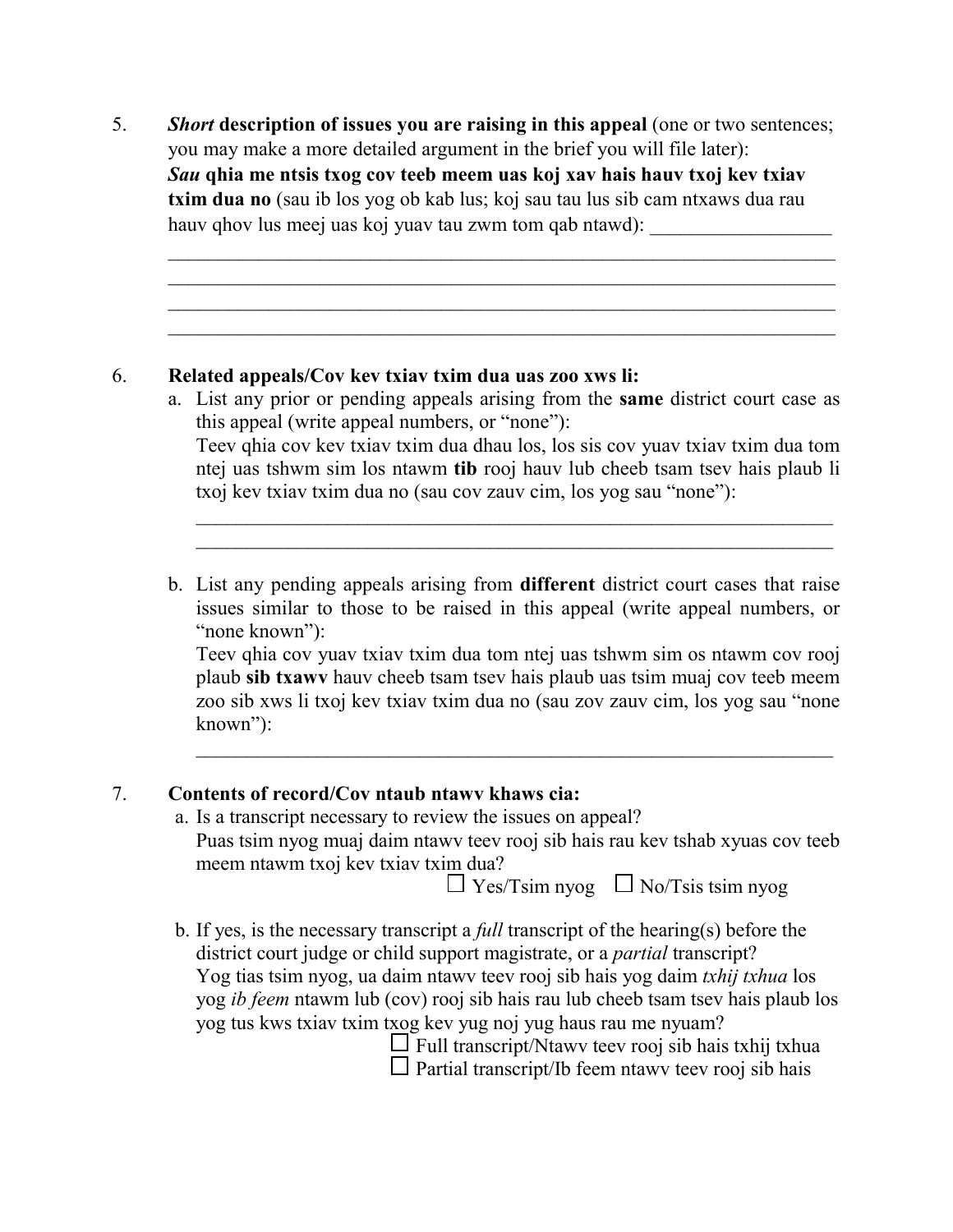c. Has any required transcript already been delivered to the parties and filed with the district court administrator? Puas tau muab daim ntawv teev rooj sib hais xa rau cov tog neeg thiab zwm rau hauv cheeb tsam tsev hais plaub tus neeg lis ntaub ntawv?  $\Box$  Yes/Tau  $\Box$  No/Tsis tau

d. If any required transcript has not been delivered to the parties and filed with the district court administrator, has it been ordered from the court reporter? Yog tsis tau xa daim ntawv teev rooj sib hais uas yuav tsum muaj mus rau cov tog neeg thiab tsis tau zwm mus rau hauv cheeb tam tsev hais plaub tus neeg lis ntaub ntawv, puas tau hais mus rau tus neeg teev rooj sib hais plaub kom npaj e. tuaj?  $\Box$  Yes/Tau  $\Box$  No/Tsis tau

f. If a transcript is unavailable, is a statement of the proceedings under Minnesota Rules of Civil Appellate Procedure 110.03 necessary? Yog tsis muaj daim ntawv teev rooj sib hais, puas tsim nyog muaj nqe lus teev txog cov txheej txheem sib hais raws li Minnesota Cov Cai Hais Txheej Txheem Kev Txiav Txim Dua rau Laj Mej Pej Xeem 110.03?  $\Box$  Yes/Tsim nyog  $\Box$  No/Tsis tsim nyog

h. In lieu of the record as defined in Minnesota Rules of Civil Appellate Procedure 110.01, have the parties agreed to prepare a statement of the record pursuant to Minnesota Rules of Civil Appellate Procedure 110.04? Kom hloov chaw rau ntaub ntawv teev raws li txhais los ntawm Minnesota Cov Cai Hais Txheej Txheem Kev Txiav Txim Dua rau Laj Mej Pej Xeem 110.01, cov tog neeg puas pom zoo los npaj nqe lus teev ntaub ntawv raws li Minnesota Cov Cai Hais Txheej Txheem Kev Txiav Txim Dua rau Laj Mej Pej Xeem 110.04?  $\Box$  Yes/Pom zoo  $\Box$  No/Tsis pom zoo

#### 8. **Oral argument/Hais lus sib cam**

- a. *If you have an attorney*, is oral argument requested?
	- *Yog tias koj muaj ib tug kws lij choj,* puas tau thov kev hais lus sib cam?

 $\Box$  Yes/Tau  $\Box$  No/Tsis tau

- $\Box$  I do not have an attorney/Kuv tsis muaj ib tug kws lij choj
- c. If yes, where is oral argument requested:

Yog tias tau, thov kev hais lus sib cam qhov twg:

- Minnesota Judicial Center in St. Paul
	- Minnesota Judicial Center hauv St. Paul
- $\Box$  Other/Lwm ghov chaw: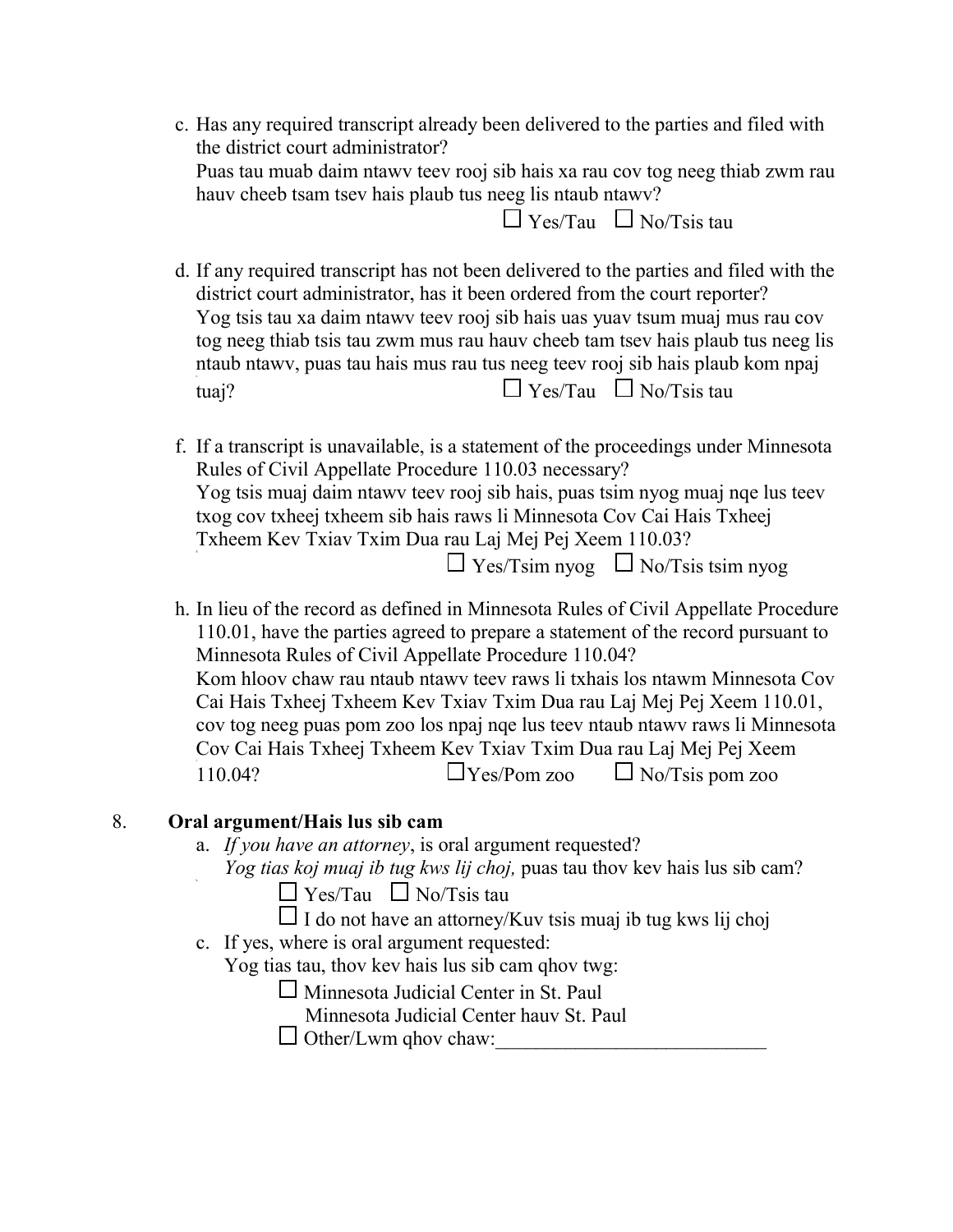9. **Type of brief to be filed** *(choose one, the type that you plan to file):* **Hom lus meej xav zwm** *(xaiv ib hom, hom uas koj npaj xav zwm)*:

 $\Box$  Formal brief under Rule 128.02/Lus meej raws kev raws cai li Txoj Cai 128.02

*(A formal brief includes a table of contents, a statement of the legal issues, a statement of the case and the facts, an argument, a conclusion, and an addendum.\* A formal brief must be bound in a specific way, and cannot just be stapled. A list of approved binding methods under [Minn. R. Civ. App. P. 132.01](https://www.revisor.mn.gov/court_rules/ap/subtype/rcap/id/132/#132.01) is available at [http://mncourts.gov/Clerk-of-](http://mncourts.gov/Clerk-of-Appellate-Courts.aspx#%20ApprovedBriefBindingMethods)[Appellate-Courts.aspx# ApprovedBriefBindingMethods.](http://mncourts.gov/Clerk-of-Appellate-Courts.aspx#%20ApprovedBriefBindingMethods))*

*(Qhov lus meej raws kev raws cai muaj cov sob teem, nqe lus teev cov teeb meem raws kev cai lij choj, nqe lus teev rooj plaub thiab cov ntsiab lus tseeb, nqe lus sib cam, nqe lus xaus thiab ntaub ntawv rhais txhawb nrog.\* Qhov lus meej yuav tsum muab khawb raws nws txoj kev, thiab tsis yog cia li muab tom ua ke xwb. Cov hom kev tom ntaub ntawv uas pom zoo raws [Minn. R. Civ. App. P. 132.01](https://www.revisor.mn.gov/court_rules/ap/subtype/rcap/id/132/#132.01) muaj nyob ntawm [http://mncourts.gov/Clerk-of-Appellate-Courts.aspx# ApprovedBriefBindingMethods.](http://mncourts.gov/Clerk-of-Appellate-Courts.aspx#%20ApprovedBriefBindingMethods))*

 $\Box$  Informal brief under Rule 128.01, subd. 1.

Lus meej tsis raws kev raws cai li Txoj Cai 128.01, theem nqe lus 1.

*(Before filing an informal brief, you must file a motion requesting permission to do so. An informal brief contains a concise statement of your argument and an addendum.\* It may be stapled.)*

*(Ua ntej zwm qhov lus meej tsis raws kev raws cai, koj yuav tsum ua tsab ntawv thov kev tso cai zwm. Qhov lus meej tsis raws kev raws cai muaj koj nqe lus sib cam tshab thiab ntaub ntawv rhais txhawb nrog.\* Muab nws tom tau ua ke.)*

 $\Box$  Trial memoranda, supplemented by a short letter argument under Rule 128.01, subd. 2, and an addendum.

Lus txhawb kev sib foob, txhawb nrog ib tsab ntawv sau sib cam luv luv li Txoj Cai 128.01, theem nqe lus 2, thiab ntaub ntawv rhais txhawb nrog.

*(If you filed a written Memorandum of Law in the district court or with the child support magistrate, you may file that Memorandum as your brief in this court, along with a short argument in letter format that addresses the decision of the district court judge or the child support magistrate. This may be stapled and must include an addendum.\*)*

*(Yog tias koj zwm muaj Lus Txhawb Cai (Memorandum of Law) hauv cheeb tsam tsev hais plaub los yog tus kws txiav txim txog kev yug noj yug haus rau me nyuam, koj zwm tau Lus Txhawb uas koj qhov lus meej, nrog rau ib tsab ntawv sau sib cam luv luv uas hais txog cheeb tsam tus kws phua txim los yog tus kws txiav txim txog kev yug noj yug haus rau me nyuam txoj kev txiav txim. Cov no muab sib tom tau thiab yuav tsum muaj ntaub ntawv rhais txhawb nrog.\*)*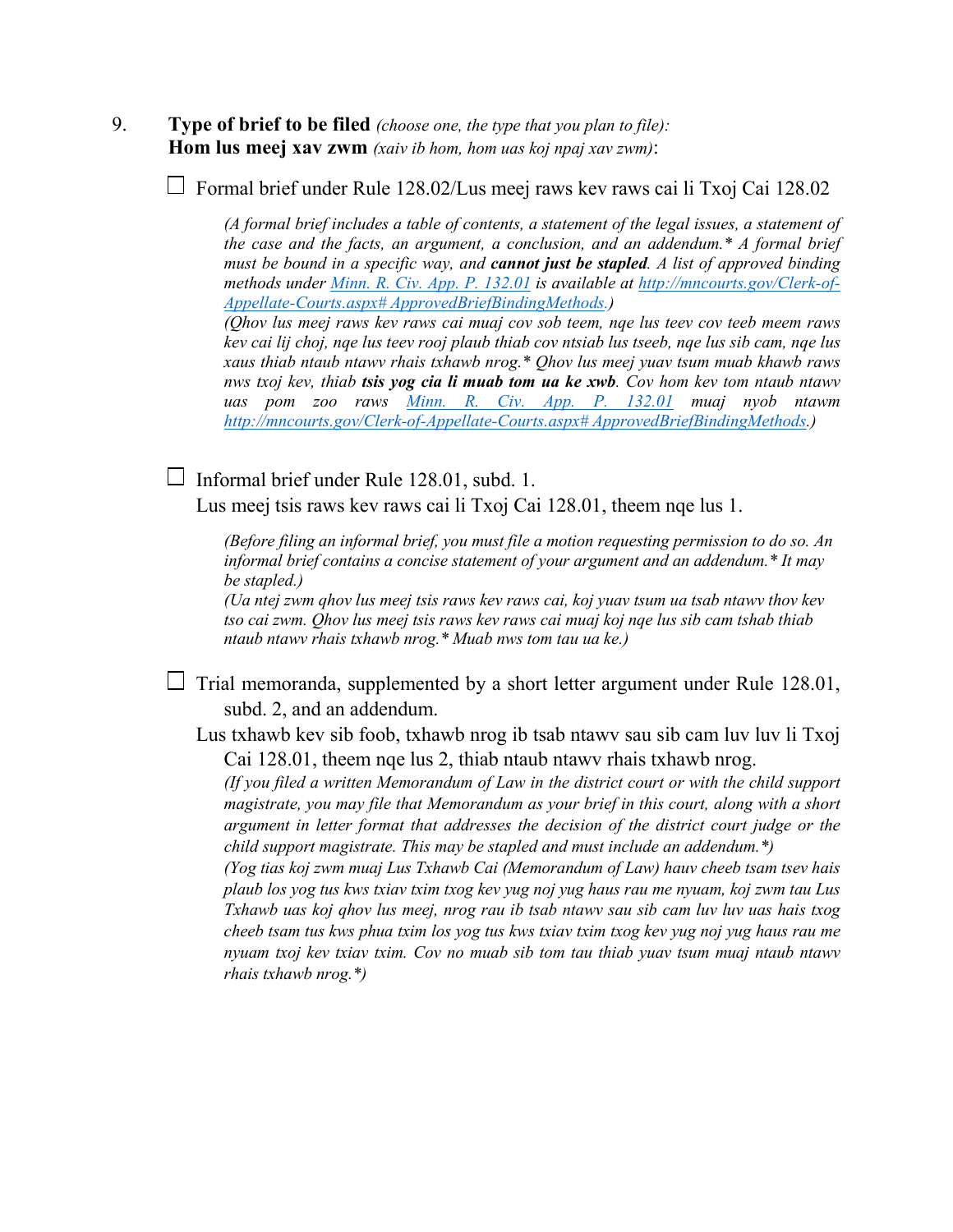*\* No matter what type of brief an appellant files, the appellant's brief must include an addendum. Respondents may, but do not have to, include an addendum with their brief. The requirements for an addendum are listed in [Minn. R. Civ. App. P. 130.02.](https://www.revisor.mn.gov/court_rules/ap/subtype/rcap/id/130/#130.02) In addition to the documents that rule 130.02 requires be included in an addendum, an addendum may contain up to 50 additional pages of documents from the record or statutes, rules, cases or other authorities that would be helpful to the court when reading your brief. An addendum cannot include new evidence that was not presented to the district court judge or child support magistrate.*

*\* Tsis hais hom lus meej twg uas tus neeg thov kev txiav txim yuav zwm, tus neeg thov kev txiav txim dua qhov lus meej yuav tsum muaj ntaub ntawv rhais txhawb nrog. Cov neeg teb plaub foob yuav ntxiv, tiam sis tsis tag yuav tsum ntxiv ntaub ntawv rhais txhawb nrog lawv qhov lus meej. Cov yuav tsum muaj nyob rau hauv koj cov ntaub ntawv rhais txhawb nrog teev muaj rau ntawm [Minn. R. Civ. App. P. 130.02.](https://www.revisor.mn.gov/court_rules/ap/subtype/rcap/id/130/#130.02)  Ntxiv rau cov that ntawv uas txoj cai 130.02 txwv kom muaj nrog cov ntaub ntawv rhais txhawb nrog, cov ntaub ntawv rhais txhawb nrog puav leej muaj tau txog 50 nplooj ntawv ntxiv los ntawm cov ntaub ntawv teev cia los yog cov cai lij choj, cov kev cai, los yog lwm cov kws muaj cai uas yuav pab tau lub tsev hais plaub thaum lawv nyeem koj cov lus meej. Cov ntaub ntawv rhais txhawb nrog yog tsis tau tej pov thawj tseeb tshiab uas tsis tau muab nthuav qhia rau cheeb tsam tsev hais plaub tus kws phua txim los yog tus kws txiav txim txog kev yug noj yug haus rau me nyuam.*

10. **Names, addresses, and telephone numbers of appellant and respondents (or attorneys, if any):**

**Cov npe, chaw nyob, thiab xov tooj rau tus neeg thov kev txiav txim dua thiab cov neeg teb plaub foob (los yog cov kws lij choj, yog muaj):**

Appellant or appellant's attorney:

Neeg thov kev txiav txim dua los yog neeg thov kev txiav txim dua tus kws lij choj:

Print name/Sau lub npe: Address/Chaw nyob: Email address/Chaw sau ntawv Email: Telephone/Xov tooj:

Signature/Kos npe:

Respondent or respondent's attorney:

Neeg teb plaub foob los yog neeg teb plaub foob tus kws lij choj:

Print name/Sau lub npe:

Address/Chaw nyob:

Email address/Chaw sau ntawv Email:

Telephone/Xov tooj: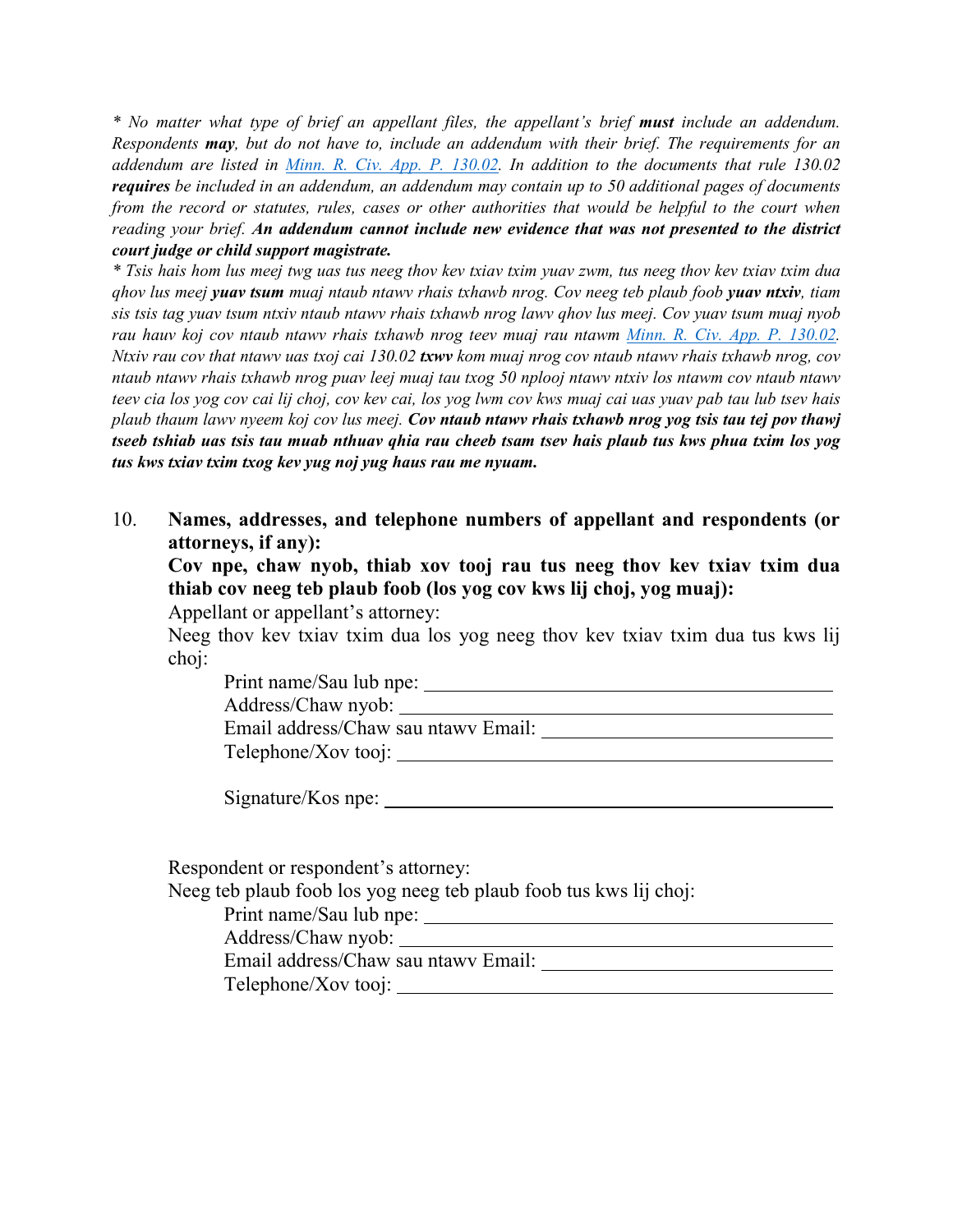#### **STATE OF MINNESOTA IN THE COURT OF APPEALS XEEV MINNESOTA HAUV TSEV HAIS COV PLAUB TXIAV TXIM DUA**

#### CASE TITLE/NPE ROOJ PLAUB:

vs./thiab

COURT OF APPEALS CASE # TSEV HAIS COV PLAUB TXIAV TXIM DUA ZAUV # \_\_\_\_\_\_\_\_\_\_\_\_\_\_\_\_\_

**APPELLANT'S CERTIFICATE OF** \_\_\_\_\_\_\_\_\_\_\_\_\_\_\_\_\_\_\_\_\_\_\_\_\_\_\_\_\_ **SERVICE BY MAIL OF NOTICE OF APPEAL AND STATEMENT OF THE CASE**

**NEEG THOV KEV TXIAV TXIM DUA TSAB NTAWV POV THAWJ XA HAUV CHAW XA TSAB NTAWV FAJ SEEB TXOG KEV TXIAV TXIM DUA THIAB NQE LUS TEEV ROOJ PLAUB**

#### **STATE OF MINNESOTA COUNTY OF** \_\_\_\_\_\_\_\_\_\_\_\_\_\_\_\_\_ **XEEV MINNESOTA CHEEB KOOG**

I/Kuv, **I/Kuv, (Name/Npe)**, certify that on/lees meej tias thaum \_\_\_\_\_\_\_\_\_\_\_\_\_\_\_\_\_\_\_\_\_\_(**Date/Hnub tim**), I served the attached **Notice of Appeal** and **Statement of the Case** on the following parties by mailing to each of them a copy thereof, enclosed in an envelope, postage pre-paid, and by depositing the same in the United States Mail, directed to each party as follows (**List the name and address of each party to whom the documents were mailed**):/kuv tau xa **Tsab Ntawv Faj Seeb Txog Kev Txiav Txim Dua**, **Nqe Lus Teev Rooj Plaub**, rau cov tog neeg nram no raws kev luam xa mus rau ib tug zus, ntim rau hauv lub hnab ntawv, xub them nqi xa thawj qib, thiab muab tso rau hauv Teb Chaws Asmeskas Chaw Xa Ntawv, xa ncaj qha mus rau ib tog neeg twg uas teev raws li nram no (**Sau lub npe thiab chaw nyob ntawm ib tog neeg twg uas tau xa cov ntawv mus rau**):

**1.**  $\blacksquare$ \_\_\_\_\_\_\_\_\_\_\_\_\_\_\_\_\_\_\_\_\_\_\_\_\_\_\_\_\_\_\_\_\_\_\_\_\_\_\_\_\_\_\_

 $\mathcal{L}_\text{max}$  , where  $\mathcal{L}_\text{max}$  , we have the set of  $\mathcal{L}_\text{max}$  $\mathcal{L}_\text{max}$  , where  $\mathcal{L}_\text{max}$  , we have the set of  $\mathcal{L}_\text{max}$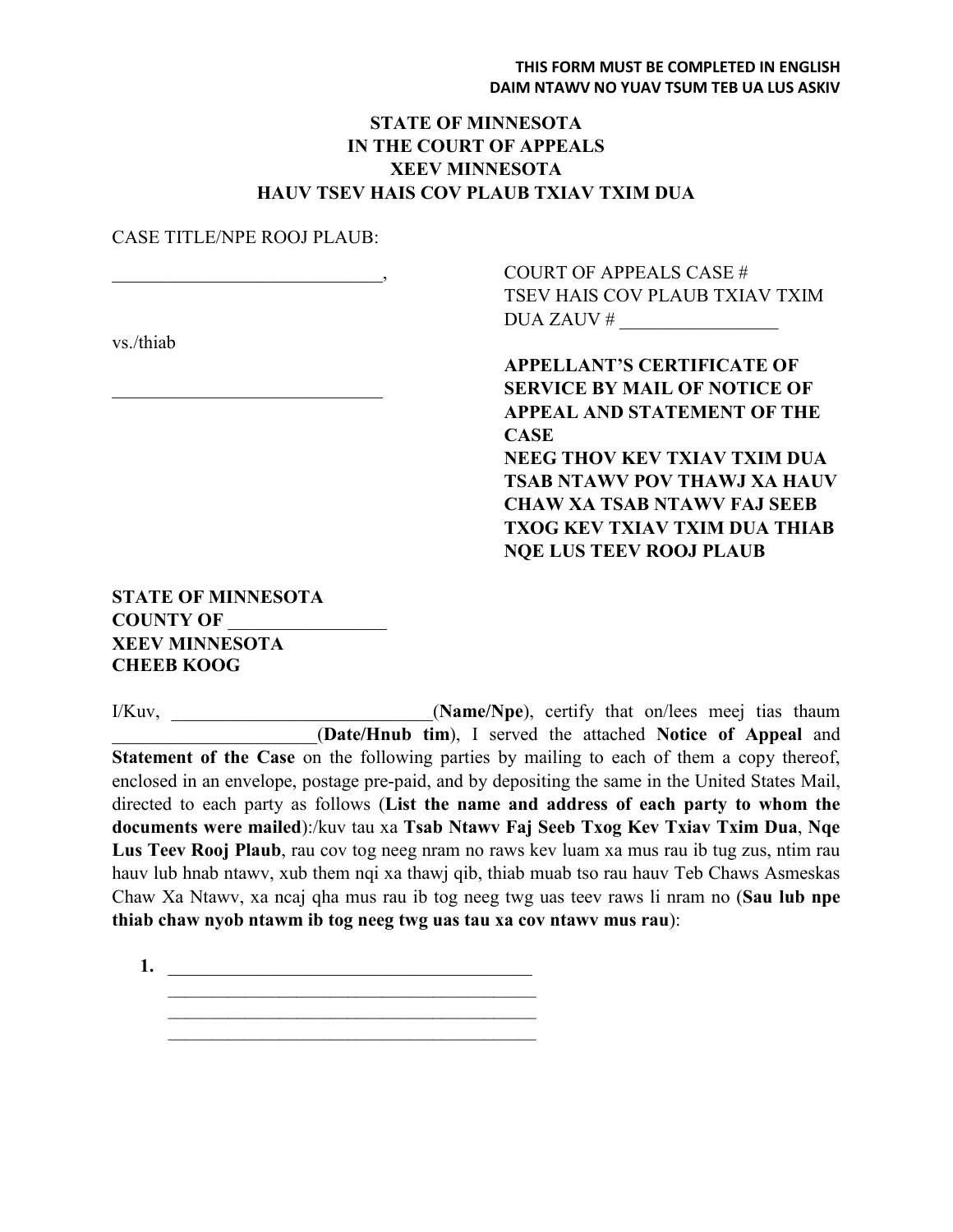| $\mathbf{2}$ |  |
|--------------|--|
|              |  |
|              |  |
| 3.           |  |
|              |  |
|              |  |

I declare under penalty of perjury that everything I have stated in this document is true and correct.

Kuv plov lus meej raws txoj cai raug lub txim dag tias txhua yam kuv tau teev hauv tsab ntawv no yeej muaj tseeb thiab yog.

| (Signature/Kos npe)              | (County where certificate was signed/Cheeb)<br>koog uas kos npe rau tsab ntawy pov thawj) |
|----------------------------------|-------------------------------------------------------------------------------------------|
| (Date of signature/Hnub kos npe) | (State where certificate was signed/Lub)<br>xeev uas kos npe rau tsab ntawy pov thawj)    |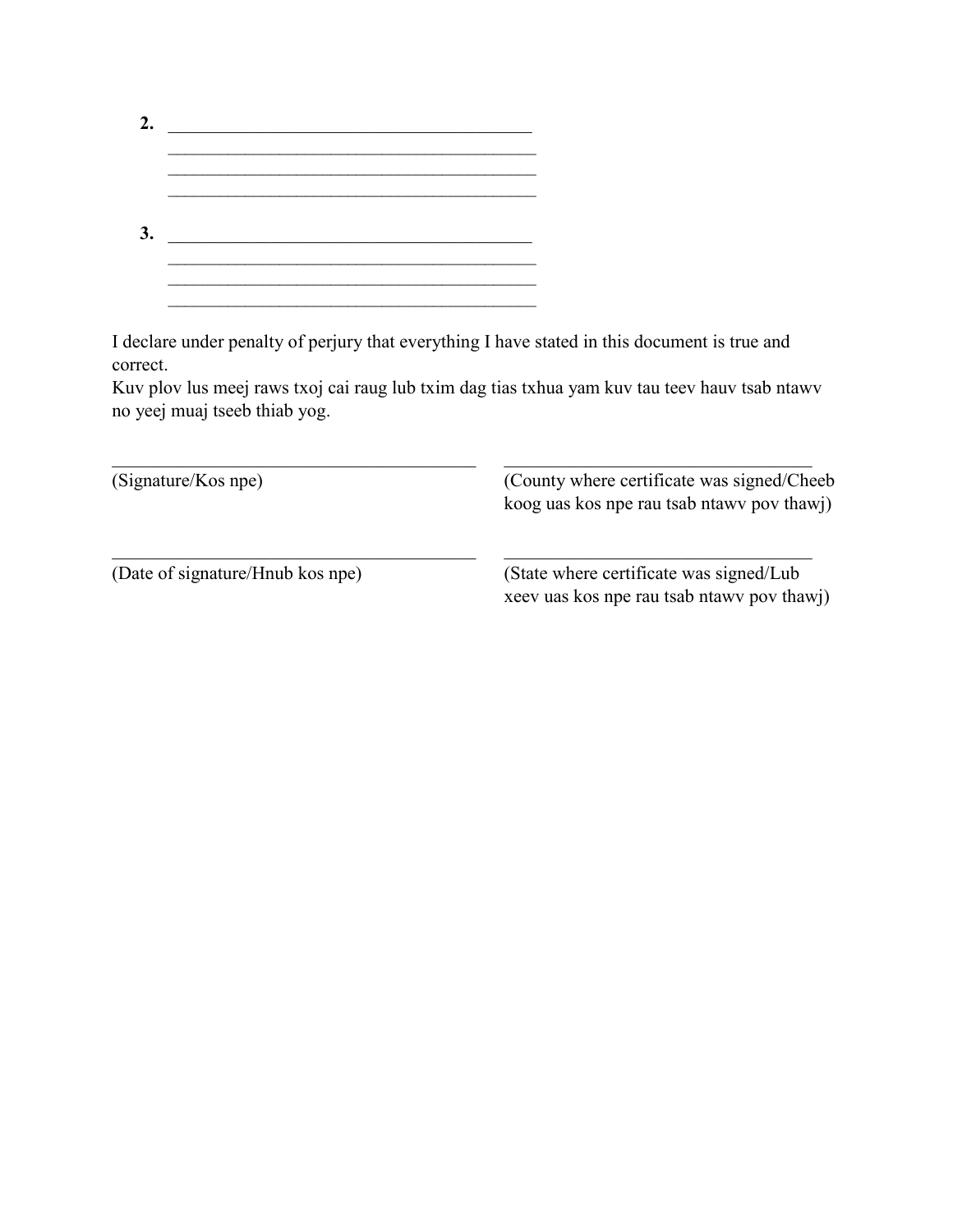#### **STATE OF MINNESOTA IN THE COURT OF APPEALS XEEV MINNESOTA HAUV TSEV HAIS COV PLAUB TXIAV TXIM DUA**

#### CASE TITLE/NPE ROOJ PLAUB:

vs./thiab

\_\_\_\_\_\_\_\_\_\_\_\_\_\_\_\_\_\_\_\_\_\_\_\_\_\_\_\_\_, COURT OF APPEALS CASE # TSEV HAIS COV PLAUB TXIAV TXIM DUA ZAUV # \_\_\_\_\_\_\_\_\_\_\_\_\_\_

> **APPELLANT'S CERTIFICATE OF** \_\_\_\_\_\_\_\_\_\_\_\_\_\_\_\_\_\_\_\_\_\_\_\_\_\_\_\_\_ **SERVICE BY MAIL OF BRIEF NEEG THOV KEV TXIAV TXIM DUA TSAB NTAWV POV THAWJ XA HAUV CHAW XA QHOV LUS MEEJ**

**STATE OF MINNESOTA COUNTY OF** \_\_\_\_\_\_\_\_\_\_\_\_\_\_\_\_\_ **XEEV MINNESOTA CHEEB KOOG**

I/Kuv, \_\_\_\_\_\_\_\_\_\_\_\_\_\_\_\_\_\_\_\_\_\_\_\_\_\_\_\_(**Name/Npe**), certify that on/lees meej tias thaum \_\_\_\_\_\_\_\_\_\_\_\_\_\_\_\_\_\_\_\_\_\_(**Date/Hnub tim**), I served the attached **Brief** on the following parties by mailing to each of them a copy thereof, enclosed in an envelope, postage pre-paid, and by depositing the same in the United States Mail, directed to each party as follows (**List the name and address of each party to whom the brief was mailed**):/kuv tau xa **Qhov Lus Meej** rau cov tog neeg nram no raws kev laum xa mus rau ib tug zus, ntim rau hauv lub hnab ntawv, xub them nqi xa thawj qib, thiab muab tso rau hauv Teb Chaws Asmeskas Chaw Xa Ntawv, xa ncaj qha mus rau ib tog neeg raws li nram no (**Sau lub npe thiab chaw nyob ntawm ib tog neeg twg uas tau xa qhov lus meej mus rau**):

**1.** \_\_\_\_\_\_\_\_\_\_\_\_\_\_\_\_\_\_\_\_\_\_\_\_\_\_\_\_\_\_\_\_\_\_\_\_\_\_\_ \_\_\_\_\_\_\_\_\_\_\_\_\_\_\_\_\_\_\_\_\_\_\_\_\_\_\_\_\_\_\_\_\_\_\_\_\_\_\_\_\_\_\_  $\mathcal{L}_\text{max}$  , where  $\mathcal{L}_\text{max}$  , we have the set of  $\mathcal{L}_\text{max}$ **2.** \_\_\_\_\_\_\_\_\_\_\_\_\_\_\_\_\_\_\_\_\_\_\_\_\_\_\_\_\_\_\_\_\_\_\_\_\_\_\_  $\mathcal{L}_\text{max}$  and the contract of the contract of the contract of the contract of the contract of the contract of the contract of the contract of the contract of the contract of the contract of the contract of the contrac  $\mathcal{L}_\text{max}$  , where  $\mathcal{L}_\text{max}$  , we have the set of  $\mathcal{L}_\text{max}$ \_\_\_\_\_\_\_\_\_\_\_\_\_\_\_\_\_\_\_\_\_\_\_\_\_\_\_\_\_\_\_\_\_\_\_\_\_\_\_\_\_\_\_